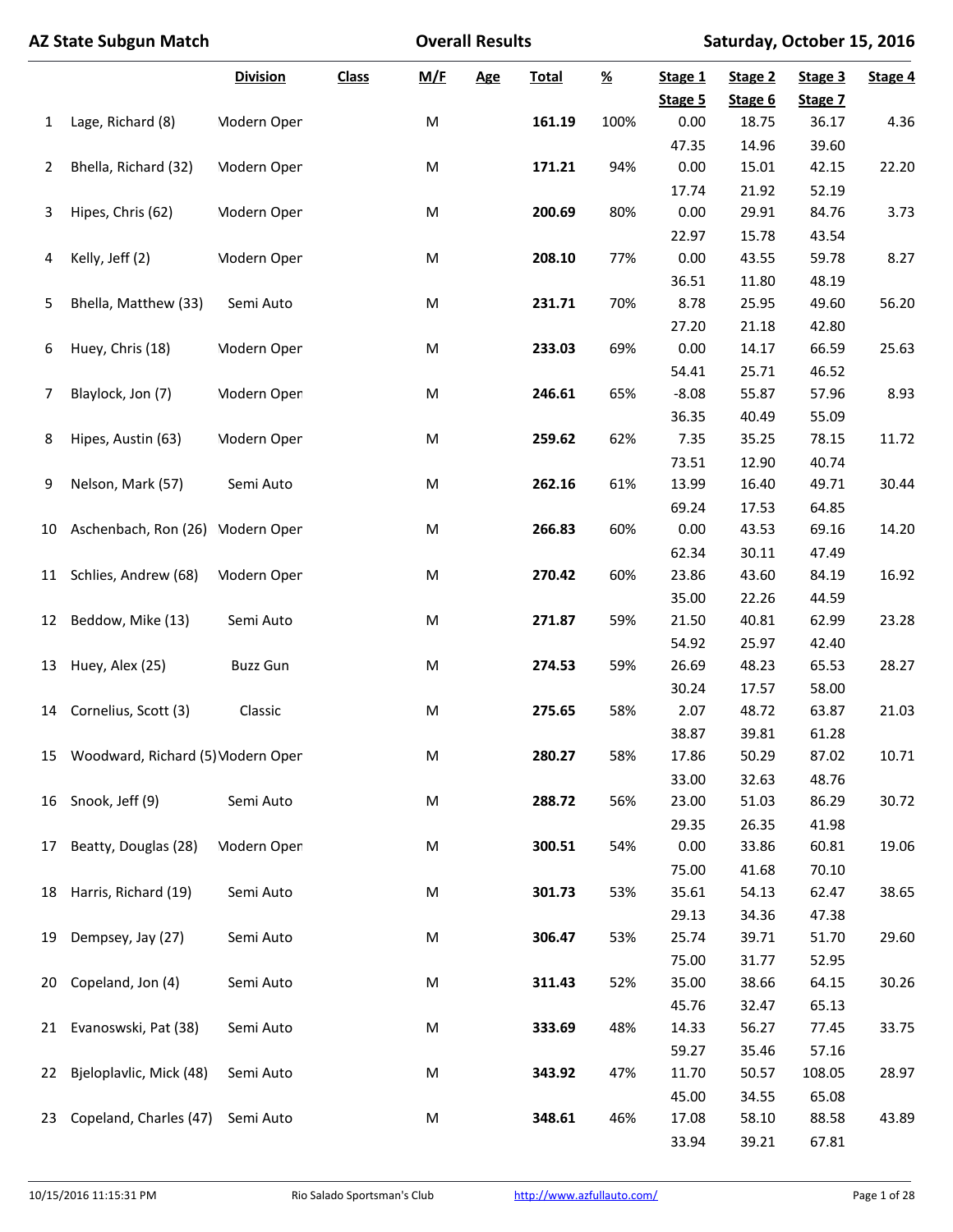|    | <b>AZ State Subgun Match</b>       |                    |              | <b>Overall Results</b> |            | Saturday, October 15, 2016 |          |                    |                    |                    |         |
|----|------------------------------------|--------------------|--------------|------------------------|------------|----------------------------|----------|--------------------|--------------------|--------------------|---------|
|    |                                    | <b>Division</b>    | <b>Class</b> | M/F                    | <b>Age</b> | <b>Total</b>               | <u>%</u> | Stage 1<br>Stage 5 | Stage 2<br>Stage 6 | Stage 3<br>Stage 7 | Stage 4 |
| 24 | Shaw, Doug (44)                    | <b>Modern Open</b> |              | M                      |            | 364.53                     | 44%      | 5.99               | 67.14              | 73.26              | 13.45   |
|    |                                    |                    |              |                        |            |                            |          | 95.00              | 45.87              | 63.82              |         |
| 25 | Stora, Michael (31)                | <b>Modern Open</b> |              | M                      |            | 368.07                     | 44%      | 4.17               | 48.25              | 89.03              | 31.60   |
|    |                                    |                    |              |                        |            |                            |          | 75.00              | 29.21              | 90.81              |         |
| 26 | Thompson, Paul (67)                | Semi Auto          |              | M                      |            | 376.85                     | 43%      | 25.19              | 42.44              | 67.09              | 33.55   |
|    |                                    |                    |              |                        |            |                            |          | 39.67              | 46.55              | 122.36             |         |
| 27 | Accordino, Michael (35 Modern Open |                    |              | M                      |            | 378.27                     | 43%      | 0.00               | 33.33              | 63.77              | 9.67    |
|    |                                    |                    |              |                        |            |                            |          | 108.96             | 119.91             | 42.63              |         |
| 28 | Mackay, Rich (64)                  | Semi Auto          |              | M                      |            | 385.70                     | 42%      | 27.69              | 68.32              | 77.04              | 44.93   |
|    |                                    |                    |              |                        |            |                            |          | 80.70              | 21.88              | 65.14              |         |
| 29 | Pleger, James (51)                 | 1odern Limite      |              | M                      |            | 388.40                     | 42%      | 36.14              | 42.18              | 102.98             | 41.76   |
|    |                                    |                    |              |                        |            |                            |          | 44.32              | 43.07              | 77.95              |         |
| 30 | Chapman, Cory (42)                 | <b>Modern Open</b> |              | M                      |            | 391.42                     | 41%      | 37.35              | 21.55              | 76.12              | 50.60   |
|    |                                    |                    |              |                        |            |                            |          | 85.63              | 43.54              | 76.63              |         |
| 31 | Roy, Rob (17)                      | <b>Modern Open</b> |              | M                      |            | 395.56                     | 41%      | 56.07              | 38.46              | 88.44              | 5.55    |
|    |                                    |                    |              |                        |            |                            |          | 85.00              | 39.91              | 82.13              |         |
| 32 | Soukup, John (40)                  | <b>Modern Open</b> |              | M                      |            | 401.99                     | 40%      | 8.77               | 56.31              | 87.19              | 54.33   |
|    |                                    |                    |              |                        |            |                            |          | 75.00              | 44.62              | 75.77              |         |
| 33 | Sorensen, Neil (12)                | Semi Auto          |              | M                      |            | 412.01                     | 39%      | 15.05              | 84.56              | 55.67              | 36.33   |
|    |                                    |                    |              |                        |            |                            |          | 125.00             | 20.77              | 74.63              |         |
| 34 | Facer, Jeff (34)                   | <b>Modern Open</b> |              | M                      |            | 415.64                     | 39%      | 5.55               | 49.52              | 112.62             | 53.45   |
|    |                                    |                    |              |                        |            |                            |          | 85.00              | 42.61              | 66.89              |         |
| 35 | Beatty, Jason (21)                 | <b>Modern Open</b> |              | M                      |            | 419.26                     | 38%      | 11.84              | 61.19              | 76.20              | 47.36   |
|    |                                    |                    |              |                        |            |                            |          | 115.00             | 40.87              | 66.80              |         |
| 36 | Sander, Russ (22)                  | Semi Auto          |              | M                      |            | 423.96                     | 38%      | 15.79              | 38.19              | 108.37             | 59.70   |
|    |                                    |                    |              |                        |            |                            |          | 105.00             | 16.58              | 80.33              |         |
| 37 | Hill, Todd (61)                    | Semi Auto          |              | M                      |            | 435.79                     | 37%      | 23.89              | 68.06              | 100.23             | 49.41   |
|    |                                    |                    |              |                        |            |                            |          | 65.00              | 48.20              | 81.00              |         |
| 38 | Bell, Mike (37)                    | <b>Modern Open</b> |              | M                      |            | 457.13                     | 35%      | 40.93              | 68.93              | 122.87             | 28.45   |
|    |                                    |                    |              |                        |            |                            |          | 75.00              | 47.22              | 73.73              |         |
| 39 | Neumeyer, Michael (1               | Semi Auto          |              | M                      |            | 457.83                     | 35%      | 55.61              | 63.68              | 112.20             | 39.61   |
|    |                                    |                    |              |                        |            |                            |          | 75.00              | 50.72              | 61.01              |         |
| 40 | Aschenbach, Gale (55)              | Semi Auto          |              | F                      |            | 465.47                     | 35%      | 32.77              | 71.89              | 90.19              | 51.79   |
|    |                                    |                    |              |                        |            |                            |          | 95.00              | 41.56              | 82.27              |         |
| 41 | Thompson, Mickey (1)               | <b>Buzz Gun</b>    |              | M                      |            | 465.71                     | 35%      | 51.30              | 81.44              | 92.62              | 38.27   |
|    | Pope, Ron (15)                     | Semi Auto          |              |                        |            | 487.65                     |          | 104.73<br>29.62    | 34.38              | 62.97              |         |
| 42 |                                    |                    |              | M                      |            |                            | 33%      |                    | 65.65              | 94.88              | 40.58   |
| 43 | Gregus, Frank (50)                 | Semi Auto          |              | M                      |            | 491.89                     | 33%      | 95.00<br>45.09     | 67.91<br>64.25     | 94.01<br>90.22     | 92.54   |
|    |                                    |                    |              |                        |            |                            |          | 91.61              | 27.58              | 80.60              |         |
| 44 | Roundy, Brad (69)                  | 1odern Limite      |              | M                      |            | 493.70                     | 33%      | 48.91              | 71.38              | 78.48              | 46.08   |
|    |                                    |                    |              |                        |            |                            |          | 123.45             | 39.37              | 86.03              |         |
| 45 | Leone, Gary (54)                   | 1odern Limite      |              | M                      |            | 499.06                     | 32%      | 16.09              | 85.68              | 117.18             | 46.21   |
|    |                                    |                    |              |                        |            |                            |          | 100.94             | 57.19              | 75.77              |         |
| 46 | Fryer, Howard (66)                 | Semi Auto          |              | M                      |            | 501.93                     | 32%      | 22.13              | 102.22             | 130.94             | 58.98   |
|    |                                    |                    |              |                        |            |                            |          | 42.42              | 56.12              | 89.12              |         |
|    |                                    |                    |              |                        |            |                            |          |                    |                    |                    |         |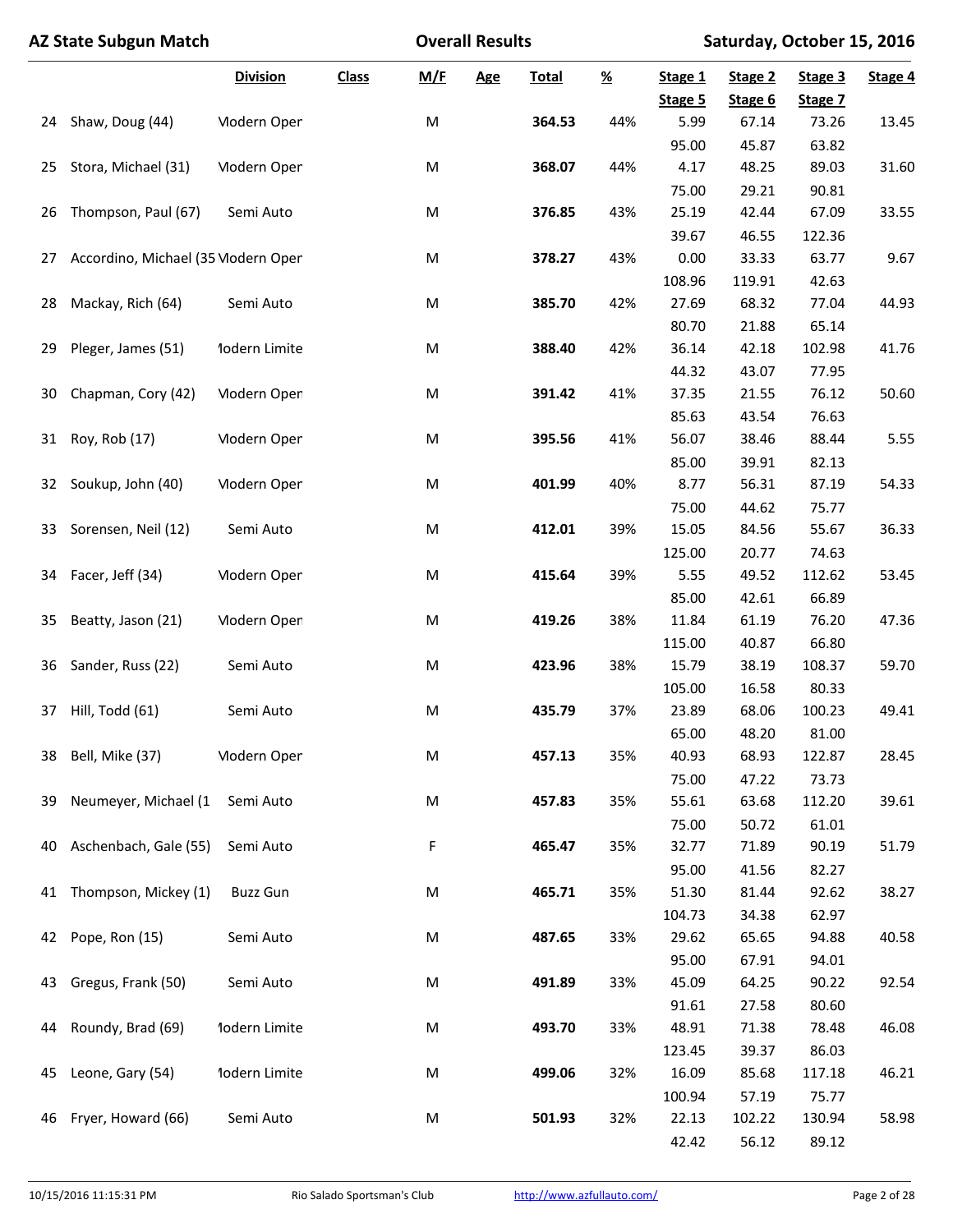|    | <b>AZ State Subgun Match</b>       |                    | <b>Overall Results</b> |     |            | Saturday, October 15, 2016 |          |                    |                    |                    |         |
|----|------------------------------------|--------------------|------------------------|-----|------------|----------------------------|----------|--------------------|--------------------|--------------------|---------|
|    |                                    | <b>Division</b>    | <b>Class</b>           | M/F | <b>Age</b> | <b>Total</b>               | <u>%</u> | Stage 1<br>Stage 5 | Stage 2<br>Stage 6 | Stage 3<br>Stage 7 | Stage 4 |
| 47 | Scott, Craig (56)                  | Classic            |                        | M   |            | 505.97                     | 32%      | 30.51              | 68.41              | 139.10             | 18.56   |
|    |                                    |                    |                        |     |            |                            |          | 95.00              | 39.49              | 114.90             |         |
| 48 | Schoedler, Robert (20)             | Semi Auto          |                        | M   |            | 528.42                     | 31%      | 20.81              | 86.42              | 97.23              | 69.06   |
|    |                                    |                    |                        |     |            |                            |          | 105.00             | 54.01              | 95.89              |         |
| 49 | Flyzik, Bob (43)                   | Semi Auto          |                        | M   |            | 540.63                     | 30%      | 40.88              | 66.49              | 109.74             | 89.58   |
|    |                                    |                    |                        |     |            |                            |          | 65.00              | 38.02              | 130.92             |         |
| 50 | Dust, Gregory (39)                 | 1odern Limite      |                        | M   |            | 547.74                     | 29%      | 31.13              | 98.33              | 111.74             | 64.44   |
|    |                                    |                    |                        |     |            |                            |          | 85.00              | 41.77              | 115.33             |         |
| 51 | Solomon, Edward (45)               | Classic            |                        | M   |            | 568.42                     | 28%      | 9.47               | 94.08              | 121.07             | 55.83   |
|    |                                    |                    |                        |     |            |                            |          | 114.52             | 49.79              | 123.66             |         |
| 52 | Hoskins, Chris (58)                | Semi Auto          |                        | M   |            | 584.36                     | 28%      | 86.42              | 158.90             | 108.81             | 53.19   |
|    |                                    |                    |                        |     |            |                            |          | 45.00              | 44.11              | 87.93              |         |
| 53 | Huard, Ken (24)                    | Classic            |                        | M   |            | 586.45                     | 27%      | 43.98              | 113.17             | 149.24             | 93.01   |
|    |                                    |                    |                        |     |            |                            |          | 45.00              | 60.95              | 81.10              |         |
| 54 | Gronych, Mark (59)                 | Classic            |                        | M   |            | 607.83                     | 27%      | 28.74              | 118.28             | 174.08             | 84.35   |
|    |                                    |                    |                        |     |            |                            |          | 105.00             | 56.91              | 40.47              |         |
| 55 | Forgue, Richard (52)               | Semi Auto          |                        | M   |            | 650.10                     | 25%      | 68.82              | 117.52             | 48.00              | 76.24   |
|    |                                    |                    |                        |     |            |                            |          | 122.58             | 93.08              | 123.86             |         |
| 56 | Solomon, David (46)                | 1odern Limite      |                        | M   |            | 668.34                     | 24%      | 34.65              | 122.96             | 121.18             | 102.70  |
|    |                                    |                    |                        |     |            |                            |          | 74.06              | 77.52              | 135.27             |         |
| 57 | Gregus, Mike (49)                  | Semi Auto          |                        | M   |            | 679.52                     | 24%      | 105.92             | 43.23              | 111.54             | 69.54   |
|    |                                    |                    |                        |     |            |                            |          | 155.15             | 80.44              | 113.70             |         |
| 58 | Saylor, Collin (30)                | Semi Auto          |                        | M   |            | 691.38                     | 23%      | 15.79              | 63.89              | 75.86              | 44.33   |
|    |                                    |                    |                        |     |            |                            |          | 146.84             | 228.33             | 116.34             |         |
| 59 | Gronych, Jan (60)                  | Classic            |                        | M   |            | 704.86                     | 23%      | 67.85              | 102.38             | 145.53             | 44.10   |
|    |                                    |                    |                        |     |            |                            |          | 125.00             | 85.39              | 134.61             |         |
| 60 | Liscombe, Gary (11)                | <b>Modern Open</b> |                        | M   |            | 732.72                     | 22%      | 99.25              | 57.80              | 124.47             | 70.92   |
|    |                                    |                    |                        |     |            |                            |          | 135.00             | 71.33              | 173.95             |         |
| 61 | Rubel, Tom (29)                    | Semi Auto          |                        | M   |            | 775.02                     | 21%      | 23.37              | 175.95             | 144.19             | 101.44  |
|    |                                    |                    |                        |     |            |                            |          | 165.15             | 60.40              | 104.52             |         |
| 62 | Gotzmann, Gerhard (3 1odern Limite |                    |                        | M   |            | 831.92                     | 19%      | 18.17              | 69.78              | 500.00             | 44.07   |
|    |                                    |                    |                        |     |            |                            |          | 49.72              | 65.16              | 85.02              |         |
| 63 | Stricklan, Joe (70)                | 1odern Limite      |                        | M   |            | 904.84                     | 18%      | 60.93              | 102.42             | 154.99             | 81.64   |
|    |                                    |                    |                        |     |            |                            |          | 145.37             | 111.75             | 247.74             |         |
| 64 | Fisher, Pat (65)                   | Semi Auto          |                        | M   |            | 908.30                     | 18%      | 25.30              | 135.59             | 500.00             | 42.59   |
|    |                                    |                    |                        |     |            |                            |          | 91.81              | 42.02              | 70.99              |         |
| 65 | Elkins, John (41)                  | Semi Auto          |                        | M   |            | 1,148.00                   | 14%      | 46.47              | 500.00             | 192.62             | 91.56   |
|    |                                    |                    |                        |     |            |                            |          | 115.00             | 64.19              | 138.16             |         |
| 66 | Ormerod, Mike (10)                 | Semi Auto          |                        | M   |            | 1,252.58                   | 13%      | 13.09              | 45.85              | 81.65              | 500.00  |
|    |                                    |                    |                        |     |            |                            |          | 500.00             | 51.06              | 60.93              |         |
| 67 | Sabia, Dave (6)                    | <b>Modern Open</b> |                        | M   |            | 2,020.93                   | 8%       | 136.44             | 236.71             | 500.00             | 500.00  |
|    |                                    |                    |                        |     |            |                            |          | 500.00             | 68.61              | 79.17              |         |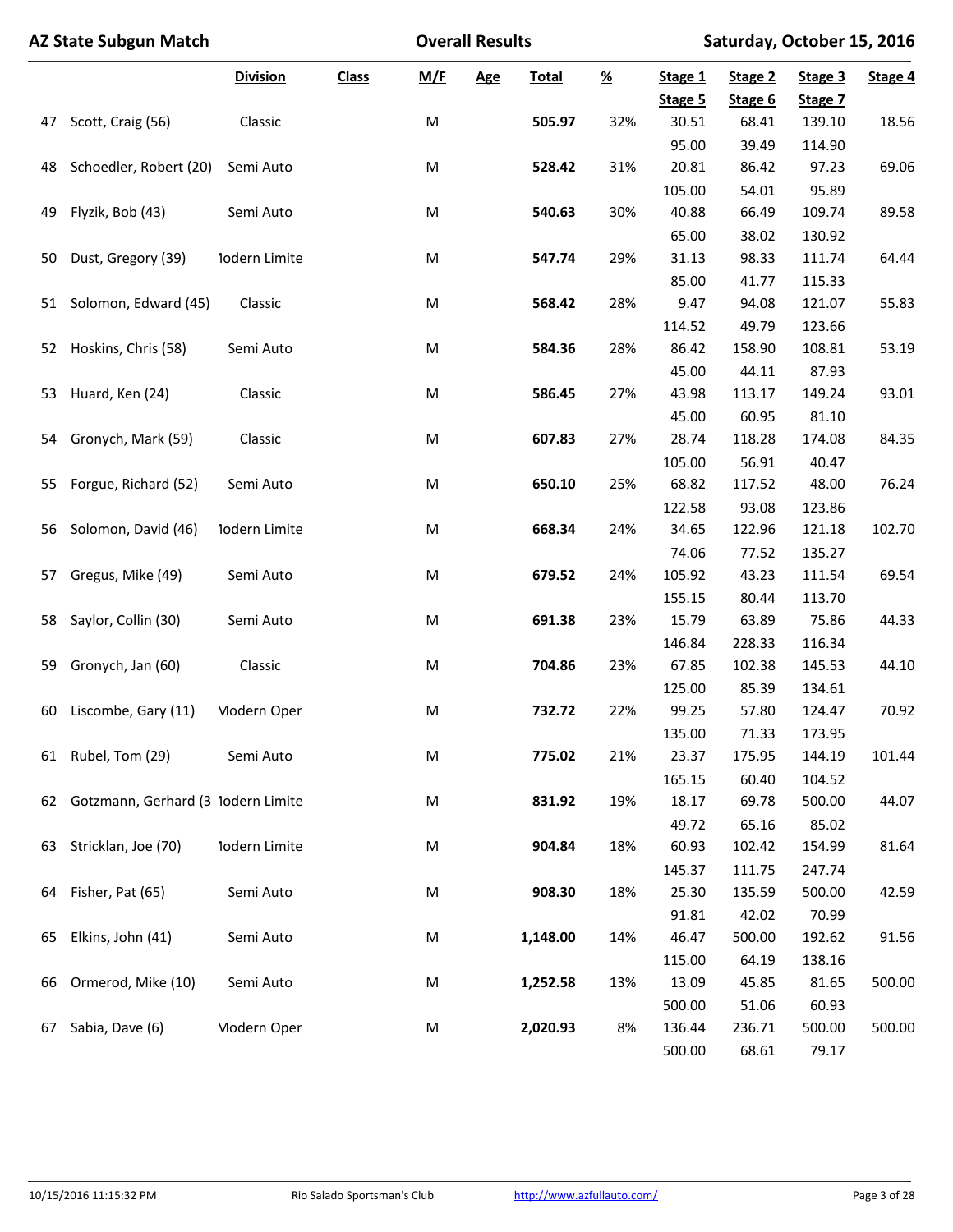|    | <b>AZ State Subgun Match</b>    |              |           | <b>Division Results</b> |              | Saturday, October 15, 2016 |                    |                    |                    |         |
|----|---------------------------------|--------------|-----------|-------------------------|--------------|----------------------------|--------------------|--------------------|--------------------|---------|
|    | <b>Division: Modern Open</b>    | <b>Class</b> | M/F       | Age                     | <b>Total</b> | $\underline{\mathcal{H}}$  | Stage 1<br>Stage 5 | Stage 2<br>Stage 6 | Stage 3<br>Stage 7 | Stage 4 |
| 1  | Lage, Richard (8)               |              | M         |                         | 161.19       | 100.00%                    | 0.00               | 18.75              | 36.17              | 4.36    |
|    |                                 |              |           |                         |              |                            | 47.35              | 14.96              | 39.60              |         |
| 2  | Bhella, Richard (32)            |              | M         |                         | 171.21       | 94.15%                     | 0.00               | 15.01              | 42.15              | 22.20   |
|    |                                 |              |           |                         |              |                            | 17.74              | 21.92              | 52.19              |         |
| 3  | Hipes, Chris (62)               |              | M         |                         | 200.69       | 80.32%                     | 0.00               | 29.91              | 84.76              | 3.73    |
|    |                                 |              |           |                         |              |                            | 22.97              | 15.78              | 43.54              |         |
| 4  | Kelly, Jeff (2)                 |              | ${\sf M}$ |                         | 208.10       | 77.46%                     | 0.00               | 43.55              | 59.78              | 8.27    |
|    |                                 |              |           |                         |              |                            | 36.51              | 11.80              | 48.19              |         |
| 5  | Huey, Chris (18)                |              | M         |                         | 233.03       | 69.17%                     | 0.00               | 14.17              | 66.59              | 25.63   |
|    |                                 |              |           |                         |              |                            | 54.41              | 25.71              | 46.52              |         |
| 6  | Blaylock, Jon (7)               |              | M         |                         | 246.61       | 65.36%                     | $-8.08$            | 55.87              | 57.96              | 8.93    |
|    |                                 |              |           |                         |              |                            | 36.35              | 40.49              | 55.09              |         |
| 7  | Hipes, Austin (63)              |              | M         |                         | 259.62       | 62.09%                     | 7.35               | 35.25              | 78.15              | 11.72   |
|    |                                 |              |           |                         |              |                            | 73.51              | 12.90              | 40.74              |         |
| 8  | Aschenbach, Ron (26)            |              | M         |                         | 266.83       | 60.41%                     | 0.00               | 43.53              | 69.16              | 14.20   |
|    |                                 |              |           |                         |              |                            | 62.34              | 30.11              | 47.49              |         |
| 9  | Schlies, Andrew (68)            |              | M         |                         | 270.42       | 59.61%                     | 23.86              | 43.60              | 84.19              | 16.92   |
|    |                                 |              |           |                         |              |                            | 35.00              | 22.26              | 44.59              |         |
| 10 | Woodward, Richard (5)           |              | M         |                         | 280.27       | 57.51%                     | 17.86              | 50.29              | 87.02              | 10.71   |
|    |                                 |              |           |                         |              |                            | 33.00              | 32.63              | 48.76              |         |
| 11 | Beatty, Douglas (28)            |              | M         |                         | 300.51       | 53.64%                     | 0.00               | 33.86              | 60.81              | 19.06   |
|    |                                 |              |           |                         |              |                            | 75.00              | 41.68              | 70.10              |         |
| 12 | Shaw, Doug (44)                 |              | M         |                         | 364.53       | 44.22%                     | 5.99               | 67.14              | 73.26              | 13.45   |
|    |                                 |              |           |                         |              |                            | 95.00              | 45.87              | 63.82              |         |
| 13 | Stora, Michael (31)             |              | M         |                         | 368.07       | 43.79%                     | 4.17               | 48.25              | 89.03              | 31.60   |
|    |                                 |              |           |                         |              |                            | 75.00              | 29.21              | 90.81              |         |
|    | 14 Accordino, Michael (35)      |              | M         |                         | 378.27       | 42.61%                     | 0.00               | 33.33              | 63.77              | 9.67    |
|    |                                 |              |           |                         |              |                            | 108.96             | 119.91             | 42.63              |         |
| 15 | Chapman, Cory (42)              |              | M         |                         | 391.42       | 41.18%                     | 37.35              | 21.55              | 76.12              | 50.60   |
|    |                                 |              |           |                         |              |                            | 85.63              | 43.54              | 76.63              |         |
| 16 | Roy, Rob (17)                   |              | M         |                         | 395.56       | 40.75%                     | 56.07              | 38.46              | 88.44              | 5.55    |
|    |                                 |              |           |                         |              |                            | 85.00              | 39.91              | 82.13              |         |
| 17 | Soukup, John (40)               |              | M         |                         | 401.99       | 40.10%                     | 8.77               | 56.31              | 87.19              | 54.33   |
|    |                                 |              |           |                         |              |                            | 75.00              | 44.62              | 75.77              |         |
| 18 | Facer, Jeff (34)                |              | M         |                         | 415.64       | 38.78%                     | 5.55               | 49.52              | 112.62             | 53.45   |
|    |                                 |              |           |                         |              |                            | 85.00              | 42.61              | 66.89              |         |
| 19 | Beatty, Jason (21)              |              | M         |                         | 419.26       | 38.45%                     | 11.84              | 61.19              | 76.20              | 47.36   |
|    |                                 |              |           |                         |              |                            | 115.00             | 40.87              | 66.80              |         |
| 20 | Bell, Mike (37)                 |              | M         |                         | 457.13       | 35.26%                     | 40.93              | 68.93              | 122.87             | 28.45   |
|    |                                 |              |           |                         |              |                            | 75.00              | 47.22              | 73.73              |         |
| 21 | Liscombe, Gary (11)             |              | M         |                         | 732.72       | 22.00%                     | 99.25              | 57.80              | 124.47             | 70.92   |
|    |                                 |              |           |                         |              |                            | 135.00             | 71.33              | 173.95             |         |
|    | 22 Sabia, Dave (6)              |              | M         |                         | 2,020.93     | 7.98%                      | 136.44             | 236.71             | 500.00             | 500.00  |
|    |                                 |              |           |                         |              |                            | 500.00             | 68.61              | 79.17              |         |
|    | <b>Division: Modern Limited</b> | <b>Class</b> | M/F       | Age                     | <b>Total</b> | $\underline{\mathcal{H}}$  | Stage 1            | Stage 2            | Stage 3            | Stage 4 |
|    |                                 |              |           |                         |              |                            | Stage 5            | Stage 6            | Stage 7            |         |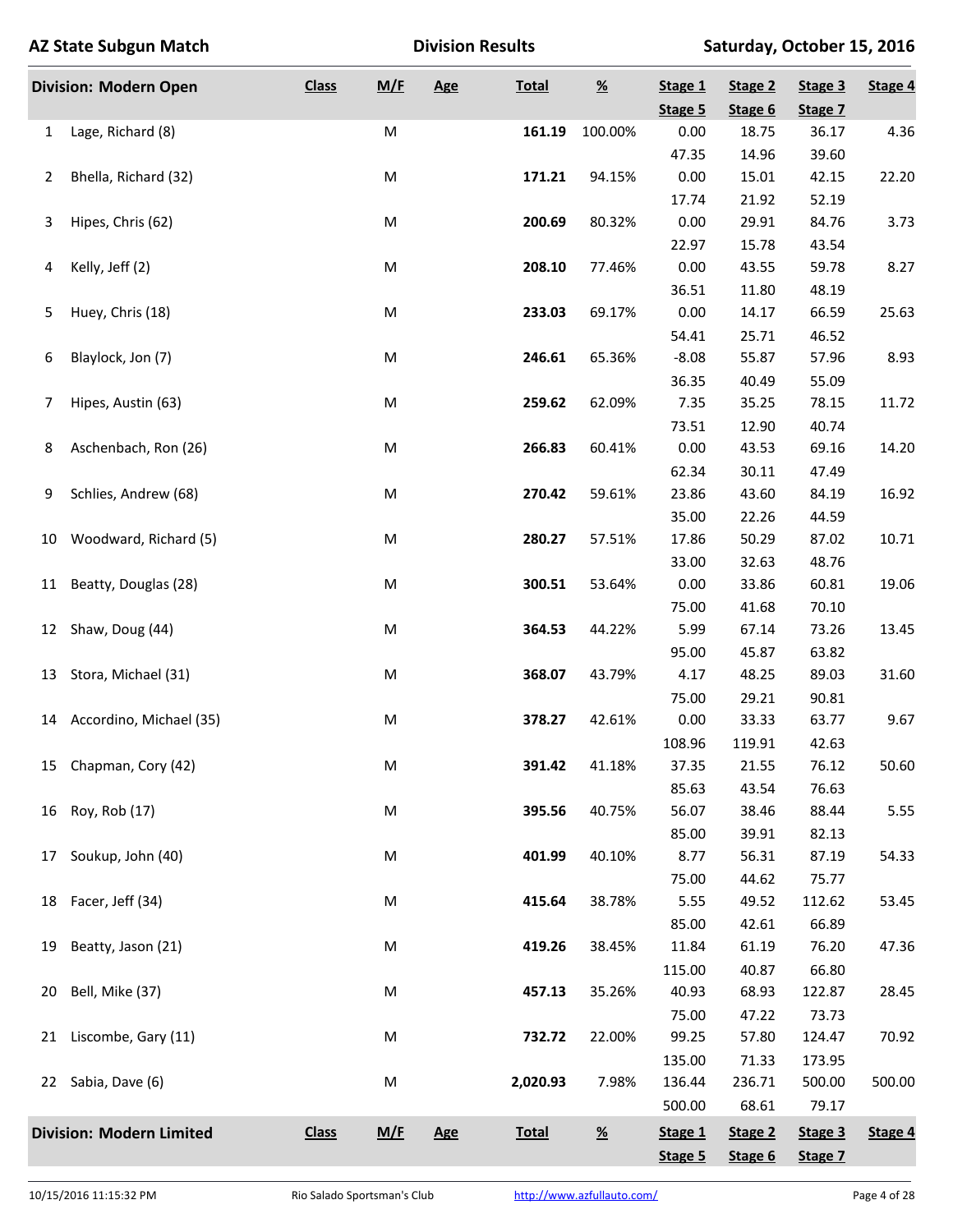|    | <b>AZ State Subgun Match</b>    |              |           | <b>Division Results</b> |              |                           |                    | Saturday, October 15, 2016 |                    |         |
|----|---------------------------------|--------------|-----------|-------------------------|--------------|---------------------------|--------------------|----------------------------|--------------------|---------|
|    | <b>Division: Modern Limited</b> | <b>Class</b> | M/F       | Age                     | <b>Total</b> | $\underline{\mathcal{H}}$ | Stage 1<br>Stage 5 | Stage 2<br>Stage 6         | Stage 3<br>Stage 7 | Stage 4 |
| 1  | Pleger, James (51)              |              | M         |                         | 388.40       | 100.00%                   | 36.14              | 42.18                      | 102.98             | 41.76   |
|    |                                 |              |           |                         |              |                           | 44.32              | 43.07                      | 77.95              |         |
| 2  | Roundy, Brad (69)               |              | M         |                         | 493.70       | 78.67%                    | 48.91              | 71.38                      | 78.48              | 46.08   |
|    |                                 |              |           |                         |              |                           | 123.45             | 39.37                      | 86.03              |         |
| 3  | Leone, Gary (54)                |              | M         |                         | 499.06       | 77.83%                    | 16.09              | 85.68                      | 117.18             | 46.21   |
|    |                                 |              |           |                         |              |                           | 100.94             | 57.19                      | 75.77              |         |
| 4  | Dust, Gregory (39)              |              | M         |                         | 547.74       | 70.91%                    | 31.13              | 98.33                      | 111.74             | 64.44   |
|    |                                 |              |           |                         |              |                           | 85.00              | 41.77                      | 115.33             |         |
| 5  | Solomon, David (46)             |              | M         |                         | 668.34       | 58.11%                    | 34.65              | 122.96                     | 121.18             | 102.70  |
|    |                                 |              |           |                         |              |                           | 74.06              | 77.52                      | 135.27             |         |
| 6  | Gotzmann, Gerhard (36)          |              | M         |                         | 831.92       | 46.69%                    | 18.17              | 69.78                      | 500.00             | 44.07   |
|    |                                 |              |           |                         |              |                           | 49.72              | 65.16                      | 85.02              |         |
| 7  | Stricklan, Joe (70)             |              | M         |                         | 904.84       | 42.92%                    | 60.93              | 102.42                     | 154.99             | 81.64   |
|    |                                 |              |           |                         |              |                           | 145.37             | 111.75                     | 247.74             |         |
|    | <b>Division: Buzz Gun</b>       | <b>Class</b> | M/F       | Age                     | <b>Total</b> | $\underline{\mathcal{H}}$ | Stage 1            | Stage 2                    | Stage 3            | Stage 4 |
|    |                                 |              |           |                         |              |                           | Stage 5            | Stage 6                    | Stage 7            |         |
| 1  | Huey, Alex (25)                 |              | M         |                         | 274.53       | 100.00%                   | 26.69              | 48.23                      | 65.53              | 28.27   |
|    |                                 |              |           |                         |              |                           | 30.24              | 17.57                      | 58.00              |         |
| 2  | Thompson, Mickey (1)            |              | M         |                         | 465.71       | 58.95%                    | 51.30              | 81.44                      | 92.62              | 38.27   |
|    |                                 |              |           |                         |              |                           | 104.73             | 34.38                      | 62.97              |         |
|    | <b>Division: Semi Auto</b>      | <b>Class</b> | M/F       | <b>Age</b>              | <b>Total</b> | $\frac{\%}{\sqrt{2}}$     | Stage 1            | Stage 2                    | Stage 3            | Stage 4 |
|    |                                 |              |           |                         |              |                           | Stage 5            | Stage 6                    | Stage 7            |         |
| 1  | Bhella, Matthew (33)            |              | M         |                         | 231.71       | 100.00%                   | 8.78               | 25.95                      | 49.60              | 56.20   |
|    |                                 |              |           |                         |              |                           | 27.20              | 21.18                      | 42.80              |         |
| 2  | Nelson, Mark (57)               |              | M         |                         | 262.16       | 88.38%                    | 13.99              | 16.40                      | 49.71              | 30.44   |
|    |                                 |              |           |                         |              |                           | 69.24              | 17.53                      | 64.85              |         |
| 3  | Beddow, Mike (13)               |              | M         |                         | 271.87       | 85.23%                    | 21.50              | 40.81                      | 62.99              | 23.28   |
|    |                                 |              |           |                         |              |                           | 54.92              | 25.97                      | 42.40              |         |
| 4  | Snook, Jeff (9)                 |              | ${\sf M}$ |                         | 288.72       | 80.25%                    | 23.00              | 51.03                      | 86.29              | 30.72   |
|    |                                 |              |           |                         | 301.73       |                           | 29.35              | 26.35                      | 41.98              |         |
| 5  | Harris, Richard (19)            |              | M         |                         |              | 76.79%                    | 35.61<br>29.13     | 54.13                      | 62.47              | 38.65   |
| 6  | Dempsey, Jay (27)               |              | M         |                         | 306.47       | 75.61%                    | 25.74              | 34.36<br>39.71             | 47.38<br>51.70     | 29.60   |
|    |                                 |              |           |                         |              |                           | 75.00              | 31.77                      | 52.95              |         |
| 7  | Copeland, Jon (4)               |              | M         |                         | 311.43       | 74.40%                    | 35.00              | 38.66                      | 64.15              | 30.26   |
|    |                                 |              |           |                         |              |                           | 45.76              | 32.47                      | 65.13              |         |
| 8  | Evanoswski, Pat (38)            |              | M         |                         | 333.69       | 69.44%                    | 14.33              | 56.27                      | 77.45              | 33.75   |
|    |                                 |              |           |                         |              |                           | 59.27              | 35.46                      | 57.16              |         |
| 9  | Bjeloplavlic, Mick (48)         |              | M         |                         | 343.92       | 67.37%                    | 11.70              | 50.57                      | 108.05             | 28.97   |
|    |                                 |              |           |                         |              |                           | 45.00              | 34.55                      | 65.08              |         |
| 10 | Copeland, Charles (47)          |              | M         |                         | 348.61       | 66.47%                    | 17.08              | 58.10                      | 88.58              | 43.89   |
|    |                                 |              |           |                         |              |                           | 33.94              | 39.21                      | 67.81              |         |
| 11 | Thompson, Paul (67)             |              | M         |                         | 376.85       | 61.49%                    | 25.19              | 42.44                      | 67.09              | 33.55   |
|    |                                 |              |           |                         |              |                           | 39.67              | 46.55                      | 122.36             |         |
| 12 | Mackay, Rich (64)               |              | M         |                         | 385.70       | 60.08%                    | 27.69              | 68.32                      | 77.04              | 44.93   |
|    |                                 |              |           |                         |              |                           | 80.70              | 21.88                      | 65.14              |         |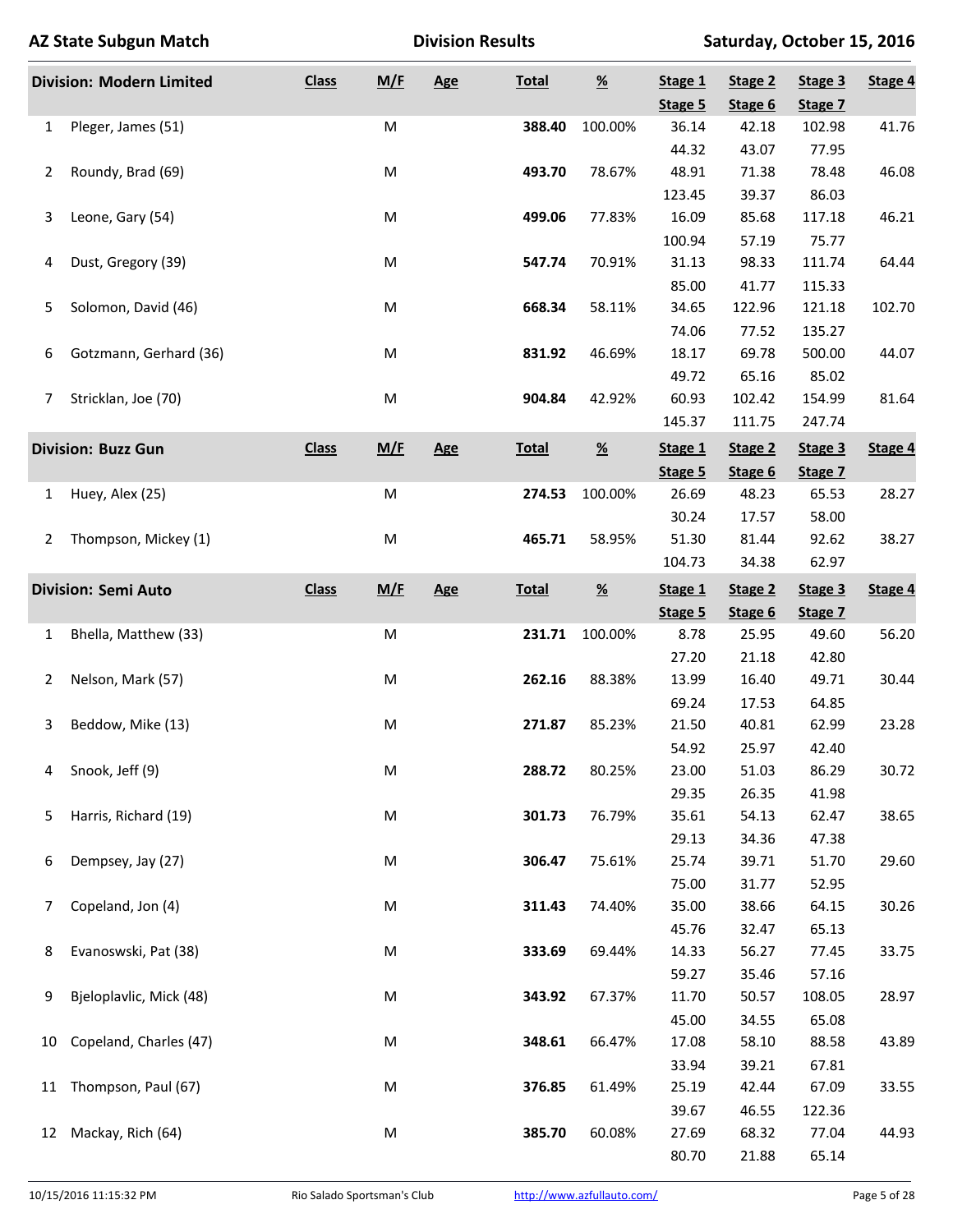|    | <b>AZ State Subgun Match</b> |              |           | <b>Division Results</b> |              | Saturday, October 15, 2016  |                    |                    |                    |         |
|----|------------------------------|--------------|-----------|-------------------------|--------------|-----------------------------|--------------------|--------------------|--------------------|---------|
|    | <b>Division: Semi Auto</b>   | <b>Class</b> | M/E       | Age                     | <b>Total</b> | $\underline{\mathcal{Y}_0}$ | Stage 1<br>Stage 5 | Stage 2<br>Stage 6 | Stage 3<br>Stage 7 | Stage 4 |
|    | 13 Sorensen, Neil (12)       |              | M         |                         | 412.01       | 56.24%                      | 15.05              | 84.56              | 55.67              | 36.33   |
|    |                              |              |           |                         |              |                             | 125.00             | 20.77              | 74.63              |         |
|    | 14 Sander, Russ (22)         |              | M         |                         | 423.96       | 54.65%                      | 15.79              | 38.19              | 108.37             | 59.70   |
|    |                              |              |           |                         |              |                             | 105.00             | 16.58              | 80.33              |         |
| 15 | Hill, Todd (61)              |              | M         |                         | 435.79       | 53.17%                      | 23.89              | 68.06              | 100.23             | 49.41   |
|    |                              |              |           |                         |              |                             | 65.00              | 48.20              | 81.00              |         |
| 16 | Neumeyer, Michael (16)       |              | M         |                         | 457.83       | 50.61%                      | 55.61              | 63.68              | 112.20             | 39.61   |
|    |                              |              |           |                         |              |                             | 75.00              | 50.72              | 61.01              |         |
| 17 | Aschenbach, Gale (55)        |              | F         |                         | 465.47       | 49.78%                      | 32.77              | 71.89              | 90.19              | 51.79   |
|    |                              |              |           |                         |              |                             | 95.00              | 41.56              | 82.27              |         |
| 18 | Pope, Ron (15)               |              | ${\sf M}$ |                         | 487.65       | 47.52%                      | 29.62              | 65.65              | 94.88              | 40.58   |
|    |                              |              |           |                         |              |                             | 95.00              | 67.91              | 94.01              |         |
| 19 | Gregus, Frank (50)           |              | ${\sf M}$ |                         | 491.89       | 47.11%                      | 45.09              | 64.25              | 90.22              | 92.54   |
|    |                              |              |           |                         |              |                             | 91.61              | 27.58              | 80.60              |         |
| 20 | Fryer, Howard (66)           |              | ${\sf M}$ |                         | 501.93       | 46.16%                      | 22.13              | 102.22             | 130.94             | 58.98   |
|    |                              |              |           |                         |              |                             | 42.42              | 56.12              | 89.12              |         |
|    | 21 Schoedler, Robert (20)    |              | M         |                         | 528.42       | 43.85%                      | 20.81              | 86.42              | 97.23              | 69.06   |
|    |                              |              |           |                         |              |                             | 105.00             | 54.01              | 95.89              |         |
| 22 | Flyzik, Bob (43)             |              | M         |                         | 540.63       | 42.86%                      | 40.88              | 66.49              | 109.74             | 89.58   |
|    |                              |              |           |                         |              |                             | 65.00              | 38.02              | 130.92             |         |
| 23 | Hoskins, Chris (58)          |              | M         |                         | 584.36       | 39.65%                      | 86.42              | 158.90             | 108.81             | 53.19   |
|    |                              |              |           |                         |              |                             | 45.00              | 44.11              | 87.93              |         |
| 24 | Forgue, Richard (52)         |              | M         |                         | 650.10       | 35.64%                      | 68.82              | 117.52             | 48.00              | 76.24   |
|    |                              |              |           |                         |              |                             | 122.58             | 93.08              | 123.86             |         |
| 25 | Gregus, Mike (49)            |              | M         |                         | 679.52       | 34.10%                      | 105.92             | 43.23              | 111.54             | 69.54   |
|    |                              |              |           |                         |              |                             | 155.15             | 80.44              | 113.70             |         |
| 26 | Saylor, Collin (30)          |              | ${\sf M}$ |                         | 691.38       | 33.51%                      | 15.79              | 63.89              | 75.86              | 44.33   |
|    |                              |              |           |                         |              |                             | 146.84             | 228.33             | 116.34             |         |
| 27 | Rubel, Tom (29)              |              | M         |                         | 775.02       | 29.90%                      | 23.37              | 175.95             | 144.19             | 101.44  |
|    |                              |              |           |                         |              |                             | 165.15             | 60.40              | 104.52             |         |
| 28 | Fisher, Pat (65)             |              | M         |                         | 908.30       | 25.51%                      | 25.30              | 135.59             | 500.00             | 42.59   |
|    |                              |              |           |                         |              |                             | 91.81              | 42.02              | 70.99              |         |
| 29 | Elkins, John (41)            |              | M         |                         | 1,148.00     | 20.18%                      | 46.47              | 500.00             | 192.62             | 91.56   |
|    |                              |              |           |                         |              |                             | 115.00             | 64.19              | 138.16             |         |
| 30 | Ormerod, Mike (10)           |              | M         |                         | 1,252.58     | 18.50%                      | 13.09              | 45.85              | 81.65              | 500.00  |
|    |                              |              |           |                         |              |                             | 500.00             | 51.06              | 60.93              |         |
|    | <b>Division: Classic</b>     | <b>Class</b> | M/E       | Age                     | <b>Total</b> | $\underline{\mathcal{Y}_0}$ | Stage 1            | Stage 2            | Stage 3            | Stage 4 |
|    |                              |              |           |                         |              |                             | Stage 5            | Stage 6            | Stage 7            |         |
| 1  | Cornelius, Scott (3)         |              | M         |                         | 275.65       | 100.00%                     | 2.07               | 48.72              | 63.87              | 21.03   |
|    |                              |              |           |                         |              |                             | 38.87              | 39.81              | 61.28              |         |
| 2  | Scott, Craig (56)            |              | M         |                         | 505.97       | 54.48%                      | 30.51              | 68.41              | 139.10             | 18.56   |
|    |                              |              |           |                         |              |                             | 95.00              | 39.49              | 114.90             |         |
| 3  | Solomon, Edward (45)         |              | M         |                         | 568.42       | 48.49%                      | 9.47               | 94.08              | 121.07             | 55.83   |
|    |                              |              |           |                         |              |                             | 114.52             | 49.79              | 123.66             |         |
| 4  | Huard, Ken (24)              |              | M         |                         | 586.45       | 47.00%                      | 43.98              | 113.17             | 149.24             | 93.01   |
|    |                              |              |           |                         |              |                             | 45.00              | 60.95              | 81.10              |         |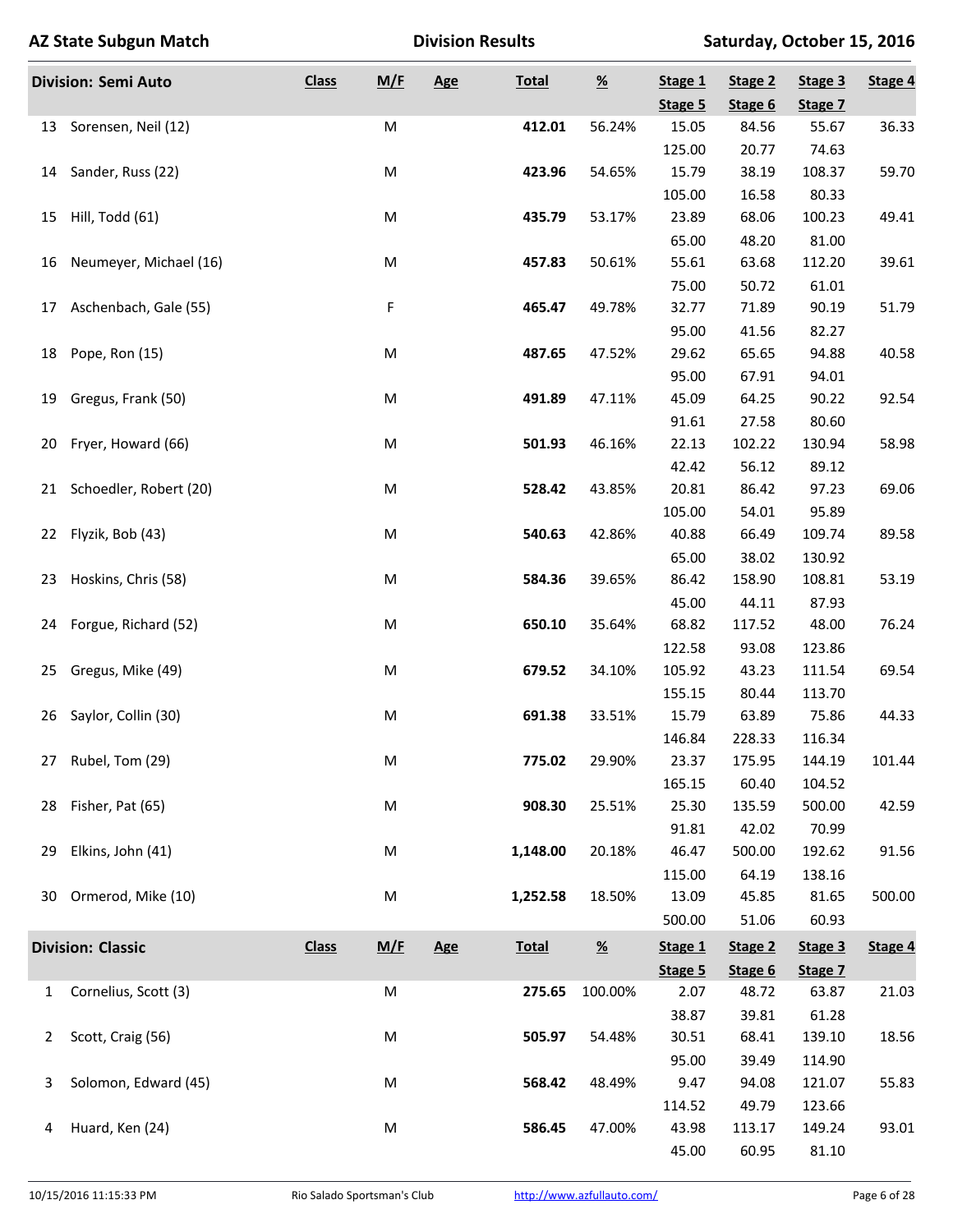| <b>AZ State Subgun Match</b> |              |     | <b>Division Results</b> |              | Saturday, October 15, 2016 |         |         |         |         |
|------------------------------|--------------|-----|-------------------------|--------------|----------------------------|---------|---------|---------|---------|
| <b>Division: Classic</b>     | <b>Class</b> | M/F | <b>Age</b>              | <b>Total</b> |                            | Stage 1 | Stage 2 | Stage 3 | Stage 4 |
|                              |              |     |                         |              |                            | Stage 5 | Stage 6 | Stage 7 |         |
| Gronych, Mark (59)<br>5.     |              | M   |                         | 607.83       | 45.35%                     | 28.74   | 118.28  | 174.08  | 84.35   |
|                              |              |     |                         |              |                            | 105.00  | 56.91   | 40.47   |         |
| Gronych, Jan (60)<br>6       |              | M   |                         | 704.86       | 39.11%                     | 67.85   | 102.38  | 145.53  | 44.10   |
|                              |              |     |                         |              |                            | 125.00  | 85.39   | 134.61  |         |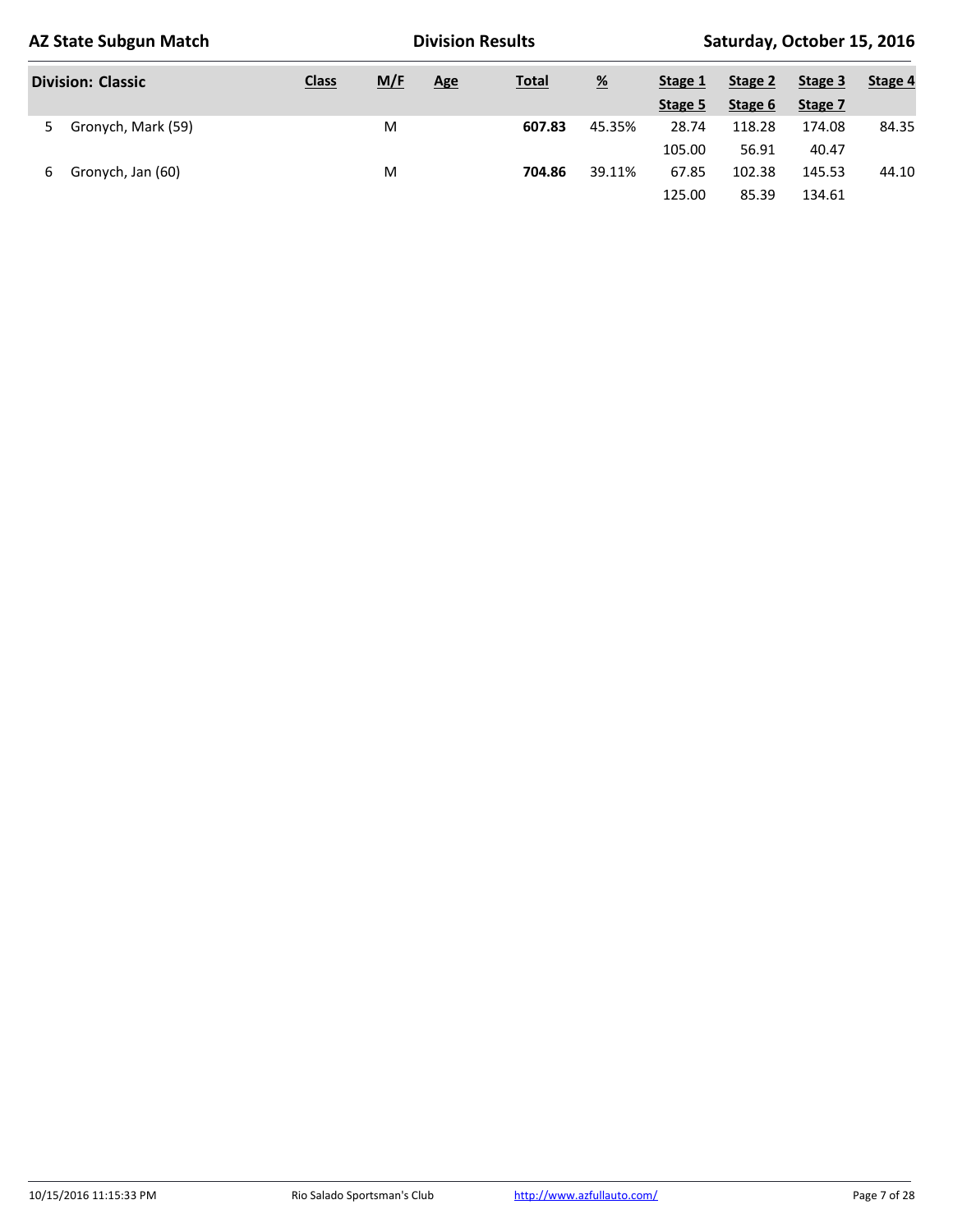|                | <b>Division: Modern Open</b> | M/F       | <b>Age</b> | <b>Total</b> | $\underline{\mathcal{H}}$ | Stage 1<br>Stage 5 | Stage 2<br>Stage 6 | Stage 3<br>Stage 7 | Stage 4 |
|----------------|------------------------------|-----------|------------|--------------|---------------------------|--------------------|--------------------|--------------------|---------|
| <b>Class:</b>  |                              |           |            |              |                           |                    |                    |                    |         |
| 1              | Lage, Richard (8)            | M         |            | 161.19       | #Error                    | 0.00               | 18.75              | 36.17              | 4.36    |
|                |                              |           |            |              |                           | 47.35              | 14.96              | 39.60              |         |
| $\overline{2}$ | Bhella, Richard (32)         | M         |            | 171.21       | #Error                    | 0.00               | 15.01              | 42.15              | 22.20   |
|                |                              |           |            |              |                           | 17.74              | 21.92              | 52.19              |         |
| 3              | Hipes, Chris (62)            | M         |            | 200.69       | #Error                    | 0.00               | 29.91              | 84.76              | 3.73    |
|                |                              |           |            |              |                           | 22.97              | 15.78              | 43.54              |         |
| 4              | Kelly, Jeff (2)              | M         |            | 208.10       | #Error                    | 0.00               | 43.55              | 59.78              | 8.27    |
|                |                              |           |            |              |                           | 36.51              | 11.80              | 48.19              |         |
| 5              | Huey, Chris (18)             | ${\sf M}$ |            | 233.03       | #Error                    | 0.00               | 14.17              | 66.59              | 25.63   |
|                |                              |           |            |              |                           | 54.41              | 25.71              | 46.52              |         |
| 6              | Blaylock, Jon (7)            | M         |            | 246.61       | #Error                    | $-8.08$            | 55.87              | 57.96              | 8.93    |
|                |                              |           |            |              |                           | 36.35              | 40.49              | 55.09              |         |
| 7              | Hipes, Austin (63)           | M         |            | 259.62       | #Error                    | 7.35               | 35.25              | 78.15              | 11.72   |
|                |                              |           |            |              |                           | 73.51              | 12.90              | 40.74              |         |
| 8              | Aschenbach, Ron (26)         | M         |            | 266.83       | #Error                    | 0.00               | 43.53              | 69.16              | 14.20   |
|                |                              |           |            |              |                           | 62.34              | 30.11              | 47.49              |         |
| 9              | Schlies, Andrew (68)         | M         |            | 270.42       | #Error                    | 23.86              | 43.60              | 84.19              | 16.92   |
|                |                              |           |            |              |                           | 35.00              | 22.26              | 44.59              |         |
| 10             | Woodward, Richard (5)        | M         |            | 280.27       | #Error                    | 17.86              | 50.29              | 87.02              | 10.71   |
|                |                              |           |            |              |                           | 33.00              | 32.63              | 48.76              |         |
| 11             | Beatty, Douglas (28)         | M         |            | 300.51       | #Error                    | 0.00               | 33.86              | 60.81              | 19.06   |
|                |                              |           |            |              |                           | 75.00              | 41.68              | 70.10              |         |
|                | 12 Shaw, Doug (44)           | M         |            | 364.53       | #Error                    | 5.99               | 67.14              | 73.26              | 13.45   |
|                |                              |           |            |              |                           | 95.00              | 45.87              | 63.82              |         |
| 13             | Stora, Michael (31)          | M         |            | 368.07       | #Error                    | 4.17               | 48.25              | 89.03              | 31.60   |
|                |                              |           |            |              |                           | 75.00              | 29.21              | 90.81              |         |
|                | 14 Accordino, Michael (35)   | M         |            | 378.27       | #Error                    | 0.00               | 33.33              | 63.77              | 9.67    |
|                |                              |           |            |              |                           | 108.96             | 119.91             | 42.63              |         |
|                | 15 Chapman, Cory (42)        | M         |            | 391.42       | #Error                    | 37.35              | 21.55              | 76.12              | 50.60   |
|                |                              |           |            |              |                           | 85.63              | 43.54              | 76.63              |         |
| 16             | Roy, Rob (17)                | M         |            | 395.56       | #Error                    | 56.07              | 38.46              | 88.44              | 5.55    |
|                |                              |           |            |              |                           | 85.00              | 39.91              | 82.13              |         |
| 17             | Soukup, John (40)            | M         |            | 401.99       | #Error                    | 8.77               | 56.31              | 87.19              | 54.33   |
|                |                              |           |            |              |                           | 75.00              | 44.62              | 75.77              |         |
| 18             | Facer, Jeff (34)             | M         |            | 415.64       | #Error                    | 5.55               | 49.52              | 112.62             | 53.45   |
|                |                              |           |            |              |                           | 85.00              | 42.61              | 66.89              |         |
| 19             | Beatty, Jason (21)           | M         |            | 419.26       | #Error                    | 11.84              | 61.19              | 76.20              | 47.36   |
|                |                              |           |            |              |                           | 115.00             | 40.87              | 66.80              |         |
| 20             | Bell, Mike (37)              | M         |            | 457.13       | #Error                    | 40.93              | 68.93              | 122.87             | 28.45   |
|                |                              |           |            |              |                           | 75.00              | 47.22              | 73.73              |         |
| 21             | Liscombe, Gary (11)          | M         |            | 732.72       | #Error                    | 99.25              | 57.80              | 124.47             | 70.92   |
|                |                              |           |            |              |                           | 135.00             | 71.33              | 173.95             |         |
| 22             | Sabia, Dave (6)              | M         |            | 2,020.93     | #Error                    | 136.44             | 236.71             | 500.00             | 500.00  |
|                |                              |           |            |              |                           | 500.00             | 68.61              | 79.17              |         |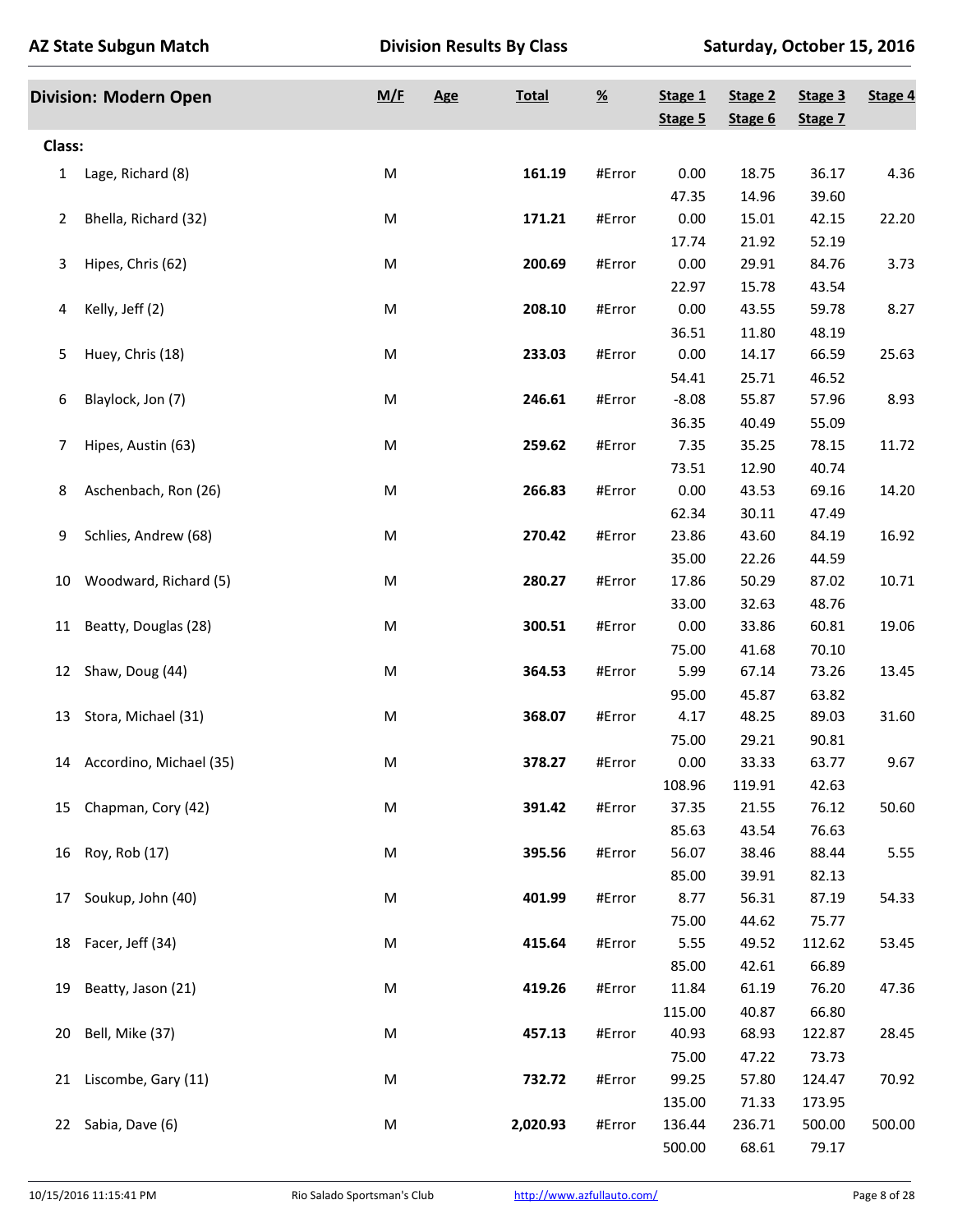|                | <b>Division: Modern Limited</b> | M/F | Age        | <b>Total</b> | $\underline{\mathcal{H}}$ | Stage 1<br>Stage 5 | Stage 2<br>Stage 6 | Stage 3<br>Stage 7 | Stage 4 |
|----------------|---------------------------------|-----|------------|--------------|---------------------------|--------------------|--------------------|--------------------|---------|
| Class:         |                                 |     |            |              |                           |                    |                    |                    |         |
|                |                                 |     |            |              |                           |                    |                    |                    |         |
| 1              | Pleger, James (51)              | M   |            | 388.40       | #Error                    | 36.14              | 42.18              | 102.98             | 41.76   |
|                |                                 |     |            |              |                           | 44.32              | 43.07              | 77.95              |         |
| 2              | Roundy, Brad (69)               | M   |            | 493.70       | #Error                    | 48.91              | 71.38              | 78.48              | 46.08   |
|                |                                 |     |            |              |                           | 123.45             | 39.37              | 86.03              |         |
| 3              | Leone, Gary (54)                | M   |            | 499.06       | #Error                    | 16.09              | 85.68              | 117.18             | 46.21   |
|                |                                 |     |            |              |                           | 100.94             | 57.19              | 75.77              |         |
| 4              | Dust, Gregory (39)              | M   |            | 547.74       | #Error                    | 31.13              | 98.33              | 111.74             | 64.44   |
|                |                                 |     |            |              |                           | 85.00              | 41.77              | 115.33             |         |
| 5              | Solomon, David (46)             | M   |            | 668.34       | #Error                    | 34.65              | 122.96             | 121.18             | 102.70  |
|                |                                 |     |            |              |                           | 74.06              | 77.52              | 135.27             |         |
| 6              | Gotzmann, Gerhard (36)          | M   |            | 831.92       | #Error                    | 18.17              | 69.78              | 500.00             | 44.07   |
|                |                                 |     |            |              |                           | 49.72              | 65.16              | 85.02              |         |
| 7              | Stricklan, Joe (70)             | M   |            | 904.84       | #Error                    | 60.93              | 102.42             | 154.99             | 81.64   |
|                |                                 |     |            |              |                           | 145.37             | 111.75             | 247.74             |         |
|                | <b>Division: Buzz Gun</b>       | M/F | <b>Age</b> | <b>Total</b> | $\underline{\mathcal{H}}$ | Stage 1            | Stage 2            | Stage 3            | Stage 4 |
|                |                                 |     |            |              |                           | Stage 5            | Stage 6            | Stage 7            |         |
| Class:         |                                 |     |            |              |                           |                    |                    |                    |         |
|                |                                 |     |            |              |                           |                    |                    |                    |         |
| 1              | Huey, Alex (25)                 | M   |            | 274.53       | #Error                    | 26.69              | 48.23              | 65.53              | 28.27   |
|                |                                 |     |            |              |                           | 30.24              | 17.57              | 58.00              |         |
| $\overline{2}$ | Thompson, Mickey (1)            | M   |            | 465.71       | #Error                    | 51.30              | 81.44              | 92.62              | 38.27   |
|                |                                 |     |            |              |                           | 104.73             | 34.38              | 62.97              |         |
|                | <b>Division: Semi Auto</b>      | M/F | Age        | <b>Total</b> | $\underline{\mathcal{H}}$ | Stage 1            | Stage 2            | Stage 3            | Stage 4 |
|                |                                 |     |            |              |                           | Stage 5            | Stage 6            | Stage 7            |         |
| Class:         |                                 |     |            |              |                           |                    |                    |                    |         |
| 1              | Bhella, Matthew (33)            | M   |            | 231.71       | #Error                    | 8.78               | 25.95              | 49.60              | 56.20   |
|                |                                 |     |            |              |                           | 27.20              | 21.18              | 42.80              |         |
| 2              | Nelson, Mark (57)               | M   |            | 262.16       | #Error                    | 13.99              | 16.40              | 49.71              | 30.44   |
|                |                                 |     |            |              |                           | 69.24              | 17.53              | 64.85              |         |
| 3              | Beddow, Mike (13)               | M   |            | 271.87       | #Error                    | 21.50              | 40.81              | 62.99              | 23.28   |
|                |                                 |     |            |              |                           | 54.92              | 25.97              |                    |         |
|                | Snook, Jeff (9)                 | M   |            | 288.72       | #Error                    | 23.00              |                    | 42.40<br>86.29     |         |
| 4              |                                 |     |            |              |                           |                    | 51.03              |                    | 30.72   |
|                |                                 |     |            |              |                           | 29.35              | 26.35              | 41.98              |         |
| 5              | Harris, Richard (19)            | M   |            | 301.73       | #Error                    | 35.61              | 54.13              | 62.47              | 38.65   |
|                |                                 |     |            |              |                           | 29.13              | 34.36              | 47.38              |         |
| 6              | Dempsey, Jay (27)               | M   |            | 306.47       | #Error                    | 25.74              | 39.71              | 51.70              | 29.60   |
|                |                                 |     |            |              |                           | 75.00              | 31.77              | 52.95              |         |
| 7              | Copeland, Jon (4)               | M   |            | 311.43       | #Error                    | 35.00              | 38.66              | 64.15              | 30.26   |
|                |                                 |     |            |              |                           | 45.76              | 32.47              | 65.13              |         |
| 8              | Evanoswski, Pat (38)            | M   |            | 333.69       | #Error                    | 14.33              | 56.27              | 77.45              | 33.75   |
|                |                                 |     |            |              |                           | 59.27              | 35.46              | 57.16              |         |
| 9              | Bjeloplavlic, Mick (48)         | M   |            | 343.92       | #Error                    | 11.70              | 50.57              | 108.05             | 28.97   |
|                |                                 |     |            |              |                           | 45.00              |                    |                    |         |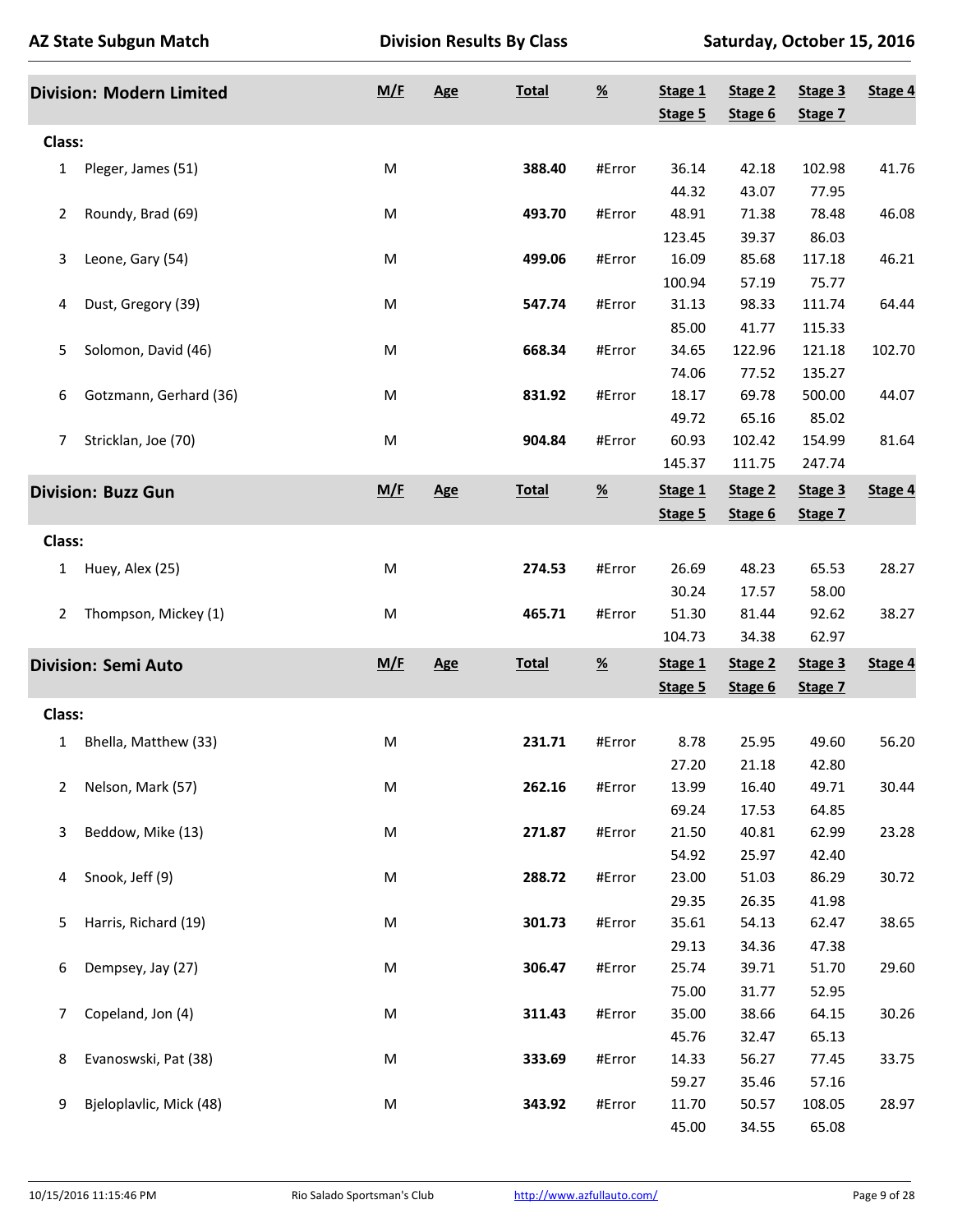|    | <b>Division: Semi Auto</b> | M/F | <b>Age</b> | <b>Total</b> | $\underline{\%}$ | Stage 1<br>Stage 5 | Stage 2<br>Stage 6 | Stage 3<br>Stage 7 | Stage 4 |
|----|----------------------------|-----|------------|--------------|------------------|--------------------|--------------------|--------------------|---------|
| 10 | Copeland, Charles (47)     | M   |            | 348.61       | #Error           | 17.08              | 58.10              | 88.58              | 43.89   |
|    |                            |     |            |              |                  | 33.94              | 39.21              | 67.81              |         |
| 11 | Thompson, Paul (67)        | M   |            | 376.85       | #Error           | 25.19              | 42.44              | 67.09              | 33.55   |
|    |                            |     |            |              |                  | 39.67              | 46.55              | 122.36             |         |
| 12 | Mackay, Rich (64)          | M   |            | 385.70       | #Error           | 27.69              | 68.32              | 77.04              | 44.93   |
|    |                            |     |            |              |                  | 80.70              | 21.88              | 65.14              |         |
|    | 13 Sorensen, Neil (12)     | M   |            | 412.01       | #Error           | 15.05              | 84.56              | 55.67              | 36.33   |
|    |                            |     |            |              |                  | 125.00             | 20.77              | 74.63              |         |
| 14 | Sander, Russ (22)          | M   |            | 423.96       | #Error           | 15.79              | 38.19              | 108.37             | 59.70   |
|    |                            |     |            |              |                  | 105.00             | 16.58              | 80.33              |         |
| 15 | Hill, Todd (61)            | M   |            | 435.79       | #Error           | 23.89              | 68.06              | 100.23             | 49.41   |
|    |                            |     |            |              |                  | 65.00              | 48.20              | 81.00              |         |
| 16 | Neumeyer, Michael (16)     | M   |            | 457.83       | #Error           | 55.61              | 63.68              | 112.20             | 39.61   |
|    |                            |     |            |              |                  | 75.00              | 50.72              | 61.01              |         |
| 17 | Aschenbach, Gale (55)      | F   |            | 465.47       | #Error           | 32.77              | 71.89              | 90.19              | 51.79   |
|    |                            |     |            |              |                  | 95.00              | 41.56              | 82.27              |         |
| 18 | Pope, Ron (15)             | M   |            | 487.65       | #Error           | 29.62              | 65.65              | 94.88              | 40.58   |
|    |                            |     |            |              |                  | 95.00              | 67.91              | 94.01              |         |
| 19 | Gregus, Frank (50)         | M   |            | 491.89       | #Error           | 45.09              | 64.25              | 90.22              | 92.54   |
|    |                            |     |            |              |                  | 91.61              | 27.58              | 80.60              |         |
| 20 | Fryer, Howard (66)         | M   |            | 501.93       | #Error           | 22.13              | 102.22             | 130.94             | 58.98   |
|    |                            |     |            |              |                  | 42.42              | 56.12              | 89.12              |         |
| 21 | Schoedler, Robert (20)     | M   |            | 528.42       | #Error           | 20.81              | 86.42              | 97.23              | 69.06   |
|    |                            |     |            |              |                  | 105.00             | 54.01              | 95.89              |         |
| 22 | Flyzik, Bob (43)           | M   |            | 540.63       | #Error           | 40.88              | 66.49              | 109.74             | 89.58   |
|    |                            |     |            |              |                  | 65.00              | 38.02              | 130.92             |         |
| 23 | Hoskins, Chris (58)        | M   |            | 584.36       | #Error           | 86.42              | 158.90             | 108.81             | 53.19   |
|    |                            |     |            |              |                  | 45.00              | 44.11              | 87.93              |         |
|    | 24 Forgue, Richard (52)    | M   |            | 650.10       | #Error           | 68.82              | 117.52             | 48.00              | 76.24   |
|    |                            |     |            |              |                  | 122.58             | 93.08              | 123.86             |         |
|    | 25 Gregus, Mike (49)       | M   |            | 679.52       | #Error           | 105.92             | 43.23              | 111.54             | 69.54   |
|    |                            |     |            |              |                  | 155.15             | 80.44              | 113.70             |         |
| 26 | Saylor, Collin (30)        | M   |            | 691.38       | #Error           | 15.79              | 63.89              | 75.86              | 44.33   |
|    |                            |     |            |              |                  | 146.84             | 228.33             | 116.34             |         |
| 27 | Rubel, Tom (29)            | M   |            | 775.02       | #Error           | 23.37              | 175.95             | 144.19             | 101.44  |
|    |                            |     |            |              |                  | 165.15             | 60.40              | 104.52             |         |
| 28 | Fisher, Pat (65)           | M   |            | 908.30       | #Error           | 25.30              | 135.59             | 500.00             | 42.59   |
|    |                            |     |            |              |                  | 91.81              | 42.02              | 70.99              |         |
| 29 | Elkins, John (41)          | M   |            | 1,148.00     | #Error           | 46.47              | 500.00             | 192.62             | 91.56   |
|    |                            |     |            |              |                  | 115.00             | 64.19              | 138.16             |         |
| 30 | Ormerod, Mike (10)         | M   |            | 1,252.58     | #Error           | 13.09              | 45.85              | 81.65              | 500.00  |
|    |                            |     |            |              |                  | 500.00             | 51.06              | 60.93              |         |
|    | <b>Division: Classic</b>   | M/E | Age        | <b>Total</b> | $\frac{96}{2}$   | Stage 1            | Stage 2            | Stage 3            | Stage 4 |
|    |                            |     |            |              |                  | Stage 5            | Stage 6            | Stage 7            |         |

**Class:**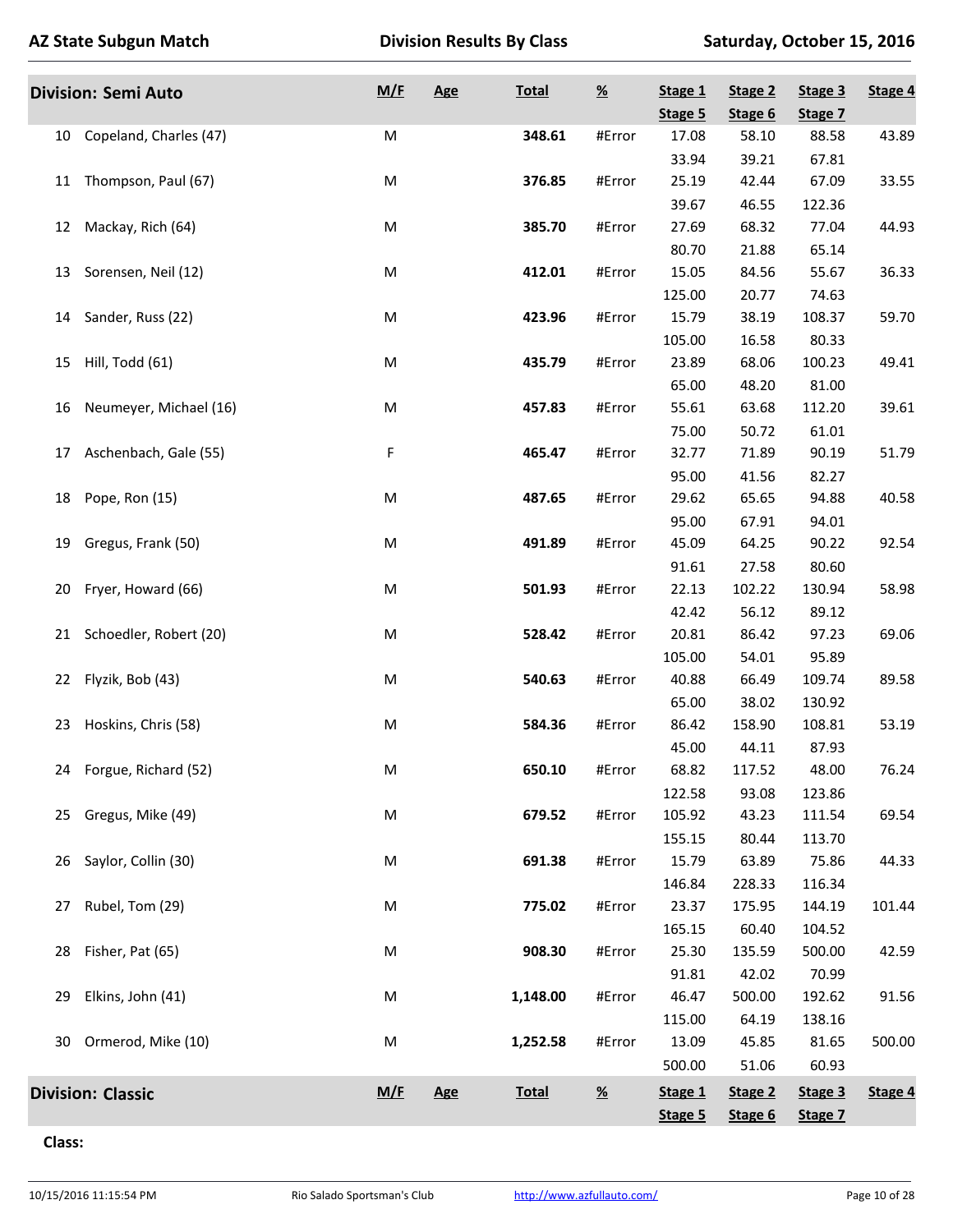|                | AZ State Subgun Match    |     | <b>Division Results By Class</b> |              |               |         | Saturday, October 15, 2016 |         |         |  |  |
|----------------|--------------------------|-----|----------------------------------|--------------|---------------|---------|----------------------------|---------|---------|--|--|
|                | <b>Division: Classic</b> | M/F | <b>Age</b>                       | <u>Total</u> | $\frac{9}{6}$ | Stage 1 | Stage 2                    | Stage 3 | Stage 4 |  |  |
|                |                          |     |                                  |              |               | Stage 5 | Stage 6                    | Stage 7 |         |  |  |
| 1              | Cornelius, Scott (3)     | M   |                                  | 275.65       | #Error        | 2.07    | 48.72                      | 63.87   | 21.03   |  |  |
|                |                          |     |                                  |              |               | 38.87   | 39.81                      | 61.28   |         |  |  |
| $\overline{2}$ | Scott, Craig (56)        | M   |                                  | 505.97       | #Error        | 30.51   | 68.41                      | 139.10  | 18.56   |  |  |
|                |                          |     |                                  |              |               | 95.00   | 39.49                      | 114.90  |         |  |  |
| 3              | Solomon, Edward (45)     | M   |                                  | 568.42       | #Error        | 9.47    | 94.08                      | 121.07  | 55.83   |  |  |
|                |                          |     |                                  |              |               | 114.52  | 49.79                      | 123.66  |         |  |  |
| 4              | Huard, Ken (24)          | M   |                                  | 586.45       | #Error        | 43.98   | 113.17                     | 149.24  | 93.01   |  |  |
|                |                          |     |                                  |              |               | 45.00   | 60.95                      | 81.10   |         |  |  |
| 5              | Gronych, Mark (59)       | M   |                                  | 607.83       | #Error        | 28.74   | 118.28                     | 174.08  | 84.35   |  |  |
|                |                          |     |                                  |              |               | 105.00  | 56.91                      | 40.47   |         |  |  |
| 6              | Gronych, Jan (60)        | M   |                                  | 704.86       | #Error        | 67.85   | 102.38                     | 145.53  | 44.10   |  |  |
|                |                          |     |                                  |              |               | 125.00  | 85.39                      | 134.61  |         |  |  |

 $\mathbf{r}$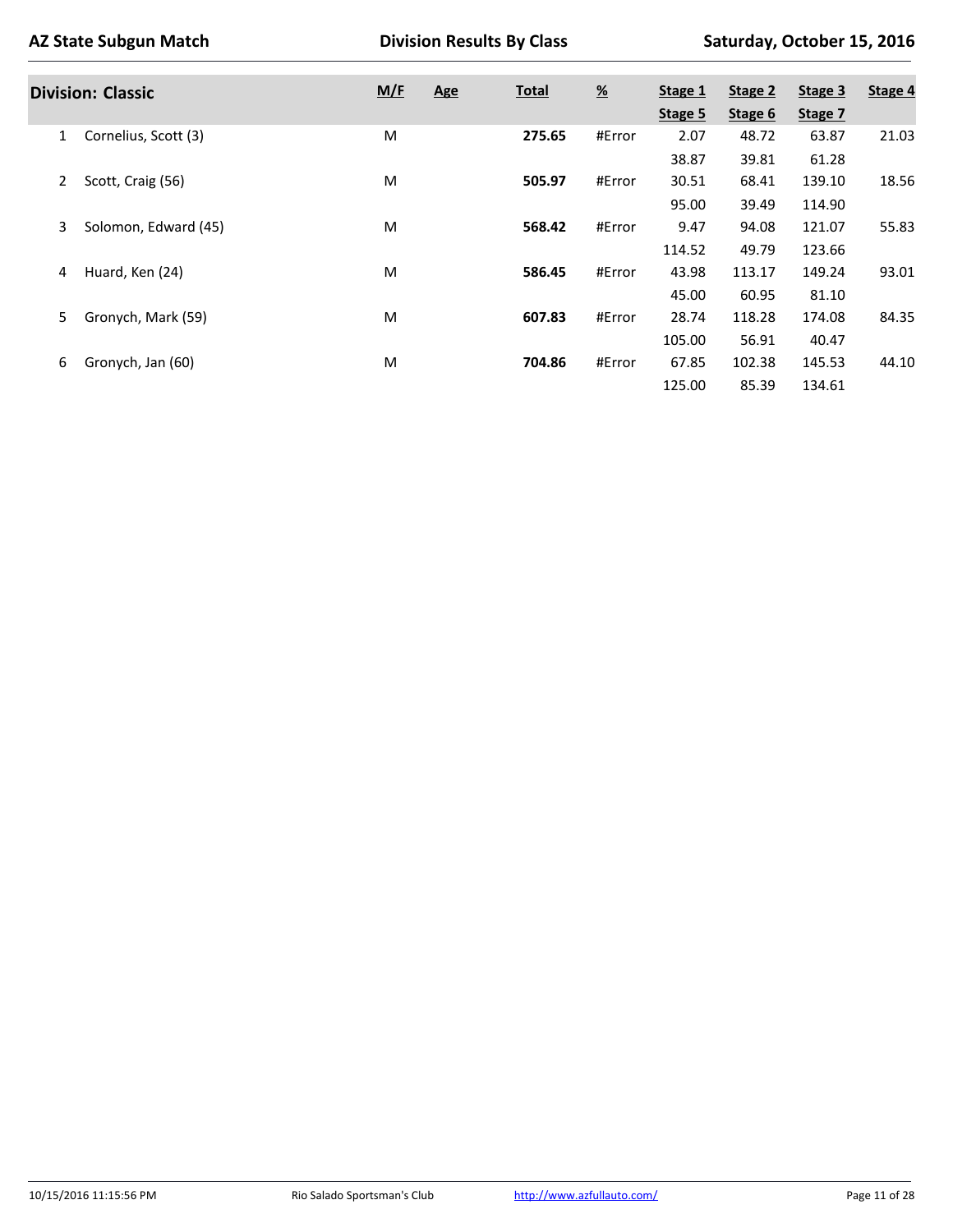| <b>AZ State Subgun Match</b> |  |  |
|------------------------------|--|--|
|------------------------------|--|--|

| <b>Modern Open</b> |                           |              |              |                       |         |                  |                  |                  |        |                    |
|--------------------|---------------------------|--------------|--------------|-----------------------|---------|------------------|------------------|------------------|--------|--------------------|
| Stage: 1           |                           | <b>Class</b> | <b>Total</b> | $\frac{\%}{\sqrt{2}}$ | $Run_1$ | Run <sub>2</sub> | Run <sub>3</sub> | Run <sub>4</sub> |        | Penalty Adjustment |
|                    | 1 Stora, Michael (31)     |              | 4.17         | 100.00%               | 34.17   | 0.00             | 0.00             | 0.00             | 0.00   | $-30.00$           |
|                    | 2 Facer, Jeff (34)        |              | 5.55         | 75.14%                | 25.55   | 0.00             | 0.00             | 0.00             | 10.00  | $-30.00$           |
|                    | 3 Shaw, Doug (44)         |              | 5.99         | 69.62%                | 25.99   | 0.00             | 0.00             | 0.00             | 0.00   | $-20.00$           |
|                    | 4 Hipes, Austin (63)      |              | 7.35         | 56.73%                | 37.35   | 0.00             | 0.00             | 0.00             | 0.00   | $-30.00$           |
|                    | 5 Soukup, John (40)       |              | 8.77         | 47.55%                | 28.77   | 0.00             | 0.00             | 0.00             | 0.00   | $-20.00$           |
|                    | 6 Beatty, Jason (21)      |              | 11.84        | 35.22%                | 31.84   | 0.00             | 0.00             | 0.00             | 0.00   | $-20.00$           |
|                    | 7 Woodward, Richard (5)   |              | 17.86        | 23.35%                | 37.86   | 0.00             | 0.00             | 0.00             | 0.00   | $-20.00$           |
|                    | 8 Schlies, Andrew (68)    |              | 23.86        | 17.48%                | 23.86   | 0.00             | 0.00             | 0.00             | 10.00  | $-10.00$           |
|                    | 9 Chapman, Cory (42)      |              | 37.35        | 11.16%                | 37.35   | 0.00             | 0.00             | 0.00             | 0.00   | 0.00               |
|                    | 10 Bell, Mike (37)        |              | 40.93        | 10.19%                | 30.93   | 0.00             | 0.00             | 0.00             | 20.00  | $-10.00$           |
|                    | 11 Roy, Rob (17)          |              | 56.07        | 7.44%                 | 26.07   | 0.00             | 0.00             | 0.00             | 30.00  | 0.00               |
|                    | 12 Liscombe, Gary (11)    |              | 99.25        | 4.20%                 | 99.25   | 0.00             | 0.00             | 0.00             | 10.00  | $-10.00$           |
|                    | 13 Sabia, Dave (6)        |              | 136.44       | 3.06%                 | 66.44   | 0.00             | 0.00             | 0.00             | 80.00  | $-10.00$           |
| Stage: 2           |                           | <b>Class</b> | <b>Total</b> | $\underline{\%}$      | $Run_1$ | Run 2            | Run <sub>3</sub> | Run <sub>4</sub> |        | Penalty Adjustment |
|                    | 1 Huey, Chris (18)        |              | 14.17        | 100.00%               | 29.02   | 0.00             | 0.00             | 0.00             | 0.00   | $-14.85$           |
|                    | 2 Bhella, Richard (32)    |              | 15.01        | 94.40%                | 34.52   | 0.00             | 0.00             | 0.00             | 0.00   | $-19.51$           |
|                    | 3 Lage, Richard (8)       |              | 18.75        | 75.57%                | 36.63   | 0.00             | 0.00             | 0.00             | 0.00   | $-17.88$           |
|                    | 4 Chapman, Cory (42)      |              | 21.55        | 65.75%                | 21.55   | 0.00             | 0.00             | 0.00             | 0.00   | 0.00               |
|                    | 5 Hipes, Chris (62)       |              | 29.91        | 47.38%                | 42.45   | 0.00             | 0.00             | 0.00             | 0.00   | $-12.54$           |
|                    | 6 Accordino, Michael (35) |              | 33.33        | 42.51%                | 41.54   | 0.00             | 0.00             | 0.00             | 0.00   | $-8.21$            |
|                    | 7 Beatty, Douglas (28)    |              | 33.86        | 41.85%                | 44.36   | 0.00             | 0.00             | 0.00             | 0.00   | $-10.50$           |
|                    | 8 Hipes, Austin (63)      |              | 35.25        | 40.20%                | 45.25   | 0.00             | 0.00             | 0.00             | 0.00   | $-10.00$           |
|                    | 9 Roy, Rob (17)           |              | 38.46        | 36.84%                | 38.46   | 0.00             | 0.00             | 0.00             | 0.00   | 0.00               |
|                    | 10 Aschenbach, Ron (26)   |              | 43.53        | 32.55%                | 59.14   | 0.00             | 0.00             | 0.00             | 0.00   | $-15.61$           |
|                    | 11 Kelly, Jeff (2)        |              | 43.55        | 32.54%                | 30.55   | 0.00             | 0.00             | 0.00             | 20.00  | $-7.00$            |
|                    | 12 Schlies, Andrew (68)   |              | 43.60        | 32.50%                | 43.60   | 0.00             | 0.00             | 0.00             | 0.00   | 0.00               |
|                    | 13 Stora, Michael (31)    |              | 48.25        | 29.37%                | 48.25   | 0.00             | 0.00             | 0.00             | 10.00  | $-10.00$           |
|                    | 14 Facer, Jeff (34)       |              | 49.52        | 28.61%                | 49.52   | 0.00             | 0.00             | 0.00             | 0.00   | 0.00               |
|                    | 15 Woodward, Richard (5)  |              | 50.29        | 28.18%                | 60.29   | 0.00             | 0.00             | 0.00             | 0.00   | $-10.00$           |
|                    | 16 Blaylock, Jon (7)      |              | 55.87        | 25.36%                | 45.87   | 0.00             | 0.00             | 0.00             | 10.00  | 0.00               |
|                    | 17 Soukup, John (40)      |              | 56.31        | 25.16%                | 56.31   | 0.00             | 0.00             | 0.00             | 0.00   | 0.00               |
|                    | 18 Liscombe, Gary (11)    |              | 57.80        | 24.52%                | 27.80   | 0.00             | 0.00             | 0.00             | 30.00  | 0.00               |
|                    | 19 Beatty, Jason (21)     |              | 61.19        | 23.16%                | 71.19   | 0.00             | 0.00             | 0.00             | 0.00   | $-10.00$           |
|                    | 20 Shaw, Doug (44)        |              | 67.14        | 21.11%                | 77.14   | 0.00             | 0.00             | 0.00             | 0.00   | $-10.00$           |
|                    | 21 Bell, Mike (37)        |              | 68.93        | 20.56%                | 58.93   | 0.00             | 0.00             | 0.00             | 10.00  | 0.00               |
|                    | 22 Sabia, Dave (6)        |              | 236.71       | 5.99%                 | 36.71   | 0.00             | 0.00             | 0.00             | 200.00 | 0.00               |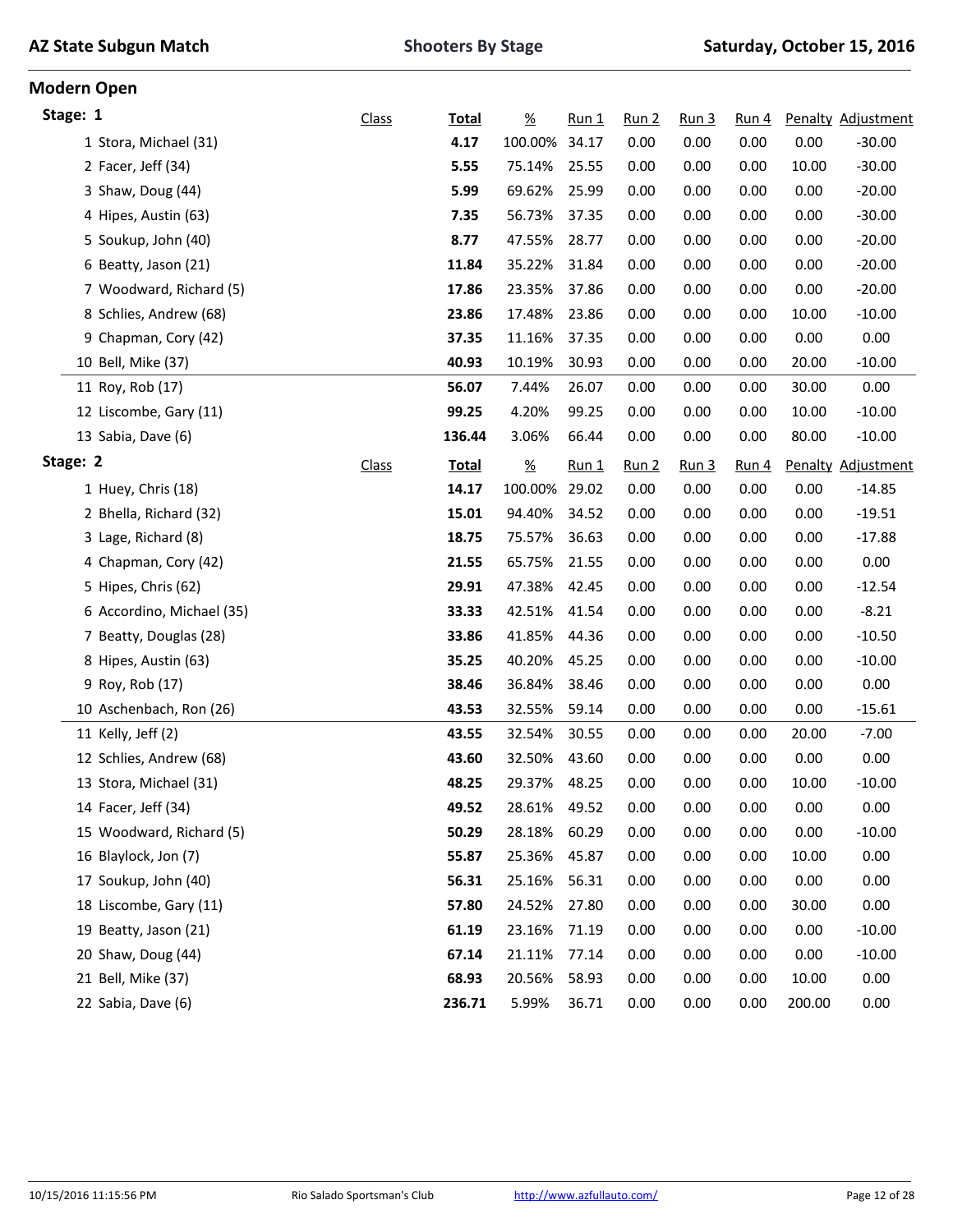|  |  | <b>AZ State Subgun Match</b> |  |
|--|--|------------------------------|--|
|--|--|------------------------------|--|

| <b>Modern Open</b>    |                           |       |              |                  |         |       |                  |       |       |                           |
|-----------------------|---------------------------|-------|--------------|------------------|---------|-------|------------------|-------|-------|---------------------------|
| Stage: 3              |                           | Class | <b>Total</b> | $\underline{\%}$ | $Run_1$ | Run 2 | Run <sub>3</sub> | Run 4 |       | <b>Penalty Adjustment</b> |
|                       | 1 Lage, Richard (8)       |       | 36.17        | 100.00%          | 36.17   | 0.00  | 0.00             | 0.00  | 0.00  | 0.00                      |
|                       | 2 Bhella, Richard (32)    |       | 42.15        | 85.81%           | 42.15   | 0.00  | 0.00             | 0.00  | 0.00  | 0.00                      |
| 3 Blaylock, Jon (7)   |                           |       | 57.96        | 62.41%           | 57.96   | 0.00  | 0.00             | 0.00  | 0.00  | 0.00                      |
| 4 Kelly, Jeff (2)     |                           |       | 59.78        | 60.51%           | 49.78   | 0.00  | 0.00             | 0.00  | 10.00 | 0.00                      |
|                       | 5 Beatty, Douglas (28)    |       | 60.81        | 59.48%           | 60.81   | 0.00  | 0.00             | 0.00  | 0.00  | 0.00                      |
|                       | 6 Accordino, Michael (35) |       | 63.77        | 56.72%           | 53.77   | 0.00  | 0.00             | 0.00  | 10.00 | 0.00                      |
| 7 Huey, Chris (18)    |                           |       | 66.59        | 54.32%           | 56.59   | 0.00  | 0.00             | 0.00  | 10.00 | 0.00                      |
|                       | 8 Aschenbach, Ron (26)    |       | 69.16        | 52.30%           | 59.16   | 0.00  | 0.00             | 0.00  | 10.00 | 0.00                      |
|                       | 9 Shaw, Doug (44)         |       | 73.26        | 49.37%           | 53.26   | 0.00  | 0.00             | 0.00  | 20.00 | 0.00                      |
|                       | 10 Chapman, Cory (42)     |       | 76.12        | 47.52%           | 66.12   | 0.00  | 0.00             | 0.00  | 10.00 | 0.00                      |
|                       | 11 Beatty, Jason (21)     |       | 76.20        | 47.47%           | 66.20   | 0.00  | 0.00             | 0.00  | 10.00 | 0.00                      |
| 12 Hipes, Austin (63) |                           |       | 78.15        | 46.28%           | 58.15   | 0.00  | 0.00             | 0.00  | 20.00 | 0.00                      |
|                       | 13 Schlies, Andrew (68)   |       | 84.19        | 42.96%           | 54.19   | 0.00  | 0.00             | 0.00  | 30.00 | 0.00                      |
| 14 Hipes, Chris (62)  |                           |       | 84.76        | 42.67%           | 54.76   | 0.00  | 0.00             | 0.00  | 30.00 | 0.00                      |
|                       | 15 Woodward, Richard (5)  |       | 87.02        | 41.57%           | 67.02   | 0.00  | 0.00             | 0.00  | 20.00 | 0.00                      |
|                       | 16 Soukup, John (40)      |       | 87.19        | 41.48%           | 67.19   | 0.00  | 0.00             | 0.00  | 20.00 | 0.00                      |
| 17 Roy, Rob (17)      |                           |       | 88.44        | 40.90%           | 48.44   | 0.00  | 0.00             | 0.00  | 40.00 | 0.00                      |
|                       | 18 Stora, Michael (31)    |       | 89.03        | 40.63%           | 74.03   | 0.00  | 0.00             | 0.00  | 15.00 | 0.00                      |
| 19 Facer, Jeff (34)   |                           |       | 112.62       | 32.12%           | 102.62  | 0.00  | 0.00             | 0.00  | 10.00 | 0.00                      |
| 20 Bell, Mike (37)    |                           |       | 122.87       | 29.44%           | 82.87   | 0.00  | 0.00             | 0.00  | 40.00 | 0.00                      |
|                       | 21 Liscombe, Gary (11)    |       | 124.47       | 29.06%           | 104.47  | 0.00  | 0.00             | 0.00  | 20.00 | 0.00                      |
| 22 Sabia, Dave (6)    |                           |       | 500.00       | 7.23%            | 500.00  | 0.00  | 0.00             | 0.00  | 0.00  | 0.00                      |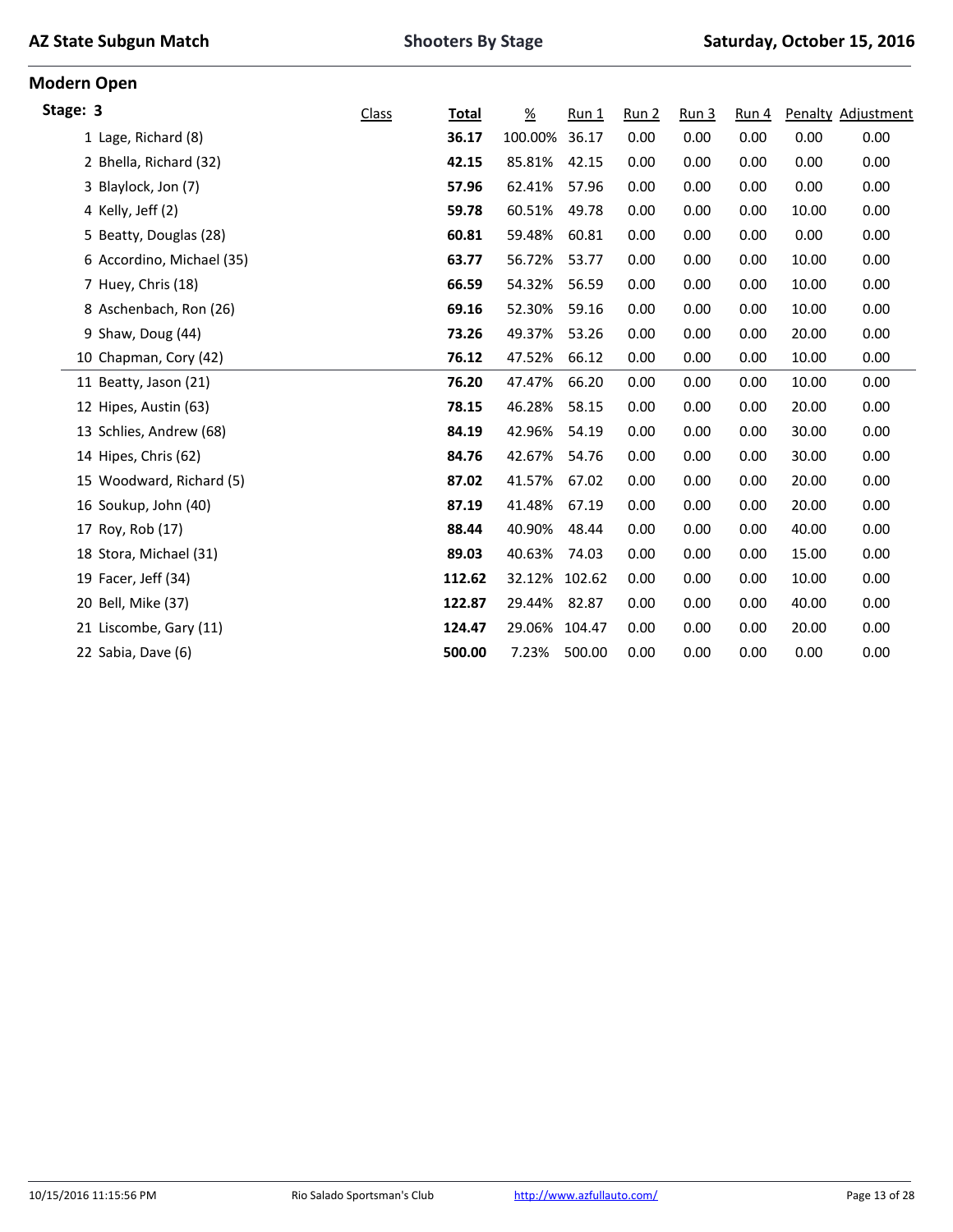|  |  | <b>AZ State Subgun Match</b> |  |
|--|--|------------------------------|--|
|--|--|------------------------------|--|

|                           | <b>Class</b> | <b>Total</b> | $\underline{\%}$ | $Run_1$ | Run 2 | Run <sub>3</sub> | Run 4 |          | Penalty Adjustment |
|---------------------------|--------------|--------------|------------------|---------|-------|------------------|-------|----------|--------------------|
| 1 Hipes, Chris (62)       |              | 3.73         | 100.00%          | 23.73   | 0.00  | 0.00             | 0.00  | 0.00     | $-20.00$           |
| 2 Lage, Richard (8)       |              | 4.36         | 85.55%           | 24.36   | 0.00  | 0.00             | 0.00  | 0.00     | $-20.00$           |
| 3 Roy, Rob (17)           |              | 5.55         | 67.21%           | 25.55   | 0.00  | 0.00             | 0.00  | 0.00     | $-20.00$           |
| 4 Kelly, Jeff (2)         |              | 8.27         | 45.10%           | 28.27   | 0.00  | 0.00             | 0.00  | $-20.00$ | 0.00               |
| 5 Blaylock, Jon (7)       |              | 8.93         | 41.77%           | 28.93   | 0.00  | 0.00             | 0.00  | 0.00     | $-20.00$           |
| 6 Accordino, Michael (35) |              | 9.67         | 38.57%           | 29.67   | 0.00  | 0.00             | 0.00  | 0.00     | $-20.00$           |
| 7 Woodward, Richard (5)   |              | 10.71        | 34.83%           | 30.71   | 0.00  | 0.00             | 0.00  | 0.00     | $-20.00$           |
| 8 Hipes, Austin (63)      |              | 11.72        | 31.83%           | 31.72   | 0.00  | 0.00             | 0.00  | 0.00     | $-20.00$           |
| 9 Shaw, Doug (44)         |              | 13.45        | 27.73%           | 33.45   | 0.00  | 0.00             | 0.00  | 0.00     | $-20.00$           |
| 10 Aschenbach, Ron (26)   |              | 14.20        | 26.27%           | 34.20   | 0.00  | 0.00             | 0.00  | 0.00     | $-20.00$           |
| 11 Schlies, Andrew (68)   |              | 16.92        | 22.04%           | 26.92   | 0.00  | 0.00             | 0.00  | 10.00    | $-20.00$           |
| 12 Beatty, Douglas (28)   |              | 19.06        | 19.57%           | 39.06   | 0.00  | 0.00             | 0.00  | 0.00     | $-20.00$           |
| 13 Bhella, Richard (32)   |              | 22.20        | 16.80%           | 32.20   | 0.00  | 0.00             | 0.00  | 0.00     | $-10.00$           |
| 14 Huey, Chris (18)       |              | 25.63        | 14.55%           | 35.63   | 0.00  | 0.00             | 0.00  | 0.00     | $-10.00$           |
| 15 Bell, Mike (37)        |              | 28.45        | 13.11%           | 38.45   | 0.00  | 0.00             | 0.00  | 10.00    | $-20.00$           |
| 16 Stora, Michael (31)    |              | 31.60        | 11.80%           | 41.60   | 0.00  | 0.00             | 0.00  | 0.00     | $-10.00$           |
| 17 Beatty, Jason (21)     |              | 47.36        | 7.88%            | 57.36   | 0.00  | 0.00             | 0.00  | 0.00     | $-10.00$           |
| 18 Chapman, Cory (42)     |              | 50.60        | 7.37%            | 40.60   | 0.00  | 0.00             | 0.00  | 10.00    | 0.00               |
| 19 Facer, Jeff (34)       |              | 53.45        | 6.98%            | 33.45   | 0.00  | 0.00             | 0.00  | 20.00    | 0.00               |
| 20 Soukup, John (40)      |              | 54.33        | 6.87%            | 34.33   | 0.00  | 0.00             | 0.00  | 20.00    | 0.00               |
| 21 Liscombe, Gary (11)    |              | 70.92        | 5.26%            | 70.92   | 0.00  | 0.00             | 0.00  | 10.00    | $-10.00$           |
| 22 Sabia, Dave (6)        |              | 500.00       | 0.75%            | 500.00  | 0.00  | 0.00             | 0.00  | 0.00     | 0.00               |
|                           |              |              |                  |         |       |                  |       |          |                    |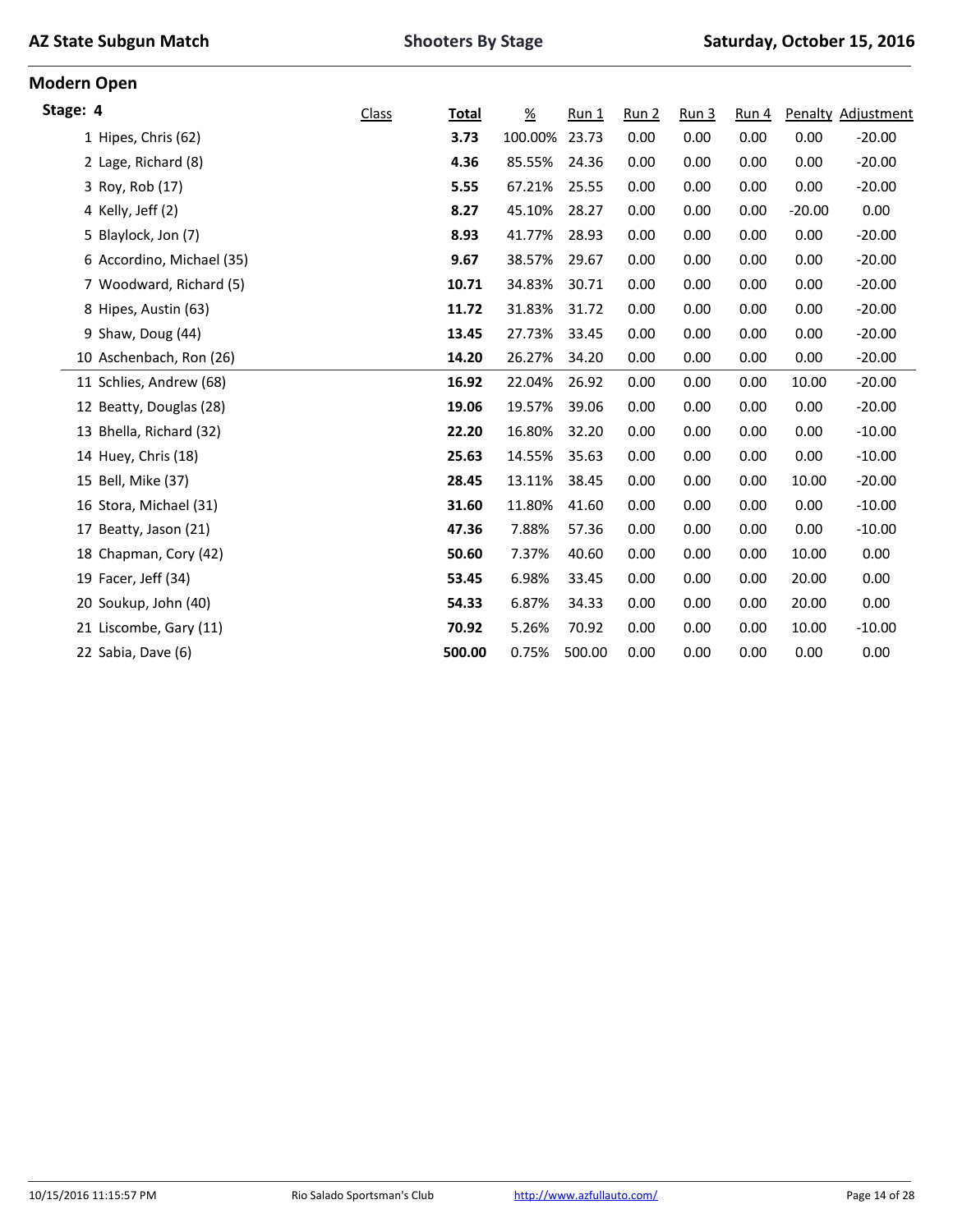|  |  | <b>AZ State Subgun Match</b> |  |
|--|--|------------------------------|--|
|--|--|------------------------------|--|

| <b>Modern Open</b>      |                            |              |              |                  |         |                  |                  |       |        |                    |
|-------------------------|----------------------------|--------------|--------------|------------------|---------|------------------|------------------|-------|--------|--------------------|
| Stage: 5                |                            | <b>Class</b> | <b>Total</b> | $\underline{\%}$ | $Run_1$ | Run <sub>2</sub> | Run <sub>3</sub> | Run 4 |        | Penalty Adjustment |
|                         | 1 Bhella, Richard (32)     |              | 17.74        | 100.00%          | 27.74   | 0.00             | 0.00             | 0.00  | 0.00   | $-10.00$           |
| 2 Hipes, Chris (62)     |                            |              | 22.97        | 77.23%           | 32.97   | 0.00             | 0.00             | 0.00  | 0.00   | $-10.00$           |
|                         | 3 Woodward, Richard (5)    |              | 33.00        | 53.76%           | 33.00   | 0.00             | 0.00             | 0.00  | 0.00   | 0.00               |
|                         | 4 Schlies, Andrew (68)     |              | 35.00        | 50.69%           | 35.00   | 0.00             | 0.00             | 0.00  | 0.00   | 0.00               |
| 5 Blaylock, Jon (7)     |                            |              | 36.35        | 48.80%           | 26.35   | 0.00             | 0.00             | 0.00  | 10.00  | 0.00               |
| 6 Kelly, Jeff (2)       |                            |              | 36.51        | 48.59%           | 26.51   | 0.00             | 0.00             | 0.00  | 10.00  | 0.00               |
| 7 Lage, Richard (8)     |                            |              | 47.35        | 37.47%           | 27.35   | 0.00             | 0.00             | 0.00  | 20.00  | 0.00               |
| 8 Huey, Chris (18)      |                            |              | 54.41        | 32.60%           | 24.41   | 0.00             | 0.00             | 0.00  | 30.00  | 0.00               |
|                         | 9 Aschenbach, Ron (26)     |              | 62.34        | 28.46%           | 32.34   | 0.00             | 0.00             | 0.00  | 30.00  | 0.00               |
| 10 Hipes, Austin (63)   |                            |              | 73.51        | 24.13%           | 33.51   | 0.00             | 0.00             | 0.00  | 40.00  | 0.00               |
| 11 Beatty, Douglas (28) |                            |              | 75.00        | 23.65%           | 35.00   | 0.00             | 0.00             | 0.00  | 40.00  | 0.00               |
| 12 Bell, Mike (37)      |                            |              | 75.00        | 23.65%           | 35.00   | 0.00             | 0.00             | 0.00  | 40.00  | 0.00               |
| 13 Soukup, John (40)    |                            |              | 75.00        | 23.65%           | 35.00   | 0.00             | 0.00             | 0.00  | 40.00  | 0.00               |
| 14 Stora, Michael (31)  |                            |              | 75.00        | 23.65%           | 35.00   | 0.00             | 0.00             | 0.00  | 40.00  | 0.00               |
| 15 Facer, Jeff (34)     |                            |              | 85.00        | 20.87%           | 35.00   | 0.00             | 0.00             | 0.00  | 50.00  | 0.00               |
| 16 Roy, Rob (17)        |                            |              | 85.00        | 20.87%           | 35.00   | 0.00             | 0.00             | 0.00  | 50.00  | 0.00               |
| 17 Chapman, Cory (42)   |                            |              | 85.63        | 20.72%           | 25.63   | 0.00             | 0.00             | 0.00  | 60.00  | 0.00               |
| 18 Shaw, Doug (44)      |                            |              | 95.00        | 18.67%           | 35.00   | 0.00             | 0.00             | 0.00  | 60.00  | 0.00               |
|                         | 19 Accordino, Michael (35) |              | 108.96       | 16.28%           | 28.96   | 0.00             | 0.00             | 0.00  | 80.00  | 0.00               |
| 20 Beatty, Jason (21)   |                            |              | 115.00       | 15.43%           | 35.00   | 0.00             | 0.00             | 0.00  | 80.00  | 0.00               |
| 21 Liscombe, Gary (11)  |                            |              | 135.00       | 13.14%           | 35.00   | 0.00             | 0.00             | 0.00  | 100.00 | 0.00               |
| 22 Sabia, Dave (6)      |                            |              | 500.00       | 3.55%            | 500.00  | 0.00             | 0.00             | 0.00  | 0.00   | 0.00               |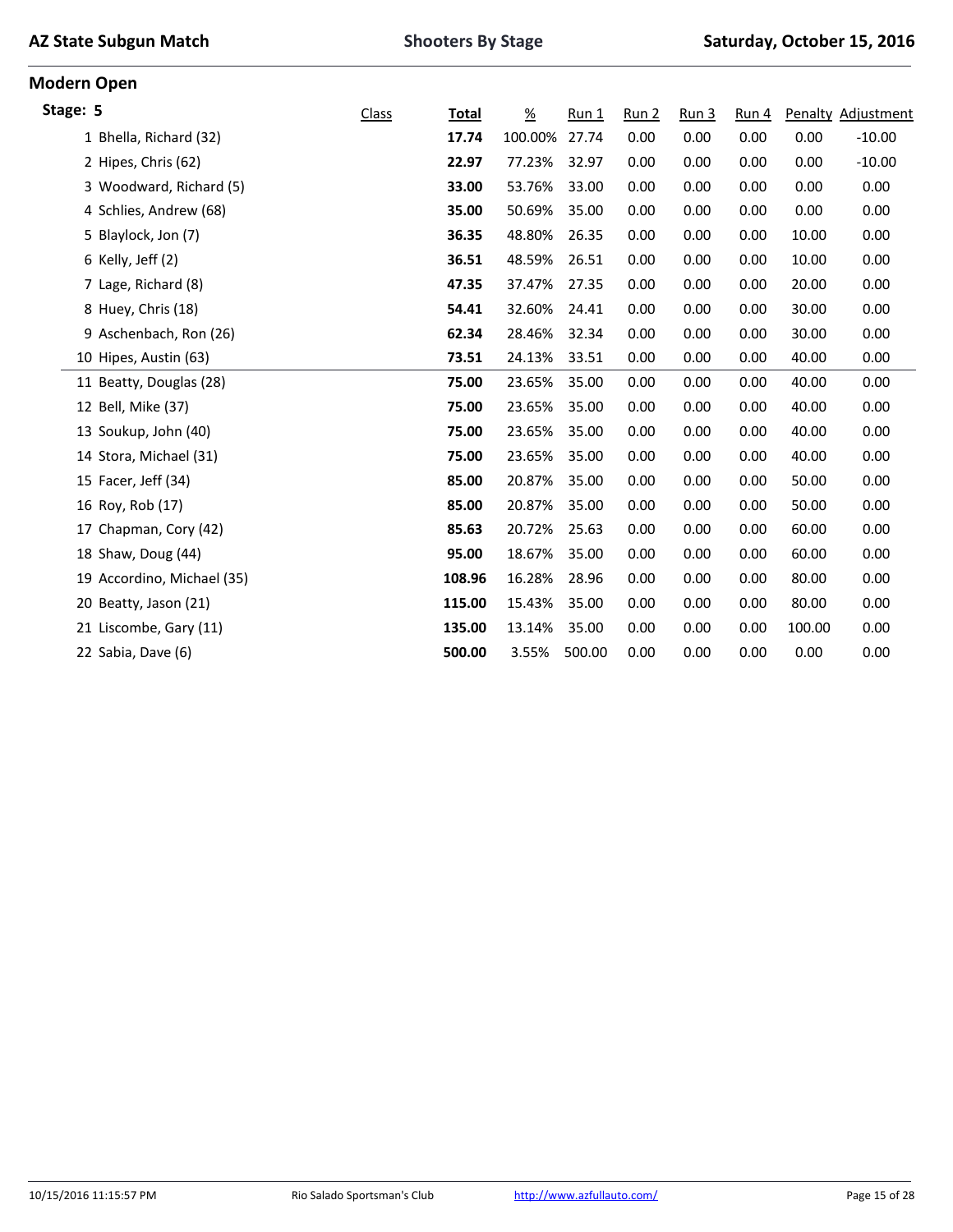|  |  | <b>AZ State Subgun Match</b> |  |
|--|--|------------------------------|--|
|--|--|------------------------------|--|

**Modern Open**

| Stage: 6                   | <b>Class</b> | <b>Total</b> | $\frac{\%}{\sqrt{2}}$ | Run 1 | Run <sub>2</sub> | Run <sub>3</sub> | Run 4 |          | Penalty Adjustment |
|----------------------------|--------------|--------------|-----------------------|-------|------------------|------------------|-------|----------|--------------------|
| 1 Kelly, Jeff (2)          |              | 11.80        | 100.00%               | 26.80 | 0.00             | 0.00             | 0.00  | $-15.00$ | 0.00               |
| 2 Hipes, Austin (63)       |              | 12.90        | 91.47%                | 27.90 | 0.00             | 0.00             | 0.00  | 0.00     | $-15.00$           |
| 3 Lage, Richard (8)        |              | 14.96        | 78.88%                | 29.96 | 0.00             | 0.00             | 0.00  | 0.00     | $-15.00$           |
| 4 Hipes, Chris (62)        |              | 15.78        | 74.78%                | 30.78 | 0.00             | 0.00             | 0.00  | 0.00     | $-15.00$           |
| 5 Bhella, Richard (32)     |              | 21.92        | 53.83%                | 21.92 | 0.00             | 0.00             | 0.00  | 0.00     | 0.00               |
| 6 Schlies, Andrew (68)     |              | 22.26        | 53.01%                | 22.26 | 0.00             | 0.00             | 0.00  | 0.00     | 0.00               |
| 7 Huey, Chris (18)         |              | 25.71        | 45.90%                | 25.71 | 0.00             | 0.00             | 0.00  | 0.00     | 0.00               |
| 8 Stora, Michael (31)      |              | 29.21        | 40.40%                | 29.21 | 0.00             | 0.00             | 0.00  | 0.00     | 0.00               |
| 9 Aschenbach, Ron (26)     |              | 30.11        | 39.19%                | 30.11 | 0.00             | 0.00             | 0.00  | 0.00     | 0.00               |
| 10 Woodward, Richard (5)   |              | 32.63        | 36.16%                | 32.63 | 0.00             | 0.00             | 0.00  | 0.00     | 0.00               |
| 11 Roy, Rob (17)           |              | 39.91        | 29.57%                | 29.91 | 0.00             | 0.00             | 0.00  | 10.00    | 0.00               |
| 12 Blaylock, Jon (7)       |              | 40.49        | 29.14%                | 40.49 | 0.00             | 0.00             | 0.00  | 0.00     | 0.00               |
| 13 Beatty, Jason (21)      |              | 40.87        | 28.87%                | 40.87 | 0.00             | 0.00             | 0.00  | 0.00     | 0.00               |
| 14 Beatty, Douglas (28)    |              | 41.68        | 28.31%                | 41.68 | 0.00             | 0.00             | 0.00  | 0.00     | 0.00               |
| 15 Facer, Jeff (34)        |              | 42.61        | 27.69%                | 37.61 | 0.00             | 0.00             | 0.00  | 5.00     | 0.00               |
| 16 Chapman, Cory (42)      |              | 43.54        | 27.10%                | 43.54 | 0.00             | 0.00             | 0.00  | 0.00     | 0.00               |
| 17 Soukup, John (40)       |              | 44.62        | 26.45%                | 44.62 | 0.00             | 0.00             | 0.00  | 0.00     | 0.00               |
| 18 Shaw, Doug (44)         |              | 45.87        | 25.72%                | 45.87 | 0.00             | 0.00             | 0.00  | 0.00     | 0.00               |
| 19 Bell, Mike (37)         |              | 47.22        | 24.99%                | 37.22 | 0.00             | 0.00             | 0.00  | 10.00    | 0.00               |
| 20 Sabia, Dave (6)         |              | 68.61        | 17.20%                | 58.61 | 0.00             | 0.00             | 0.00  | 10.00    | 0.00               |
| 21 Liscombe, Gary (11)     |              | 71.33        | 16.54%                | 71.33 | 0.00             | 0.00             | 0.00  | 0.00     | 0.00               |
| 22 Accordino, Michael (35) |              | 119.91       | 9.84%                 | 29.91 | 0.00             | 0.00             | 0.00  | 90.00    | 0.00               |
|                            |              |              |                       |       |                  |                  |       |          |                    |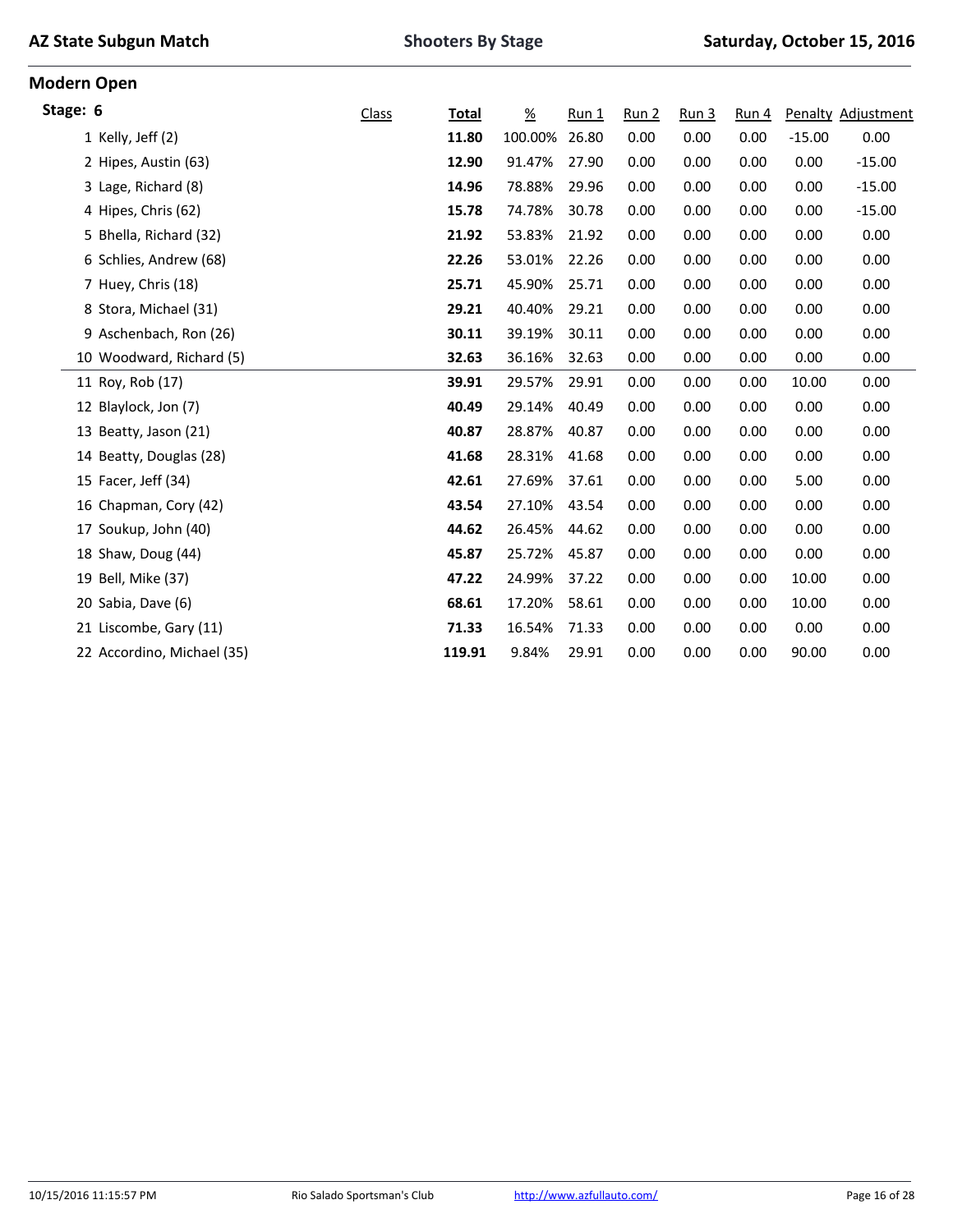|  |  | <b>AZ State Subgun Match</b> |  |
|--|--|------------------------------|--|
|--|--|------------------------------|--|

**Modern Open**

| Stage: 7                  | <b>Class</b> | Total  | $\frac{\%}{\sqrt{2}}$ | $Run_1$ | Run 2 | Run 3 | Run 4 |       | Penalty Adjustment |
|---------------------------|--------------|--------|-----------------------|---------|-------|-------|-------|-------|--------------------|
| 1 Lage, Richard (8)       |              | 39.60  | 100.00%               | 39.60   | 0.00  | 0.00  | 0.00  | 0.00  | 0.00               |
| 2 Hipes, Austin (63)      |              | 40.74  | 97.20%                | 40.74   | 0.00  | 0.00  | 0.00  | 0.00  | 0.00               |
| 3 Accordino, Michael (35) |              | 42.63  | 92.89%                | 42.63   | 0.00  | 0.00  | 0.00  | 0.00  | 0.00               |
| 4 Hipes, Chris (62)       |              | 43.54  | 90.95%                | 43.54   | 0.00  | 0.00  | 0.00  | 0.00  | 0.00               |
| 5 Schlies, Andrew (68)    |              | 44.59  | 88.81%                | 44.59   | 0.00  | 0.00  | 0.00  | 0.00  | 0.00               |
| 6 Huey, Chris (18)        |              | 46.52  | 85.12%                | 46.52   | 0.00  | 0.00  | 0.00  | 0.00  | 0.00               |
| 7 Aschenbach, Ron (26)    |              | 47.49  | 83.39%                | 47.49   | 0.00  | 0.00  | 0.00  | 0.00  | 0.00               |
| 8 Kelly, Jeff (2)         |              | 48.19  | 82.17%                | 38.19   | 0.00  | 0.00  | 0.00  | 10.00 | 0.00               |
| 9 Woodward, Richard (5)   |              | 48.76  | 81.21%                | 48.76   | 0.00  | 0.00  | 0.00  | 0.00  | 0.00               |
| 10 Bhella, Richard (32)   |              | 52.19  | 75.88%                | 52.19   | 0.00  | 0.00  | 0.00  | 0.00  | 0.00               |
| 11 Blaylock, Jon (7)      |              | 55.09  | 71.88%                | 45.09   | 0.00  | 0.00  | 0.00  | 10.00 | 0.00               |
| 12 Shaw, Doug (44)        |              | 63.82  | 62.05%                | 53.82   | 0.00  | 0.00  | 0.00  | 10.00 | 0.00               |
| 13 Beatty, Jason (21)     |              | 66.80  | 59.28%                | 66.80   | 0.00  | 0.00  | 0.00  | 0.00  | 0.00               |
| 14 Facer, Jeff (34)       |              | 66.89  | 59.20%                | 46.89   | 0.00  | 0.00  | 0.00  | 20.00 | 0.00               |
| 15 Beatty, Douglas (28)   |              | 70.10  | 56.49%                | 70.10   | 0.00  | 0.00  | 0.00  | 0.00  | 0.00               |
| 16 Bell, Mike (37)        |              | 73.73  | 53.71%                | 63.73   | 0.00  | 0.00  | 0.00  | 10.00 | 0.00               |
| 17 Soukup, John (40)      |              | 75.77  | 52.26%                | 45.77   | 0.00  | 0.00  | 0.00  | 30.00 | 0.00               |
| 18 Chapman, Cory (42)     |              | 76.63  | 51.68%                | 66.63   | 0.00  | 0.00  | 0.00  | 10.00 | 0.00               |
| 19 Sabia, Dave (6)        |              | 79.17  | 50.02%                | 59.17   | 0.00  | 0.00  | 0.00  | 20.00 | 0.00               |
| 20 Roy, Rob (17)          |              | 82.13  | 48.22%                | 32.13   | 0.00  | 0.00  | 0.00  | 50.00 | 0.00               |
| 21 Stora, Michael (31)    |              | 90.81  | 43.61%                | 80.81   | 0.00  | 0.00  | 0.00  | 10.00 | 0.00               |
| 22 Liscombe, Gary (11)    |              | 173.95 | 22.77% 103.95         |         | 0.00  | 0.00  | 0.00  | 70.00 | 0.00               |
|                           |              |        |                       |         |       |       |       |       |                    |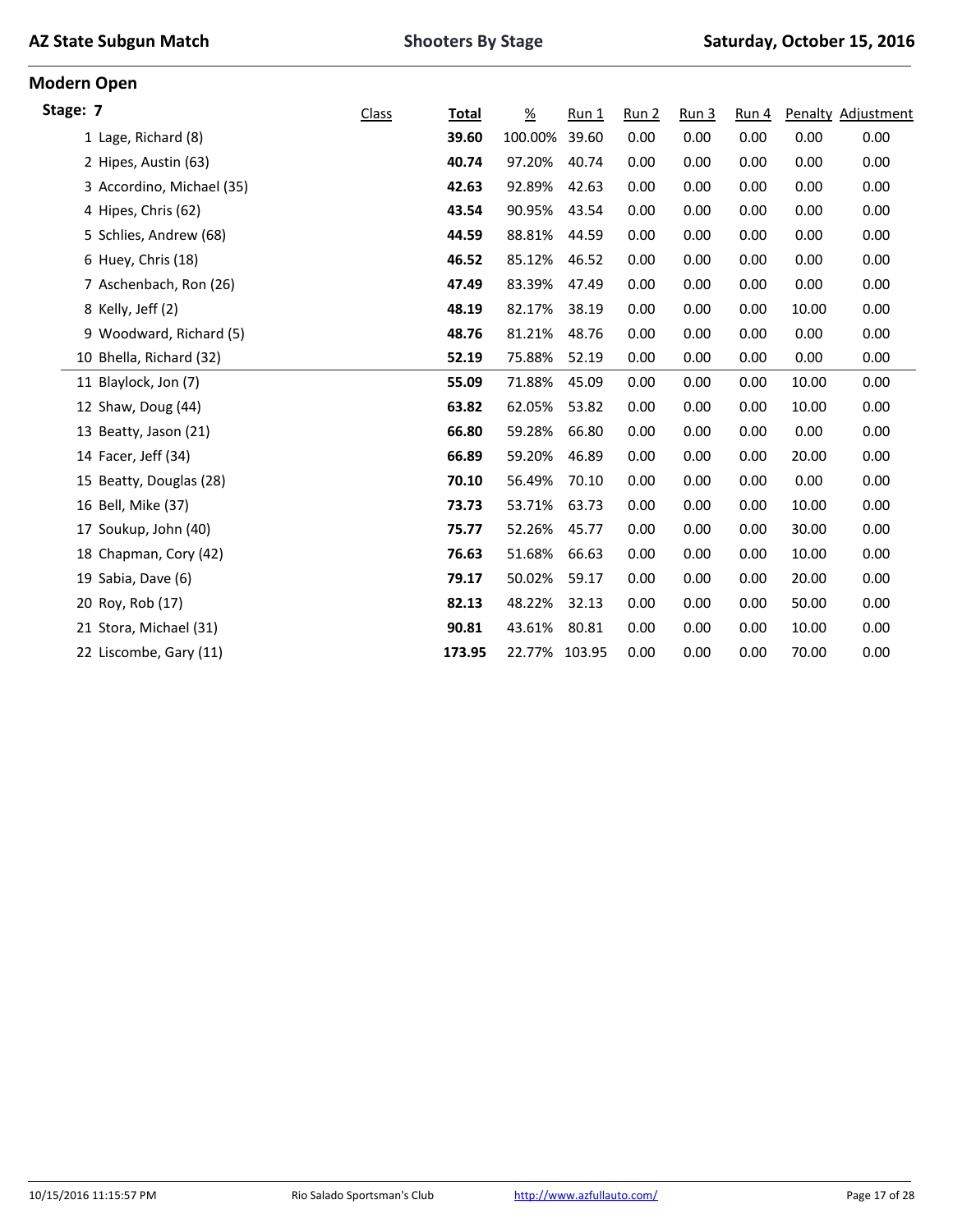**Modern Limited**

| Stage: 1                 | <b>Class</b> | <b>Total</b> | $\frac{9}{6}$         | $Run_1$      | <u>Run 2</u>     | Run <sub>3</sub> | Run 4            |          | Penalty Adjustment |
|--------------------------|--------------|--------------|-----------------------|--------------|------------------|------------------|------------------|----------|--------------------|
| 1 Leone, Gary (54)       |              | 16.09        | 100.00%               | 41.09        | 0.00             | 0.00             | 0.00             | 0.00     | $-25.00$           |
| 2 Gotzmann, Gerhard (36) |              | 18.17        | 88.55%                | 38.17        | 0.00             | 0.00             | 0.00             | 0.00     | $-20.00$           |
| 3 Dust, Gregory (39)     |              | 31.13        | 51.69%                | 61.13        | 0.00             | 0.00             | 0.00             | 0.00     | $-30.00$           |
| 4 Solomon, David (46)    |              | 34.65        | 46.44%                | 44.65        | 0.00             | 0.00             | 0.00             | $-10.00$ | 0.00               |
| 5 Pleger, James (51)     |              | 36.14        | 44.52%                | 46.14        | 0.00             | 0.00             | 0.00             | 0.00     | $-10.00$           |
| 6 Roundy, Brad (69)      |              | 48.91        | 32.90%                | 38.91        | 0.00             | 0.00             | 0.00             | 10.00    | 0.00               |
| 7 Stricklan, Joe (70)    |              | 60.93        | 26.41%                | 40.93        | 0.00             | 0.00             | 0.00             | 20.00    | 0.00               |
| Stage: 2                 | <b>Class</b> | <b>Total</b> | $\frac{\%}{\sqrt{2}}$ | $Run_1$      | Run 2            | Run <sub>3</sub> | Run 4            |          | Penalty Adjustment |
| 1 Pleger, James (51)     |              | 42.18        | 100.00%               | 42.18        | 0.00             | 0.00             | 0.00             | 0.00     | 0.00               |
| 2 Gotzmann, Gerhard (36) |              | 69.78        | 60.45%                | 69.78        | 0.00             | 0.00             | 0.00             | 0.00     | 0.00               |
| 3 Roundy, Brad (69)      |              | 71.38        | 59.09%                | 51.38        | 0.00             | 0.00             | 0.00             | 20.00    | 0.00               |
| 4 Leone, Gary (54)       |              | 85.68        | 49.23%                | 85.68        | 0.00             | 0.00             | 0.00             | 0.00     | 0.00               |
| 5 Dust, Gregory (39)     |              | 98.33        | 42.90%                | 78.33        | 0.00             | 0.00             | 0.00             | 20.00    | 0.00               |
| 6 Stricklan, Joe (70)    |              | 102.42       | 41.18%                | 92.42        | 0.00             | 0.00             | 0.00             | 10.00    | 0.00               |
| 7 Solomon, David (46)    |              | 122.96       | 34.30%                | 82.96        | 0.00             | 0.00             | 0.00             | 40.00    | 0.00               |
| Stage: 3                 | <b>Class</b> | <b>Total</b> | $\underline{\%}$      | <u>Run 1</u> | Run 2            | Run <sub>3</sub> | <u>Run 4</u>     |          | Penalty Adjustment |
| 1 Roundy, Brad (69)      |              | 78.48        | 100.00%               | 68.48        | 0.00             | 0.00             | 0.00             | 10.00    | 0.00               |
| 2 Pleger, James (51)     |              | 102.98       | 76.21%                | 42.98        | 0.00             | 0.00             | 0.00             | 60.00    | 0.00               |
| 3 Dust, Gregory (39)     |              | 111.74       | 70.23%                | 91.74        | 0.00             | 0.00             | 0.00             | 20.00    | 0.00               |
| 4 Leone, Gary (54)       |              | 117.18       | 66.97% 117.18         |              | 0.00             | 0.00             | 0.00             | 0.00     | 0.00               |
| 5 Solomon, David (46)    |              | 121.18       | 64.76%                | 81.18        | 0.00             | 0.00             | 0.00             | 40.00    | 0.00               |
| 6 Stricklan, Joe (70)    |              | 154.99       | 50.64%                | 94.99        | 0.00             | 0.00             | 0.00             | 60.00    | 0.00               |
| 7 Gotzmann, Gerhard (36) |              | 500.00       | 15.70%                | 500.00       | 0.00             | 0.00             | 0.00             | 0.00     | 0.00               |
| Stage: 4                 | <b>Class</b> | <b>Total</b> | $\frac{9}{6}$         | $Run_1$      | Run 2            | <u>Run 3</u>     | Run <sub>4</sub> |          | Penalty Adjustment |
| 1 Pleger, James (51)     |              | 41.76        | 100.00%               | 31.76        | 0.00             | 0.00             | 0.00             | 10.00    | 0.00               |
| 2 Gotzmann, Gerhard (36) |              | 44.07        | 94.76%                | 34.07        | 0.00             | 0.00             | 0.00             | 10.00    | 0.00               |
| 3 Roundy, Brad (69)      |              | 46.08        | 90.62%                | 56.08        | 0.00             | 0.00             | 0.00             | 0.00     | $-10.00$           |
| 4 Leone, Gary (54)       |              | 46.21        | 90.37%                | 56.21        | 0.00             | 0.00             | 0.00             | 0.00     | $-10.00$           |
| 5 Dust, Gregory (39)     |              | 64.44        | 64.80%                | 54.44        | 0.00             | 0.00             | 0.00             | 20.00    | $-10.00$           |
| 6 Stricklan, Joe (70)    |              | 81.64        | 51.15%                | 61.64        | 0.00             | 0.00             | 0.00             | 20.00    | 0.00               |
| 7 Solomon, David (46)    |              | 102.70       | 40.66%                | 52.70        | 0.00             | 0.00             | 0.00             | 50.00    | 0.00               |
| Stage: 5                 | <b>Class</b> | <b>Total</b> | $\frac{\%}{\sqrt{2}}$ | $Run_1$      | Run <sub>2</sub> | Run 3            | Run 4            |          | Penalty Adjustment |
| 1 Pleger, James (51)     |              | 44.32        | 100.00%               | 34.32        | 0.00             | 0.00             | 0.00             | 10.00    | 0.00               |
| 2 Gotzmann, Gerhard (36) |              | 49.72        | 89.14%                | 29.72        | 0.00             | 0.00             | 0.00             | 20.00    | 0.00               |
| 3 Solomon, David (46)    |              | 74.06        | 59.84%                | 34.06        | 0.00             | 0.00             | 0.00             | 40.00    | 0.00               |
| 4 Dust, Gregory (39)     |              | 85.00        | 52.14%                | 35.00        | 0.00             | 0.00             | 0.00             | 50.00    | 0.00               |
| 5 Leone, Gary (54)       |              | 100.94       | 43.91%                | 30.94        | 0.00             | 0.00             | 0.00             | 70.00    | 0.00               |
| 6 Roundy, Brad (69)      |              | 123.45       | 35.90%                | 33.45        | 0.00             | 0.00             | 0.00             | 90.00    | 0.00               |
| 7 Stricklan, Joe (70)    |              | 145.37       | 30.49%                | 35.37        | 0.00             | 0.00             | 0.00             | 110.00   | 0.00               |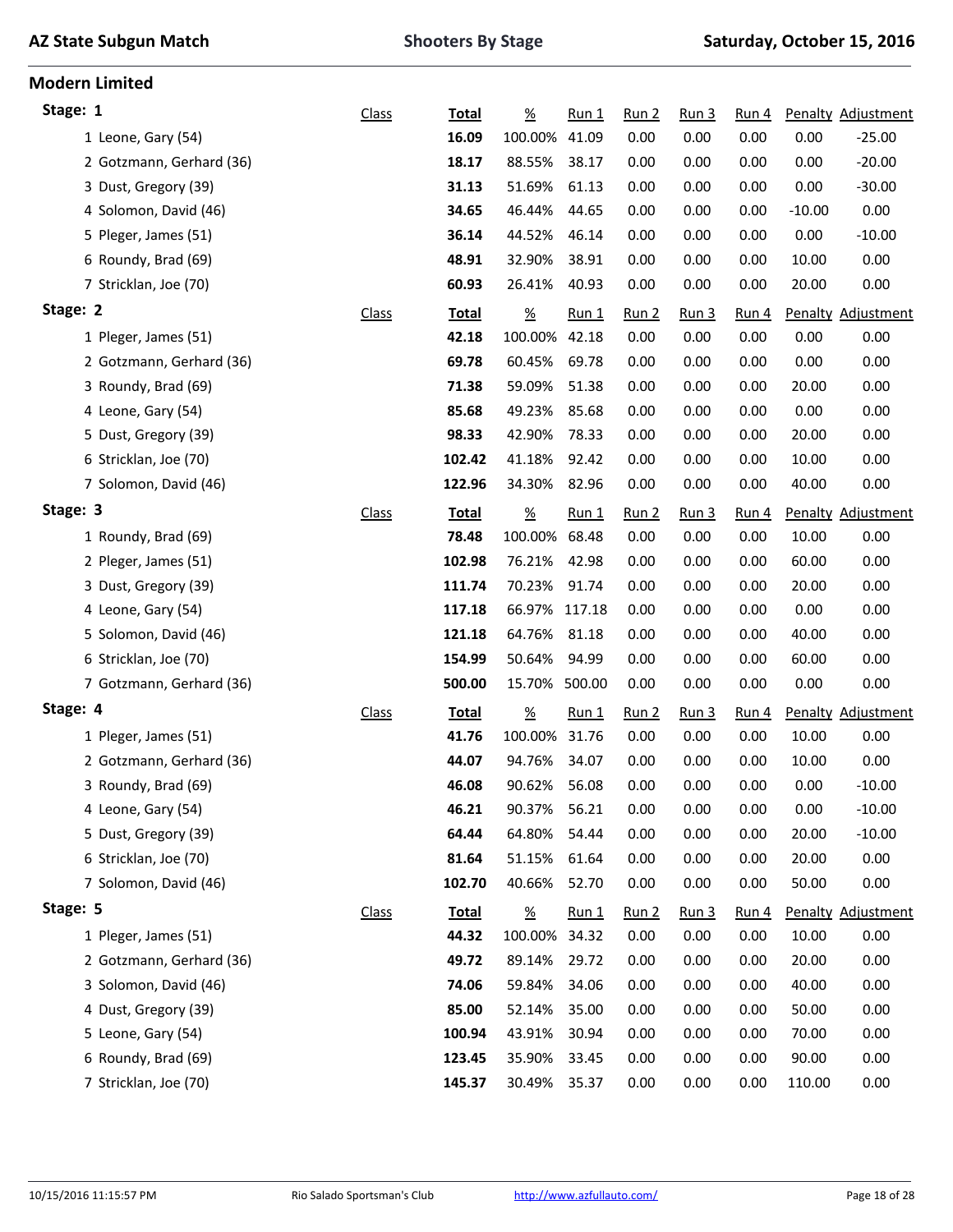|  |  |  | <b>AZ State Subgun Match</b> |
|--|--|--|------------------------------|
|--|--|--|------------------------------|

| <b>Modern Limited</b>    |              |              |                  |         |                  |                  |       |       |                          |
|--------------------------|--------------|--------------|------------------|---------|------------------|------------------|-------|-------|--------------------------|
| Stage: 6                 | <b>Class</b> | Total        | $\underline{\%}$ | $Run_1$ | <u>Run 2</u>     | Run 3            | Run 4 |       | Penalty Adjustment       |
| 1 Roundy, Brad (69)      |              | 39.37        | 100.00%          | 39.37   | 0.00             | 0.00             | 0.00  | 0.00  | 0.00                     |
| 2 Dust, Gregory (39)     |              | 41.77        | 94.25%           | 56.77   | 0.00             | 0.00             | 0.00  | 0.00  | $-15.00$                 |
| 3 Pleger, James (51)     |              | 43.07        | 91.41%           | 43.07   | 0.00             | 0.00             | 0.00  | 0.00  | 0.00                     |
| 4 Leone, Gary (54)       |              | 57.19        | 68.84%           | 72.19   | 0.00             | 0.00             | 0.00  | 0.00  | $-15.00$                 |
| 5 Gotzmann, Gerhard (36) |              | 65.16        | 60.42%           | 45.16   | 0.00             | 0.00             | 0.00  | 20.00 | 0.00                     |
| 6 Solomon, David (46)    |              | 77.52        | 50.79%           | 67.52   | 0.00             | 0.00             | 0.00  | 10.00 | 0.00                     |
| 7 Stricklan, Joe (70)    |              | 111.75       | 35.23%           | 71.75   | 0.00             | 0.00             | 0.00  | 40.00 | 0.00                     |
| Stage: 7                 | Class        | <b>Total</b> | $\underline{\%}$ | $Run_1$ | Run <sub>2</sub> | Run <sub>3</sub> | Run 4 |       | Penalty Adjustment       |
| 1 Leone, Gary (54)       |              | 75.77        | 100.00% 75.77    |         | 0.00             | 0.00             | 0.00  | 0.00  | 0.00                     |
| 2 Pleger, James (51)     |              | 77.95        | 97.20%           | 57.95   | 0.00             | 0.00             | 0.00  | 20.00 | 0.00                     |
| 3 Gotzmann, Gerhard (36) |              | 85.02        | 89.12%           | 75.02   | 0.00             | 0.00             | 0.00  | 10.00 | 0.00                     |
| 4 Roundy, Brad (69)      |              | 86.03        | 88.07%           | 76.03   | 0.00             | 0.00             | 0.00  | 10.00 | 0.00                     |
| 5 Dust, Gregory (39)     |              | 115.33       | 65.70%           | 95.33   | 0.00             | 0.00             | 0.00  | 20.00 | 0.00                     |
| 6 Solomon, David (46)    |              | 135.27       | 56.01%           | 95.27   | 0.00             | 0.00             | 0.00  | 40.00 | 0.00                     |
| 7 Stricklan, Joe (70)    |              | 247.74       | 30.58% 197.74    |         | 0.00             | 0.00             | 0.00  | 50.00 | 0.00                     |
| <b>Buzz Gun</b>          |              |              |                  |         |                  |                  |       |       |                          |
| Stage: 1                 | <b>Class</b> | <b>Total</b> | $\underline{\%}$ | $Run_1$ | Run 2            | Run <sub>3</sub> | Run 4 |       | Penalty Adjustment       |
| 1 Huey, Alex (25)        |              | 26.69        | 100.00%          | 26.69   | 0.00             | 0.00             | 0.00  | 0.00  | 0.00                     |
| 2 Thompson, Mickey (1)   |              | 51.30        | 52.03%           | 41.30   | 0.00             | 0.00             | 0.00  | 10.00 | 0.00                     |
| Stage: 2                 | <b>Class</b> | <b>Total</b> | $\underline{\%}$ | $Run_1$ | Run 2            | Run <sub>3</sub> | Run 4 |       | Penalty Adjustment       |
| 1 Huey, Alex (25)        |              | 48.23        | 100.00%          | 48.23   | 0.00             | 0.00             | 0.00  | 0.00  | 0.00                     |
| 2 Thompson, Mickey (1)   |              | 81.44        | 59.22%           | 71.44   | 0.00             | 0.00             | 0.00  | 10.00 | 0.00                     |
| Stage: 3                 | <b>Class</b> | <b>Total</b> | $\underline{\%}$ | $Run_1$ | Run 2            | Run <sub>3</sub> | Run 4 |       | Penalty Adjustment       |
| 1 Huey, Alex (25)        |              | 65.53        | 100.00%          | 55.53   | 0.00             | 0.00             | 0.00  | 10.00 | 0.00                     |
| 2 Thompson, Mickey (1)   |              | 92.62        | 70.75%           | 62.62   | 0.00             | 0.00             | 0.00  | 30.00 | 0.00                     |
| Stage: 4                 | <b>Class</b> | <b>Total</b> | $\underline{\%}$ | $Run_1$ | Run <sub>2</sub> | Run <sub>3</sub> |       |       | Run 4 Penalty Adjustment |
| 1 Huey, Alex (25)        |              | 28.27        | 100.00% 28.27    |         | 0.00             | 0.00             | 0.00  | 0.00  | 0.00                     |
| 2 Thompson, Mickey (1)   |              | 38.27        | 73.87%           | 48.27   | 0.00             | 0.00             | 0.00  | 0.00  | $-10.00$                 |
| Stage: 5                 | <b>Class</b> | <b>Total</b> | $\underline{\%}$ | $Run_1$ | Run 2            | Run <sub>3</sub> | Run 4 |       | Penalty Adjustment       |
| 1 Huey, Alex (25)        |              | 30.24        | 100.00% 30.24    |         | 0.00             | 0.00             | 0.00  | 0.00  | 0.00                     |
| 2 Thompson, Mickey (1)   |              | 104.73       | 28.87%           | 34.73   | 0.00             | 0.00             | 0.00  | 70.00 | 0.00                     |
| Stage: 6                 | <b>Class</b> | <b>Total</b> | $\underline{\%}$ | $Run_1$ | Run <sub>2</sub> | Run <sub>3</sub> | Run 4 |       | Penalty Adjustment       |
| 1 Huey, Alex (25)        |              | 17.57        | 100.00%          | 27.57   | 0.00             | 0.00             | 0.00  | 0.00  | $-10.00$                 |
| 2 Thompson, Mickey (1)   |              | 34.38        | 51.11%           | 49.38   | 0.00             | 0.00             | 0.00  | 0.00  | $-15.00$                 |
| Stage: 7                 | <b>Class</b> | <b>Total</b> | $\frac{\%}{\%}$  | $Run_1$ | Run 2            | Run <sub>3</sub> | Run 4 |       | Penalty Adjustment       |
| 1 Huey, Alex (25)        |              | 58.00        | 100.00%          | 48.00   | 0.00             | 0.00             | 0.00  | 10.00 | 0.00                     |
| 2 Thompson, Mickey (1)   |              | 62.97        | 92.11%           | 42.97   | 0.00             | 0.00             | 0.00  | 20.00 | 0.00                     |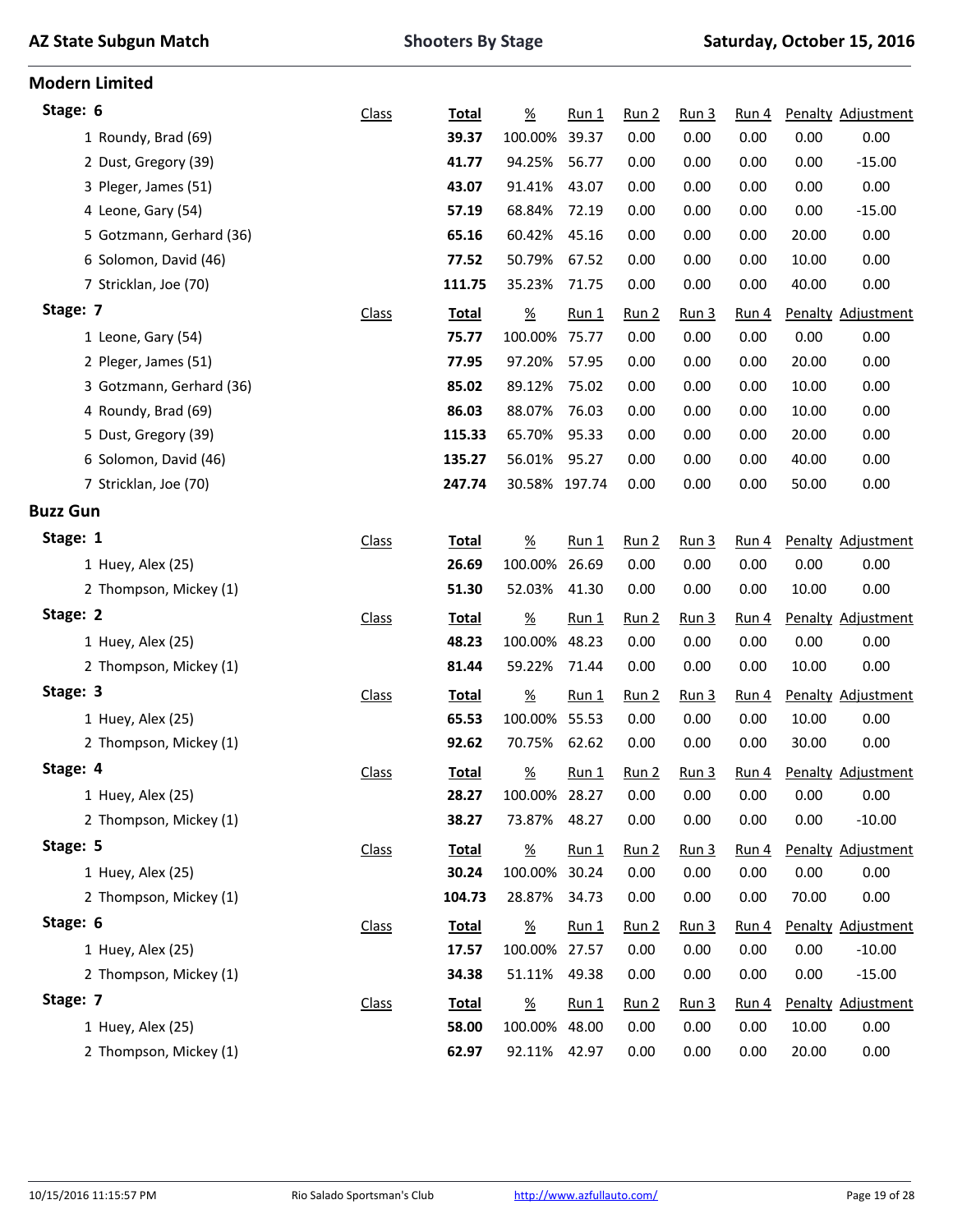| Stage: 1                  | <b>Class</b> | Total  | $\frac{\%}{\%}$ | Run 1 | <u>Run 2</u> | Run <sub>3</sub> | Run 4 |          | Penalty Adjustment |
|---------------------------|--------------|--------|-----------------|-------|--------------|------------------|-------|----------|--------------------|
| 1 Bhella, Matthew (33)    |              | 8.78   | 100.00% 18.78   |       | 0.00         | 0.00             | 0.00  | 0.00     | $-10.00$           |
| 2 Bjeloplavlic, Mick (48) |              | 11.70  | 75.04%          | 21.70 | 0.00         | 0.00             | 0.00  | 0.00     | $-10.00$           |
| 3 Ormerod, Mike (10)      |              | 13.09  | 67.07%          | 23.09 | 0.00         | 0.00             | 0.00  | 0.00     | $-10.00$           |
| 4 Nelson, Mark (57)       |              | 13.99  | 62.76%          | 23.99 | 0.00         | 0.00             | 0.00  | 0.00     | $-10.00$           |
| 5 Evanoswski, Pat (38)    |              | 14.33  | 61.27%          | 24.33 | 0.00         | 0.00             | 0.00  | 0.00     | $-10.00$           |
| 6 Sorensen, Neil (12)     |              | 15.05  | 58.34%          | 25.05 | 0.00         | 0.00             | 0.00  | 0.00     | $-10.00$           |
| 7 Saylor, Collin (30)     |              | 15.79  | 55.60%          | 30.79 | 0.00         | 0.00             | 0.00  | 0.00     | $-15.00$           |
| 8 Sander, Russ (22)       |              | 15.79  | 55.60%          | 25.79 | 0.00         | 0.00             | 0.00  | 0.00     | $-10.00$           |
| 9 Copeland, Charles (47)  |              | 17.08  | 51.41%          | 27.08 | 0.00         | 0.00             | 0.00  | 0.00     | $-10.00$           |
| 10 Schoedler, Robert (20) |              | 20.81  | 42.19%          | 30.81 | 0.00         | 0.00             | 0.00  | 0.00     | $-10.00$           |
| 11 Beddow, Mike (13)      |              | 21.50  | 40.84%          | 21.50 | 0.00         | 0.00             | 0.00  | 10.00    | $-10.00$           |
| 12 Fryer, Howard (66)     |              | 22.13  | 39.67%          | 32.13 | 0.00         | 0.00             | 0.00  | 0.00     | $-10.00$           |
| 13 Snook, Jeff (9)        |              | 23.00  | 38.17%          | 23.00 | 0.00         | 0.00             | 0.00  | 10.00    | $-10.00$           |
| 14 Rubel, Tom (29)        |              | 23.37  | 37.57%          | 33.37 | 0.00         | 0.00             | 0.00  | 0.00     | $-10.00$           |
| 15 Hill, Todd (61)        |              | 23.89  | 36.75%          | 23.89 | 0.00         | 0.00             | 0.00  | 0.00     | 0.00               |
| 16 Thompson, Paul (67)    |              | 25.19  | 34.86%          | 25.19 | 0.00         | 0.00             | 0.00  | 10.00    | $-10.00$           |
| 17 Fisher, Pat (65)       |              | 25.30  | 34.70%          | 25.30 | 0.00         | 0.00             | 0.00  | 10.00    | $-10.00$           |
| 18 Dempsey, Jay (27)      |              | 25.74  | 34.11%          | 25.74 | 0.00         | 0.00             | 0.00  | 10.00    | $-10.00$           |
| 19 Mackay, Rich (64)      |              | 27.69  | 31.71%          | 27.69 | 0.00         | 0.00             | 0.00  | 0.00     | 0.00               |
| 20 Pope, Ron (15)         |              | 29.62  | 29.64%          | 29.62 | 0.00         | 0.00             | 10.00 | $-10.00$ | 0.00               |
| 21 Aschenbach, Gale (55)  |              | 32.77  | 26.79%          | 32.77 | 0.00         | 0.00             | 0.00  | 0.00     | 0.00               |
| 22 Copeland, Jon (4)      |              | 35.00  | 25.09%          | 25.00 | 0.00         | 0.00             | 0.00  | 20.00    | $-10.00$           |
| 23 Harris, Richard (19)   |              | 35.61  | 24.66%          | 25.61 | 0.00         | 0.00             | 0.00  | 10.00    | 0.00               |
| 24 Flyzik, Bob (43)       |              | 40.88  | 21.48%          | 30.88 | 0.00         | 0.00             | 0.00  | 10.00    | 0.00               |
| 25 Gregus, Frank (50)     |              | 45.09  | 19.47%          | 45.09 | 0.00         | 0.00             | 0.00  | 0.00     | 0.00               |
| 26 Elkins, John (41)      |              | 46.47  | 18.89%          | 46.47 | 0.00         | 0.00             | 0.00  | 10.00    | $-10.00$           |
| 27 Neumeyer, Michael (16) |              | 55.61  | 15.79%          | 45.61 | 0.00         | 0.00             | 0.00  | 10.00    | 0.00               |
| 28 Forgue, Richard (52)   |              | 68.82  | 12.76%          | 58.82 | 0.00         | 0.00             | 0.00  | 10.00    | 0.00               |
| 29 Hoskins, Chris (58)    |              | 86.42  | 10.16%          | 36.42 | 0.00         | 0.00             | 0.00  | 60.00    | $-10.00$           |
| 30 Gregus, Mike (49)      |              | 105.92 | 8.29%           | 45.92 | 0.00         | 0.00             | 0.00  | 60.00    | 0.00               |
|                           |              |        |                 |       |              |                  |       |          |                    |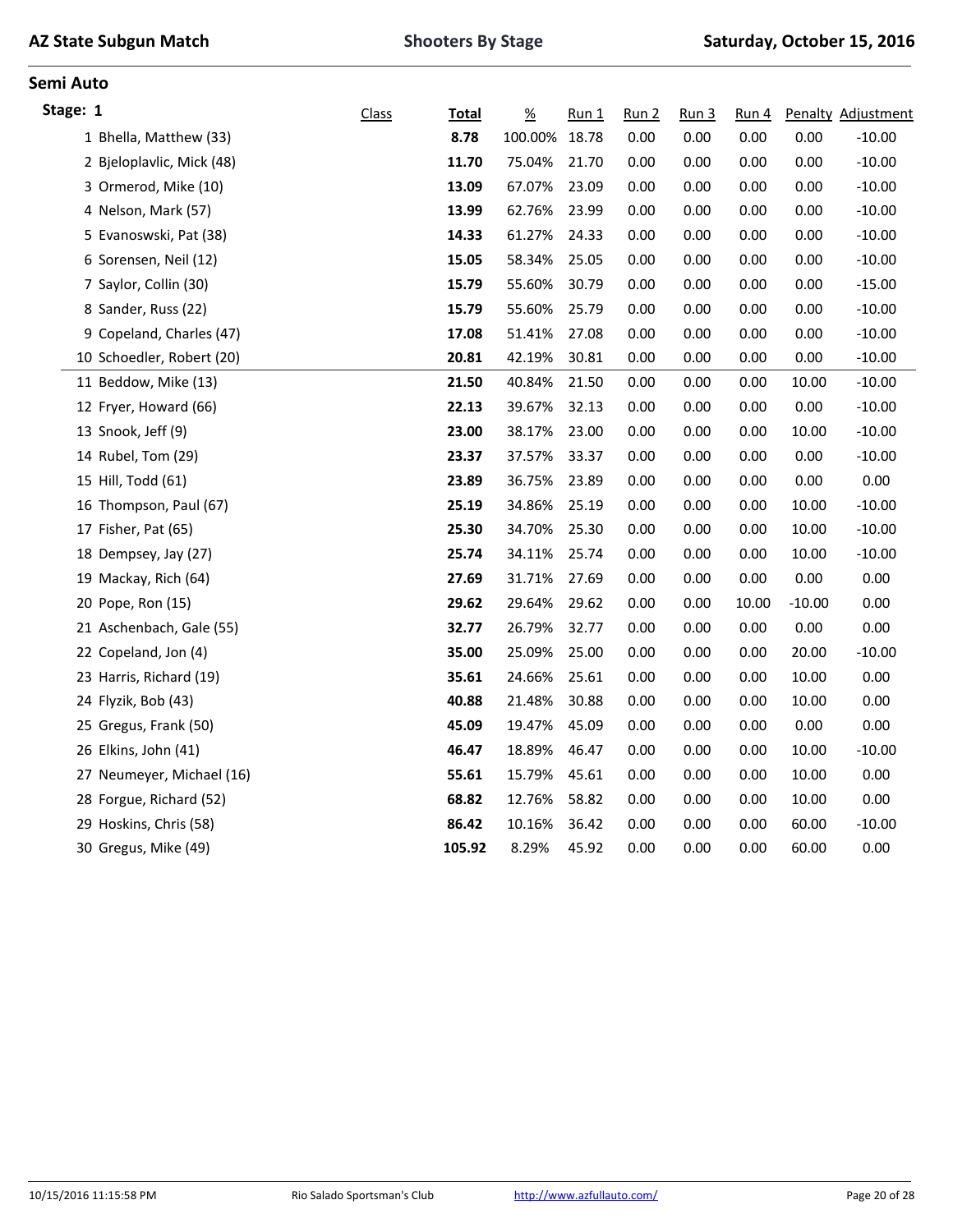| Stage: 2                   | Class | Total  | $\underline{\%}$ | Run 1  | Run 2 | Run <sub>3</sub> | Run <sub>4</sub> |        | Penalty Adjustment |
|----------------------------|-------|--------|------------------|--------|-------|------------------|------------------|--------|--------------------|
| 1 Nelson, Mark (57)        |       | 16.40  | 100.00%          | 16.40  | 0.00  | 0.00             | 0.00             | 0.00   | 0.00               |
| 2 Bhella, Matthew (33)     |       | 25.95  | 63.20%           | 25.95  | 0.00  | 0.00             | 0.00             | 0.00   | 0.00               |
| 3 Sander, Russ (22)        |       | 38.19  | 42.94%           | 38.19  | 0.00  | 0.00             | 0.00             | 0.00   | 0.00               |
| 4 Copeland, Jon (4)        |       | 38.66  | 42.42%           | 38.66  | 0.00  | 0.00             | 0.00             | 0.00   | 0.00               |
| 5 Dempsey, Jay (27)        |       | 39.71  | 41.30%           | 39.71  | 0.00  | 0.00             | 0.00             | 0.00   | 0.00               |
| 6 Beddow, Mike (13)        |       | 40.81  | 40.19%           | 40.81  | 0.00  | 0.00             | 0.00             | 0.00   | 0.00               |
| 7 Thompson, Paul (67)      |       | 42.44  | 38.64%           | 42.44  | 0.00  | 0.00             | 0.00             | 0.00   | 0.00               |
| 8 Gregus, Mike (49)        |       | 43.23  | 37.94%           | 43.23  | 0.00  | 0.00             | 0.00             | 0.00   | 0.00               |
| 9 Ormerod, Mike (10)       |       | 45.85  | 35.77%           | 45.85  | 0.00  | 0.00             | 0.00             | 0.00   | 0.00               |
| 10 Bjeloplavlic, Mick (48) |       | 50.57  | 32.43%           | 50.57  | 0.00  | 0.00             | 0.00             | 0.00   | 0.00               |
| 11 Snook, Jeff (9)         |       | 51.03  | 32.14%           | 41.03  | 0.00  | 0.00             | 0.00             | 10.00  | 0.00               |
| 12 Harris, Richard (19)    |       | 54.13  | 30.30%           | 54.13  | 0.00  | 0.00             | 0.00             | 0.00   | 0.00               |
| 13 Evanoswski, Pat (38)    |       | 56.27  | 29.15%           | 56.27  | 0.00  | 0.00             | 0.00             | 0.00   | 0.00               |
| 14 Copeland, Charles (47)  |       | 58.10  | 28.23%           | 58.10  | 0.00  | 0.00             | 0.00             | 0.00   | 0.00               |
| 15 Neumeyer, Michael (16)  |       | 63.68  | 25.75%           | 63.68  | 0.00  | 0.00             | 0.00             | 0.00   | 0.00               |
| 16 Saylor, Collin (30)     |       | 63.89  | 25.67%           | 63.89  | 0.00  | 0.00             | 0.00             | 0.00   | 0.00               |
| 17 Gregus, Frank (50)      |       | 64.25  | 25.53%           | 64.25  | 0.00  | 0.00             | 0.00             | 0.00   | 0.00               |
| 18 Pope, Ron (15)          |       | 65.65  | 24.98%           | 65.65  | 0.00  | 0.00             | 0.00             | 0.00   | 0.00               |
| 19 Flyzik, Bob (43)        |       | 66.49  | 24.67%           | 66.49  | 0.00  | 0.00             | 0.00             | 0.00   | 0.00               |
| 20 Hill, Todd (61)         |       | 68.06  | 24.10%           | 58.06  | 0.00  | 0.00             | 0.00             | 10.00  | 0.00               |
| 21 Mackay, Rich (64)       |       | 68.32  | 24.00%           | 58.32  | 0.00  | 0.00             | 0.00             | 10.00  | 0.00               |
| 22 Aschenbach, Gale (55)   |       | 71.89  | 22.81%           | 71.89  | 0.00  | 0.00             | 0.00             | 0.00   | 0.00               |
| 23 Sorensen, Neil (12)     |       | 84.56  | 19.39%           | 84.56  | 0.00  | 0.00             | 0.00             | 0.00   | 0.00               |
| 24 Schoedler, Robert (20)  |       | 86.42  | 18.98%           | 76.42  | 0.00  | 0.00             | 0.00             | 10.00  | 0.00               |
| 25 Fryer, Howard (66)      |       | 102.22 | 16.04% 102.22    |        | 0.00  | 0.00             | 0.00             | 0.00   | 0.00               |
| 26 Forgue, Richard (52)    |       | 117.52 | 13.96%           | 77.52  | 0.00  | 0.00             | 0.00             | 40.00  | 0.00               |
| 27 Fisher, Pat (65)        |       | 135.59 | 12.10%           | 45.59  | 0.00  | 0.00             | 0.00             | 90.00  | 0.00               |
| 28 Hoskins, Chris (58)     |       | 158.90 | 10.32%           | 38.90  | 0.00  | 0.00             | 0.00             | 120.00 | 0.00               |
| 29 Rubel, Tom (29)         |       | 175.95 | 9.32%            | 25.95  | 0.00  | 0.00             | 0.00             | 150.00 | 0.00               |
| 30 Elkins, John (41)       |       | 500.00 | 3.28%            | 500.00 | 0.00  | 0.00             | 0.00             | 0.00   | 0.00               |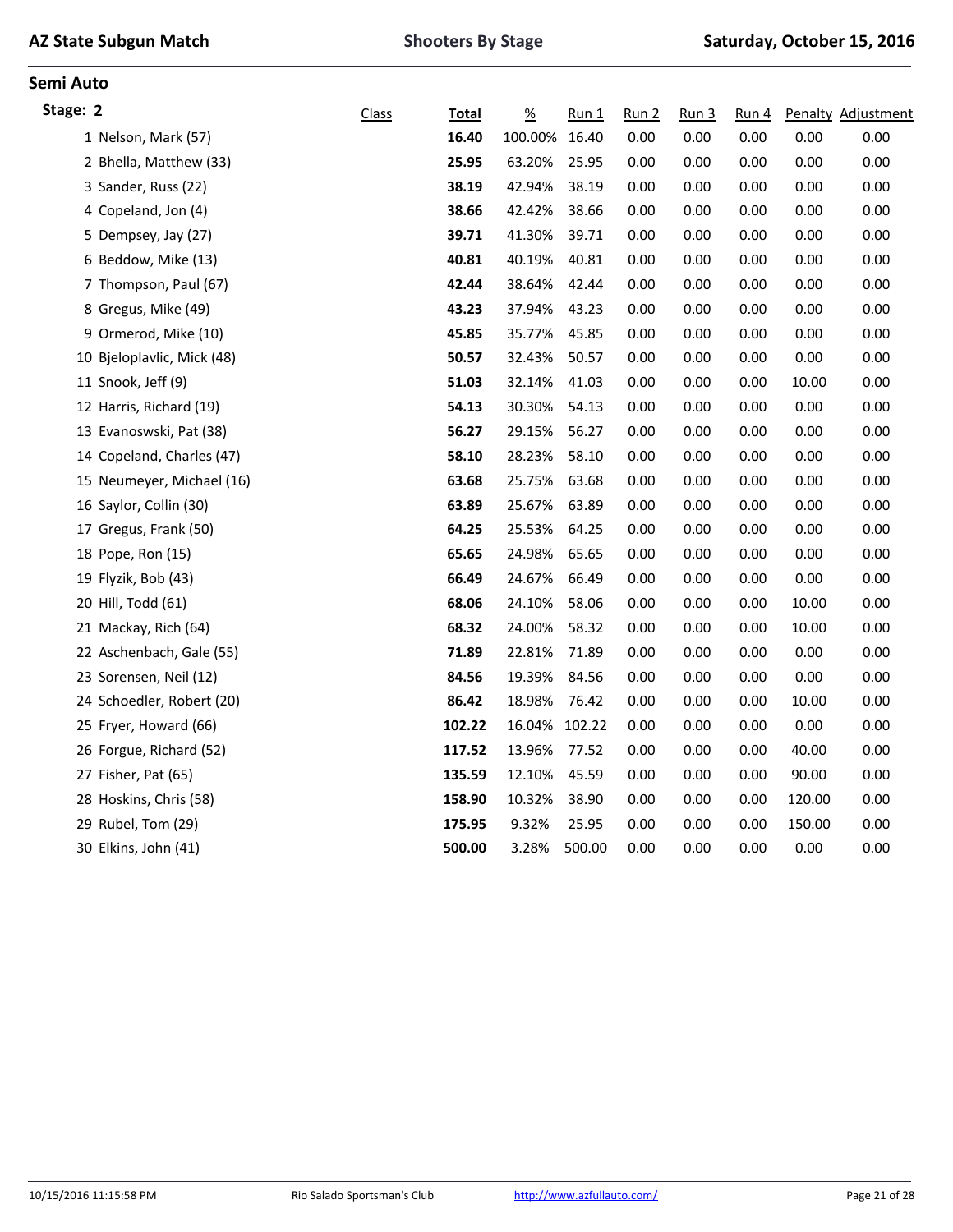| Stage: 3                   | Class | <b>Total</b> | $\frac{9}{6}$ | $Run_1$ | <u>Run 2</u> | Run <sub>3</sub> | Run 4 |        | Penalty Adjustment |
|----------------------------|-------|--------------|---------------|---------|--------------|------------------|-------|--------|--------------------|
| 1 Forgue, Richard (52)     |       | 48.00        | 100.00%       | 38.00   | 0.00         | 0.00             | 0.00  | 10.00  | 0.00               |
| 2 Bhella, Matthew (33)     |       | 49.60        | 96.77%        | 49.60   | 0.00         | 0.00             | 0.00  | 0.00   | 0.00               |
| 3 Nelson, Mark (57)        |       | 49.71        | 96.56%        | 49.71   | 0.00         | 0.00             | 0.00  | 0.00   | 0.00               |
| 4 Dempsey, Jay (27)        |       | 51.70        | 92.84%        | 51.70   | 0.00         | 0.00             | 0.00  | 0.00   | 0.00               |
| 5 Sorensen, Neil (12)      |       | 55.67        | 86.22%        | 55.67   | 0.00         | 0.00             | 0.00  | 0.00   | 0.00               |
| 6 Harris, Richard (19)     |       | 62.47        | 76.84%        | 62.47   | 0.00         | 0.00             | 0.00  | 0.00   | 0.00               |
| 7 Beddow, Mike (13)        |       | 62.99        | 76.20%        | 42.99   | 0.00         | 0.00             | 0.00  | 20.00  | 0.00               |
| 8 Copeland, Jon (4)        |       | 64.15        | 74.82%        | 54.15   | 0.00         | 0.00             | 0.00  | 10.00  | 0.00               |
| 9 Thompson, Paul (67)      |       | 67.09        | 71.55%        | 47.09   | 0.00         | 0.00             | 0.00  | 20.00  | 0.00               |
| 10 Saylor, Collin (30)     |       | 75.86        | 63.27%        | 75.86   | 0.00         | 0.00             | 0.00  | 0.00   | 0.00               |
| 11 Mackay, Rich (64)       |       | 77.04        | 62.31%        | 57.04   | 0.00         | 0.00             | 0.00  | 20.00  | 0.00               |
| 12 Evanoswski, Pat (38)    |       | 77.45        | 61.98%        | 67.45   | 0.00         | 0.00             | 0.00  | 10.00  | 0.00               |
| 13 Ormerod, Mike (10)      |       | 81.65        | 58.79%        | 51.65   | 0.00         | 0.00             | 0.00  | 30.00  | 0.00               |
| 14 Snook, Jeff (9)         |       | 86.29        | 55.63%        | 46.29   | 0.00         | 0.00             | 0.00  | 40.00  | 0.00               |
| 15 Copeland, Charles (47)  |       | 88.58        | 54.19%        | 68.58   | 0.00         | 0.00             | 0.00  | 20.00  | 0.00               |
| 16 Aschenbach, Gale (55)   |       | 90.19        | 53.22%        | 70.19   | 0.00         | 0.00             | 0.00  | 20.00  | 0.00               |
| 17 Gregus, Frank (50)      |       | 90.22        | 53.20%        | 70.22   | 0.00         | 0.00             | 0.00  | 20.00  | 0.00               |
| 18 Pope, Ron (15)          |       | 94.88        | 50.59%        | 64.88   | 0.00         | 0.00             | 0.00  | 30.00  | 0.00               |
| 19 Schoedler, Robert (20)  |       | 97.23        | 49.37%        | 57.23   | 0.00         | 0.00             | 0.00  | 40.00  | 0.00               |
| 20 Hill, Todd (61)         |       | 100.23       | 47.89%        | 80.23   | 0.00         | 0.00             | 0.00  | 20.00  | 0.00               |
| 21 Bjeloplavlic, Mick (48) |       | 108.05       | 44.42%        | 88.05   | 0.00         | 0.00             | 0.00  | 20.00  | 0.00               |
| 22 Sander, Russ (22)       |       | 108.37       | 44.29%        | 58.37   | 0.00         | 0.00             | 0.00  | 50.00  | 0.00               |
| 23 Hoskins, Chris (58)     |       | 108.81       | 44.11%        | 88.81   | 0.00         | 0.00             | 0.00  | 20.00  | 0.00               |
| 24 Flyzik, Bob (43)        |       | 109.74       | 43.74%        | 109.74  | 0.00         | 0.00             | 0.00  | 0.00   | 0.00               |
| 25 Gregus, Mike (49)       |       | 111.54       | 43.03%        | 91.54   | 0.00         | 0.00             | 0.00  | 20.00  | 0.00               |
| 26 Neumeyer, Michael (16)  |       | 112.20       | 42.78%        | 72.20   | 0.00         | 0.00             | 0.00  | 40.00  | 0.00               |
| 27 Fryer, Howard (66)      |       | 130.94       | 36.66% 100.94 |         | 0.00         | 0.00             | 0.00  | 30.00  | 0.00               |
| 28 Rubel, Tom (29)         |       | 144.19       | 33.29% 104.19 |         | 0.00         | 0.00             | 0.00  | 40.00  | 0.00               |
| 29 Elkins, John (41)       |       | 192.62       | 24.92%        | 72.62   | 0.00         | 0.00             | 0.00  | 120.00 | 0.00               |
| 30 Fisher, Pat (65)        |       | 500.00       | 9.60%         | 500.00  | 0.00         | 0.00             | 0.00  | 0.00   | 0.00               |
|                            |       |              |               |         |              |                  |       |        |                    |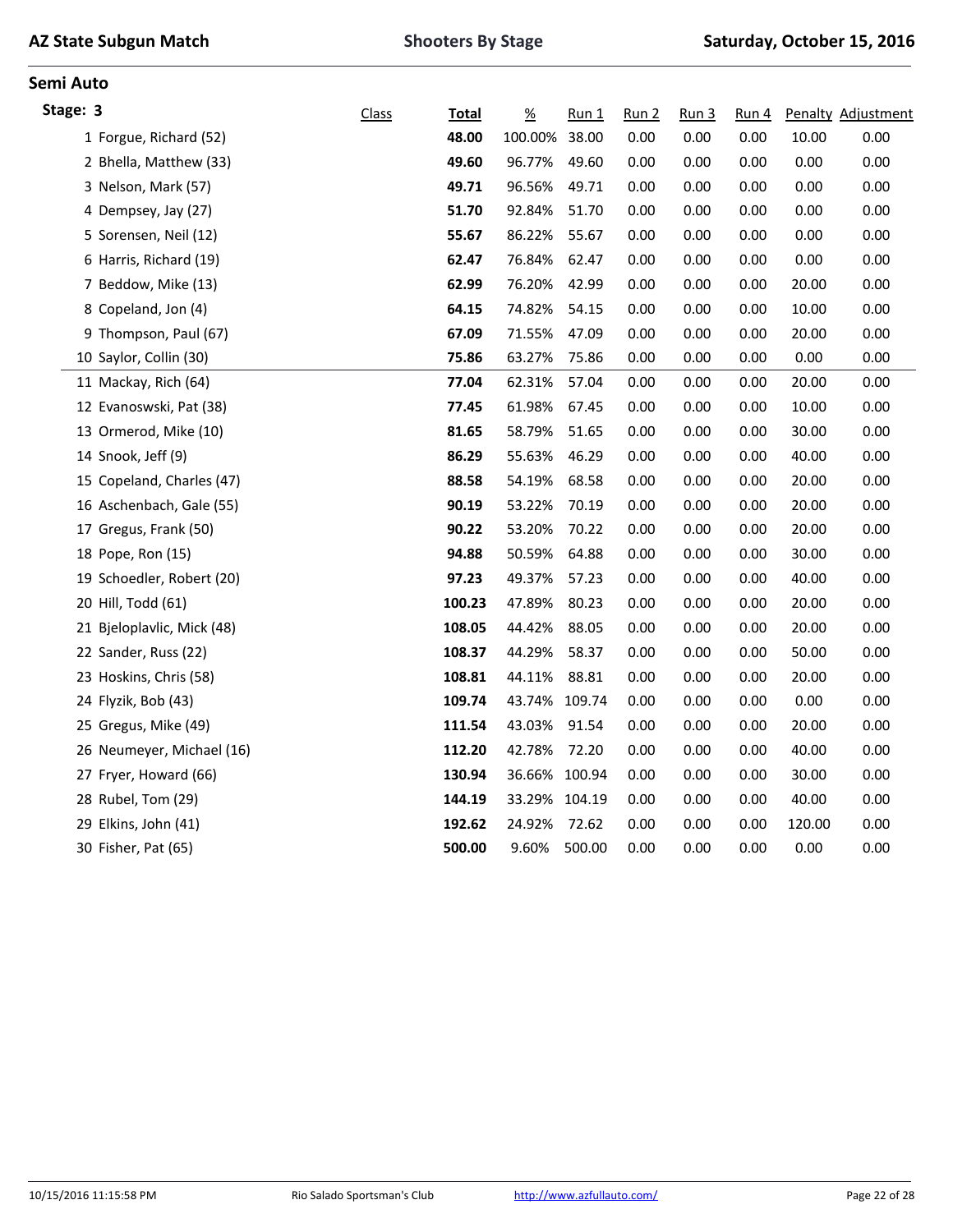|  |  | <b>AZ State Subgun Match</b> |  |
|--|--|------------------------------|--|
|--|--|------------------------------|--|

| Stage: 4                  | <b>Class</b> | Total  | $\underline{\%}$ | $Run_1$ | Run <sub>2</sub> | Run <sub>3</sub> | Run 4 |       | Penalty Adjustment |
|---------------------------|--------------|--------|------------------|---------|------------------|------------------|-------|-------|--------------------|
| 1 Beddow, Mike (13)       |              | 23.28  | 100.00%          | 23.28   | 0.00             | 0.00             | 0.00  | 0.00  | 0.00               |
| 2 Bjeloplavlic, Mick (48) |              | 28.97  | 80.36%           | 28.97   | 0.00             | 0.00             | 0.00  | 0.00  | 0.00               |
| 3 Dempsey, Jay (27)       |              | 29.60  | 78.65%           | 29.60   | 0.00             | 0.00             | 0.00  | 0.00  | 0.00               |
| 4 Copeland, Jon (4)       |              | 30.26  | 76.93%           | 30.26   | 0.00             | 0.00             | 0.00  | 0.00  | 0.00               |
| 5 Nelson, Mark (57)       |              | 30.44  | 76.48%           | 30.44   | 0.00             | 0.00             | 0.00  | 0.00  | 0.00               |
| 6 Snook, Jeff (9)         |              | 30.72  | 75.78%           | 30.72   | 0.00             | 0.00             | 0.00  | 0.00  | 0.00               |
| 7 Thompson, Paul (67)     |              | 33.55  | 69.39%           | 33.55   | 0.00             | 0.00             | 0.00  | 0.00  | 0.00               |
| 8 Evanoswski, Pat (38)    |              | 33.75  | 68.98%           | 33.75   | 0.00             | 0.00             | 0.00  | 0.00  | 0.00               |
| 9 Sorensen, Neil (12)     |              | 36.33  | 64.08%           | 36.33   | 0.00             | 0.00             | 0.00  | 0.00  | 0.00               |
| 10 Harris, Richard (19)   |              | 38.65  | 60.23%           | 28.65   | 0.00             | 0.00             | 0.00  | 10.00 | 0.00               |
| 11 Neumeyer, Michael (16) |              | 39.61  | 58.77%           | 39.61   | 0.00             | 0.00             | 0.00  | 0.00  | 0.00               |
| 12 Pope, Ron (15)         |              | 40.58  | 57.37%           | 40.58   | 0.00             | 0.00             | 0.00  | 0.00  | 0.00               |
| 13 Fisher, Pat (65)       |              | 42.59  | 54.66%           | 42.59   | 0.00             | 0.00             | 0.00  | 0.00  | 0.00               |
| 14 Copeland, Charles (47) |              | 43.89  | 53.04%           | 33.89   | 0.00             | 0.00             | 0.00  | 10.00 | 0.00               |
| 15 Saylor, Collin (30)    |              | 44.33  | 52.52%           | 44.33   | 0.00             | 0.00             | 0.00  | 0.00  | 0.00               |
| 16 Mackay, Rich (64)      |              | 44.93  | 51.81%           | 34.93   | 0.00             | 0.00             | 0.00  | 10.00 | 0.00               |
| 17 Hill, Todd (61)        |              | 49.41  | 47.12%           | 39.41   | 0.00             | 0.00             | 0.00  | 10.00 | 0.00               |
| 18 Aschenbach, Gale (55)  |              | 51.79  | 44.95%           | 51.79   | 0.00             | 0.00             | 0.00  | 0.00  | 0.00               |
| 19 Hoskins, Chris (58)    |              | 53.19  | 43.77%           | 43.19   | 0.00             | 0.00             | 0.00  | 10.00 | 0.00               |
| 20 Bhella, Matthew (33)   |              | 56.20  | 41.42%           | 26.20   | 0.00             | 0.00             | 0.00  | 30.00 | 0.00               |
| 21 Fryer, Howard (66)     |              | 58.98  | 39.47%           | 48.98   | 0.00             | 0.00             | 0.00  | 10.00 | 0.00               |
| 22 Sander, Russ (22)      |              | 59.70  | 38.99%           | 29.70   | 0.00             | 0.00             | 0.00  | 30.00 | 0.00               |
| 23 Schoedler, Robert (20) |              | 69.06  | 33.71%           | 59.06   | 0.00             | 0.00             | 0.00  | 10.00 | 0.00               |
| 24 Gregus, Mike (49)      |              | 69.54  | 33.48%           | 69.54   | 0.00             | 0.00             | 0.00  | 0.00  | 0.00               |
| 25 Forgue, Richard (52)   |              | 76.24  | 30.54%           | 76.24   | 0.00             | 0.00             | 0.00  | 0.00  | 0.00               |
| 26 Flyzik, Bob (43)       |              | 89.58  | 25.99%           | 79.58   | 0.00             | 0.00             | 0.00  | 10.00 | 0.00               |
| 27 Elkins, John (41)      |              | 91.56  | 25.43%           | 51.56   | 0.00             | 0.00             | 0.00  | 40.00 | 0.00               |
| 28 Gregus, Frank (50)     |              | 92.54  | 25.16%           | 52.54   | 0.00             | 0.00             | 0.00  | 40.00 | 0.00               |
| 29 Rubel, Tom (29)        |              | 101.44 | 22.95%           | 11.44   | 0.00             | 0.00             | 0.00  | 90.00 | 0.00               |
| 30 Ormerod, Mike (10)     |              | 500.00 | 4.66%            | 500.00  | 0.00             | 0.00             | 0.00  | 0.00  | 0.00               |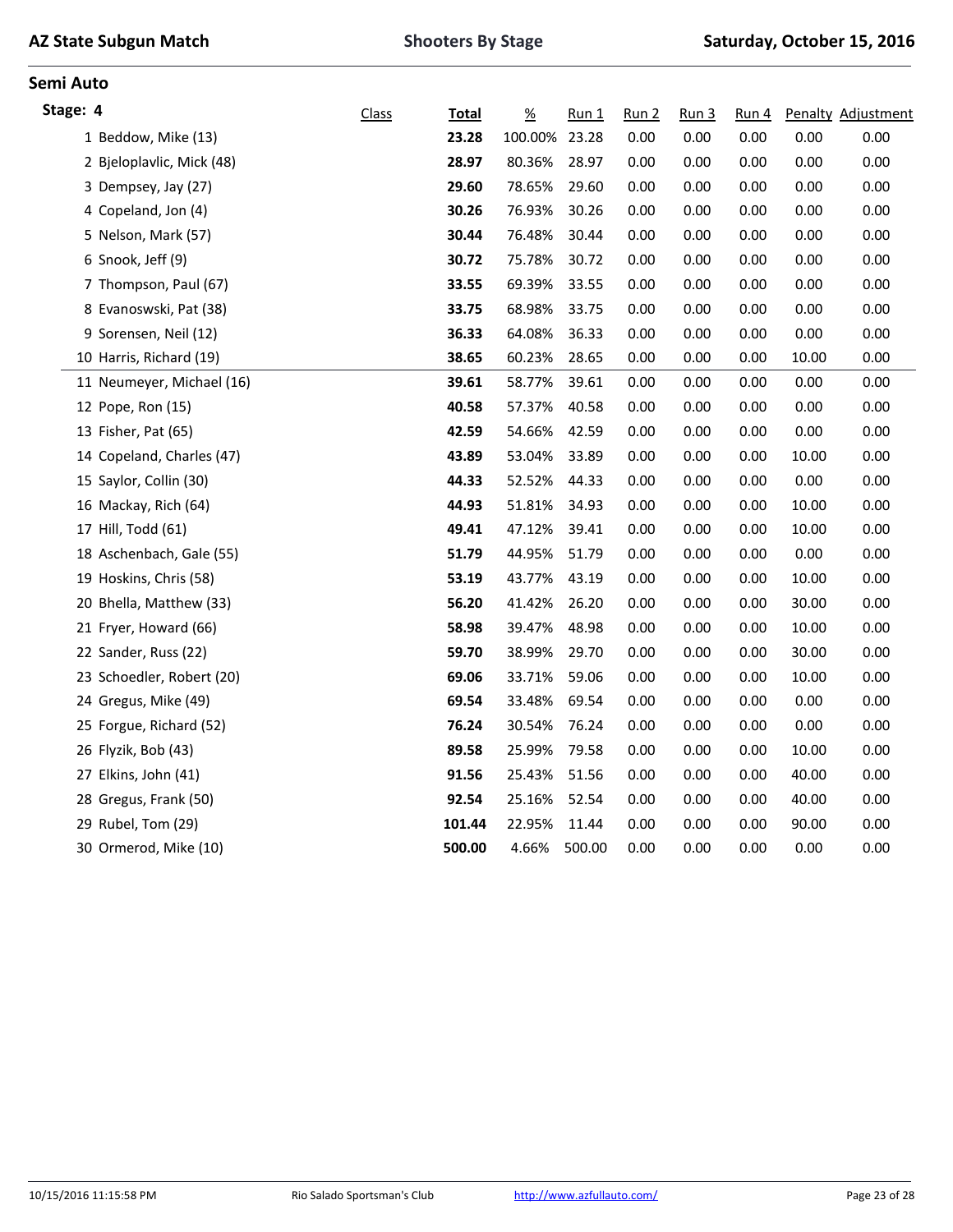|  |  | <b>AZ State Subgun Match</b> |  |
|--|--|------------------------------|--|
|--|--|------------------------------|--|

| Stage: 5 |                           | <b>Class</b> | <b>Total</b> | $\frac{\%}{\sqrt{2}}$ | $Run_1$ | Run 2 | Run <sub>3</sub> | Run 4 |        | Penalty Adjustment |
|----------|---------------------------|--------------|--------------|-----------------------|---------|-------|------------------|-------|--------|--------------------|
|          | 1 Bhella, Matthew (33)    |              | 27.20        | 100.00% 27.20         |         | 0.00  | 0.00             | 0.00  | 0.00   | 0.00               |
|          | 2 Harris, Richard (19)    |              | 29.13        | 93.37%                | 29.13   | 0.00  | 0.00             | 0.00  | 0.00   | 0.00               |
|          | 3 Snook, Jeff (9)         |              | 29.35        | 92.67%                | 29.35   | 0.00  | 0.00             | 0.00  | 0.00   | 0.00               |
|          | 4 Copeland, Charles (47)  |              | 33.94        | 80.14%                | 33.94   | 0.00  | 0.00             | 0.00  | 0.00   | 0.00               |
|          | 5 Thompson, Paul (67)     |              | 39.67        | 68.57%                | 29.67   | 0.00  | 0.00             | 0.00  | 10.00  | 0.00               |
|          | 6 Fryer, Howard (66)      |              | 42.42        | 64.12%                | 32.42   | 0.00  | 0.00             | 0.00  | 10.00  | 0.00               |
|          | 7 Hoskins, Chris (58)     |              | 45.00        | 60.44%                | 35.00   | 0.00  | 0.00             | 0.00  | 10.00  | 0.00               |
|          | 8 Bjeloplavlic, Mick (48) |              | 45.00        | 60.44%                | 35.00   | 0.00  | 0.00             | 0.00  | 10.00  | 0.00               |
|          | 9 Copeland, Jon (4)       |              | 45.76        | 59.44%                | 25.76   | 0.00  | 0.00             | 0.00  | 20.00  | 0.00               |
|          | 10 Beddow, Mike (13)      |              | 54.92        | 49.53%                | 24.92   | 0.00  | 0.00             | 0.00  | 30.00  | 0.00               |
|          | 11 Evanoswski, Pat (38)   |              | 59.27        | 45.89%                | 29.27   | 0.00  | 0.00             | 0.00  | 30.00  | 0.00               |
|          | 12 Flyzik, Bob (43)       |              | 65.00        | 41.85%                | 35.00   | 0.00  | 0.00             | 0.00  | 30.00  | 0.00               |
|          | 13 Hill, Todd (61)        |              | 65.00        | 41.85%                | 35.00   | 0.00  | 0.00             | 0.00  | 30.00  | 0.00               |
|          | 14 Nelson, Mark (57)      |              | 69.24        | 39.28%                | 29.24   | 0.00  | 0.00             | 0.00  | 40.00  | 0.00               |
|          | 15 Neumeyer, Michael (16) |              | 75.00        | 36.27%                | 35.00   | 0.00  | 0.00             | 0.00  | 40.00  | 0.00               |
|          | 16 Dempsey, Jay (27)      |              | 75.00        | 36.27%                | 35.00   | 0.00  | 0.00             | 0.00  | 40.00  | 0.00               |
|          | 17 Mackay, Rich (64)      |              | 80.70        | 33.71%                | 30.70   | 0.00  | 0.00             | 0.00  | 50.00  | 0.00               |
|          | 18 Gregus, Frank (50)     |              | 91.61        | 29.69%                | 21.61   | 0.00  | 0.00             | 0.00  | 70.00  | 0.00               |
|          | 19 Fisher, Pat (65)       |              | 91.81        | 29.63%                | 31.81   | 0.00  | 0.00             | 0.00  | 60.00  | 0.00               |
|          | 20 Aschenbach, Gale (55)  |              | 95.00        | 28.63%                | 35.00   | 0.00  | 0.00             | 0.00  | 60.00  | 0.00               |
|          | 21 Pope, Ron (15)         |              | 95.00        | 28.63%                | 35.00   | 0.00  | 0.00             | 0.00  | 60.00  | 0.00               |
|          | 22 Schoedler, Robert (20) |              | 105.00       | 25.90%                | 35.00   | 0.00  | 0.00             | 0.00  | 70.00  | 0.00               |
|          | 23 Sander, Russ (22)      |              | 105.00       | 25.90%                | 35.00   | 0.00  | 0.00             | 0.00  | 70.00  | 0.00               |
|          | 24 Elkins, John (41)      |              | 115.00       | 23.65%                | 35.00   | 0.00  | 0.00             | 0.00  | 80.00  | 0.00               |
|          | 25 Forgue, Richard (52)   |              | 122.58       | 22.19%                | 32.58   | 0.00  | 0.00             | 0.00  | 90.00  | 0.00               |
|          | 26 Sorensen, Neil (12)    |              | 125.00       | 21.76%                | 35.00   | 0.00  | 0.00             | 0.00  | 90.00  | 0.00               |
|          | 27 Saylor, Collin (30)    |              | 146.84       | 18.52%                | 16.84   | 0.00  | 0.00             | 0.00  | 130.00 | 0.00               |
|          | 28 Gregus, Mike (49)      |              | 155.15       | 17.53%                | 35.15   | 0.00  | 0.00             | 0.00  | 120.00 | 0.00               |
|          | 29 Rubel, Tom (29)        |              | 165.15       | 16.47%                | 35.15   | 0.00  | 0.00             | 0.00  | 130.00 | 0.00               |
|          | 30 Ormerod, Mike (10)     |              | 500.00       | 5.44%                 | 500.00  | 0.00  | 0.00             | 0.00  | 0.00   | 0.00               |
|          |                           |              |              |                       |         |       |                  |       |        |                    |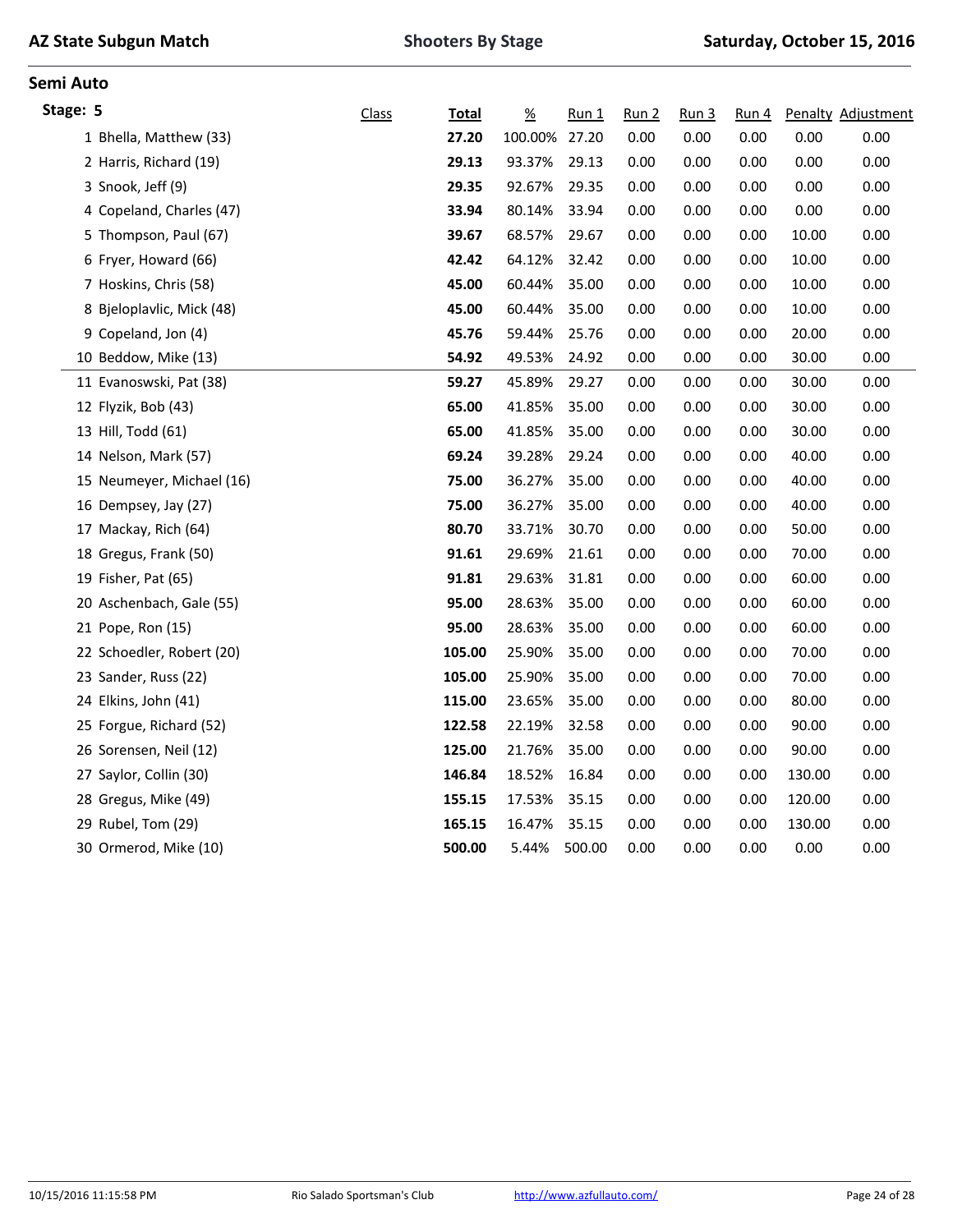|  |  | <b>AZ State Subgun Match</b> |  |
|--|--|------------------------------|--|
|--|--|------------------------------|--|

| Stage: 6 |                            | Class | <b>Total</b> | $\underline{\%}$ | $Run_1$ | Run 2 | Run <sub>3</sub> | Run <sub>4</sub> |        | Penalty Adjustment |
|----------|----------------------------|-------|--------------|------------------|---------|-------|------------------|------------------|--------|--------------------|
|          | 1 Sander, Russ (22)        |       | 16.58        | 100.00%          | 31.58   | 0.00  | 0.00             | 0.00             | 0.00   | $-15.00$           |
|          | 2 Nelson, Mark (57)        |       | 17.53        | 94.58%           | 32.53   | 0.00  | 0.00             | 0.00             | 0.00   | $-15.00$           |
|          | 3 Sorensen, Neil (12)      |       | 20.77        | 79.83%           | 35.77   | 0.00  | 0.00             | 0.00             | 0.00   | $-15.00$           |
|          | 4 Bhella, Matthew (33)     |       | 21.18        | 78.28%           | 21.18   | 0.00  | 0.00             | 0.00             | 0.00   | 0.00               |
|          | 5 Mackay, Rich (64)        |       | 21.88        | 75.78%           | 36.88   | 0.00  | 0.00             | 0.00             | 0.00   | $-15.00$           |
|          | 6 Beddow, Mike (13)        |       | 25.97        | 63.84%           | 25.97   | 0.00  | 0.00             | 0.00             | 0.00   | 0.00               |
|          | 7 Snook, Jeff (9)          |       | 26.35        | 62.92%           | 26.35   | 0.00  | 0.00             | 0.00             | 0.00   | 0.00               |
|          | 8 Gregus, Frank (50)       |       | 27.58        | 60.12%           | 42.58   | 0.00  | 0.00             | 0.00             | 0.00   | $-15.00$           |
|          | 9 Dempsey, Jay (27)        |       | 31.77        | 52.19%           | 31.77   | 0.00  | 0.00             | 0.00             | 0.00   | 0.00               |
|          | 10 Copeland, Jon (4)       |       | 32.47        | 51.06%           | 32.47   | 0.00  | 0.00             | 0.00             | 0.00   | 0.00               |
|          | 11 Harris, Richard (19)    |       | 34.36        | 48.25%           | 34.36   | 0.00  | 0.00             | 0.00             | 0.00   | 0.00               |
|          | 12 Bjeloplavlic, Mick (48) |       | 34.55        | 47.99%           | 34.55   | 0.00  | 0.00             | 0.00             | 0.00   | 0.00               |
|          | 13 Evanoswski, Pat (38)    |       | 35.46        | 46.76%           | 35.46   | 0.00  | 0.00             | 0.00             | 0.00   | 0.00               |
|          | 14 Flyzik, Bob (43)        |       | 38.02        | 43.61%           | 38.02   | 0.00  | 0.00             | 0.00             | 0.00   | 0.00               |
|          | 15 Copeland, Charles (47)  |       | 39.21        | 42.29%           | 39.21   | 0.00  | 0.00             | 0.00             | 0.00   | 0.00               |
|          | 16 Aschenbach, Gale (55)   |       | 41.56        | 39.89%           | 41.56   | 0.00  | 0.00             | 0.00             | 0.00   | 0.00               |
|          | 17 Fisher, Pat (65)        |       | 42.02        | 39.46%           | 47.02   | 0.00  | 0.00             | 0.00             | 10.00  | $-15.00$           |
|          | 18 Hoskins, Chris (58)     |       | 44.11        | 37.59%           | 44.11   | 0.00  | 0.00             | 0.00             | 0.00   | 0.00               |
|          | 19 Thompson, Paul (67)     |       | 46.55        | 35.62%           | 36.55   | 0.00  | 0.00             | 0.00             | 10.00  | 0.00               |
|          | 20 Hill, Todd (61)         |       | 48.20        | 34.40%           | 38.20   | 0.00  | 0.00             | 0.00             | 10.00  | 0.00               |
|          | 21 Neumeyer, Michael (16)  |       | 50.72        | 32.69%           | 50.72   | 0.00  | 0.00             | 0.00             | 0.00   | 0.00               |
|          | 22 Ormerod, Mike (10)      |       | 51.06        | 32.47%           | 41.06   | 0.00  | 0.00             | 0.00             | 10.00  | 0.00               |
|          | 23 Schoedler, Robert (20)  |       | 54.01        | 30.70%           | 54.01   | 0.00  | 0.00             | 0.00             | 0.00   | 0.00               |
|          | 24 Fryer, Howard (66)      |       | 56.12        | 29.54%           | 56.12   | 0.00  | 0.00             | 0.00             | 0.00   | 0.00               |
|          | 25 Rubel, Tom (29)         |       | 60.40        | 27.45%           | 50.40   | 0.00  | 0.00             | 0.00             | 10.00  | 0.00               |
|          | 26 Elkins, John (41)       |       | 64.19        | 25.83%           | 64.19   | 0.00  | 0.00             | 0.00             | 0.00   | 0.00               |
|          | 27 Pope, Ron (15)          |       | 67.91        | 24.41%           | 37.91   | 0.00  | 0.00             | 0.00             | 30.00  | 0.00               |
|          | 28 Gregus, Mike (49)       |       | 80.44        | 20.61%           | 70.44   | 0.00  | 0.00             | 0.00             | 10.00  | 0.00               |
|          | 29 Forgue, Richard (52)    |       | 93.08        | 17.81%           | 93.08   | 0.00  | 0.00             | 0.00             | 0.00   | 0.00               |
|          | 30 Saylor, Collin (30)     |       | 228.33       | 7.26%            | 58.33   | 0.00  | 0.00             | 0.00             | 170.00 | 0.00               |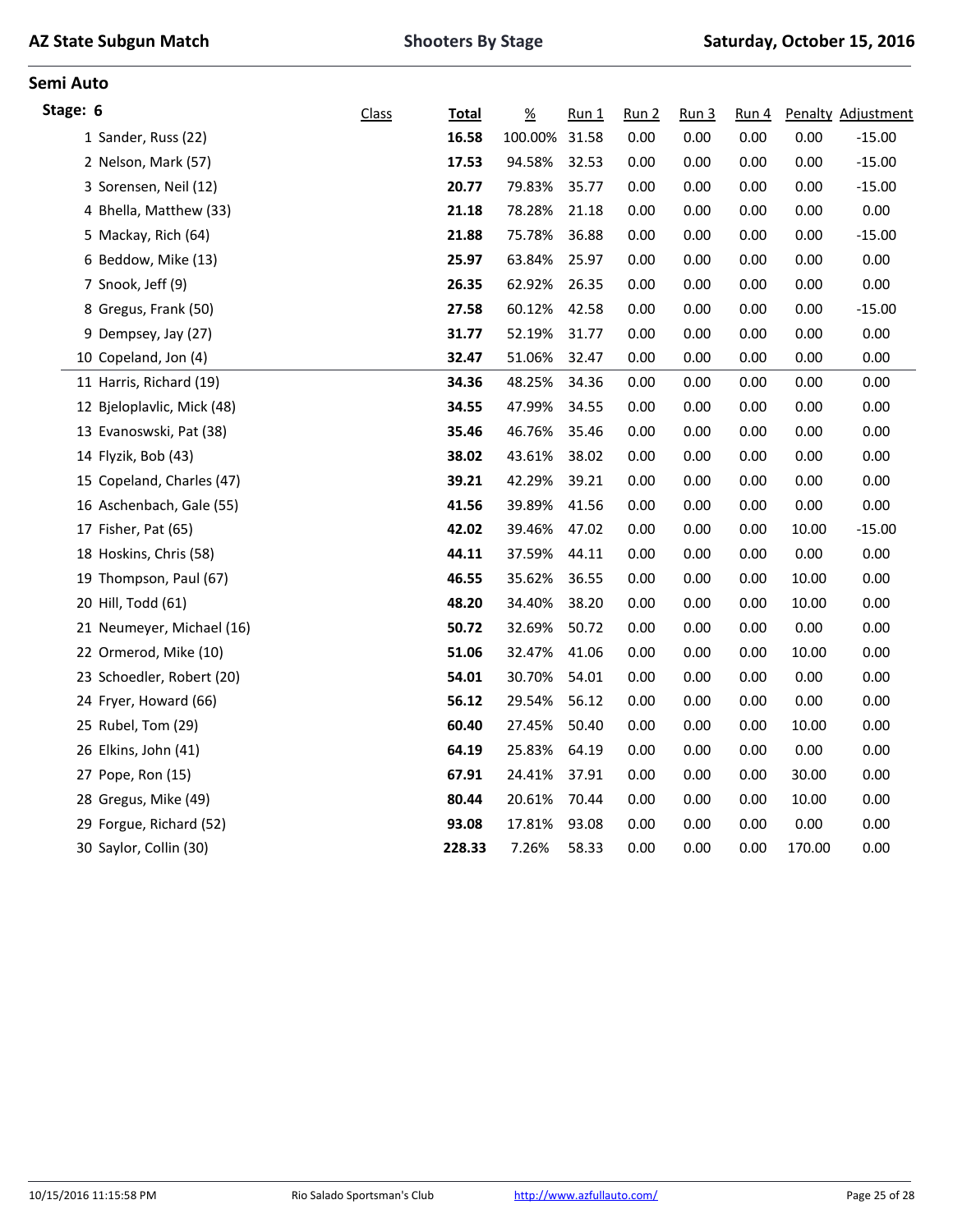| <b>Class</b>                                                                                                                                                                                                                                                                                                                                                                                                                                                                                                                                                                                                                                                                                                                                                                         | <b>Total</b> | $\frac{\%}{\sqrt{2}}$ | $Run_1$ | Run 2                   | Run <sub>3</sub> | Run 4 |       | Penalty Adjustment |
|--------------------------------------------------------------------------------------------------------------------------------------------------------------------------------------------------------------------------------------------------------------------------------------------------------------------------------------------------------------------------------------------------------------------------------------------------------------------------------------------------------------------------------------------------------------------------------------------------------------------------------------------------------------------------------------------------------------------------------------------------------------------------------------|--------------|-----------------------|---------|-------------------------|------------------|-------|-------|--------------------|
|                                                                                                                                                                                                                                                                                                                                                                                                                                                                                                                                                                                                                                                                                                                                                                                      | 41.98        | 100.00%               | 41.98   | 0.00                    | 0.00             | 0.00  | 0.00  | 0.00               |
|                                                                                                                                                                                                                                                                                                                                                                                                                                                                                                                                                                                                                                                                                                                                                                                      | 42.40        | 99.01%                | 42.40   | 0.00                    | 0.00             | 0.00  | 0.00  | 0.00               |
|                                                                                                                                                                                                                                                                                                                                                                                                                                                                                                                                                                                                                                                                                                                                                                                      | 42.80        | 98.08%                | 42.80   | 0.00                    | 0.00             | 0.00  | 0.00  | 0.00               |
|                                                                                                                                                                                                                                                                                                                                                                                                                                                                                                                                                                                                                                                                                                                                                                                      | 47.38        | 88.60%                | 47.38   | 0.00                    | 0.00             | 0.00  | 0.00  | 0.00               |
|                                                                                                                                                                                                                                                                                                                                                                                                                                                                                                                                                                                                                                                                                                                                                                                      | 52.95        | 79.28%                | 52.95   | 0.00                    | 0.00             | 0.00  | 0.00  | 0.00               |
|                                                                                                                                                                                                                                                                                                                                                                                                                                                                                                                                                                                                                                                                                                                                                                                      | 57.16        | 73.44%                | 57.16   | 0.00                    | 0.00             | 0.00  | 0.00  | 0.00               |
|                                                                                                                                                                                                                                                                                                                                                                                                                                                                                                                                                                                                                                                                                                                                                                                      | 60.93        | 68.90%                | 50.93   | 0.00                    | 0.00             | 0.00  | 10.00 | 0.00               |
|                                                                                                                                                                                                                                                                                                                                                                                                                                                                                                                                                                                                                                                                                                                                                                                      | 61.01        | 68.81%                | 51.01   | 0.00                    | 0.00             | 0.00  | 10.00 | 0.00               |
|                                                                                                                                                                                                                                                                                                                                                                                                                                                                                                                                                                                                                                                                                                                                                                                      | 64.85        | 64.73%                | 64.85   | 0.00                    | 0.00             | 0.00  | 0.00  | 0.00               |
|                                                                                                                                                                                                                                                                                                                                                                                                                                                                                                                                                                                                                                                                                                                                                                                      | 65.08        | 64.51%                | 65.08   | 0.00                    | 0.00             | 0.00  | 0.00  | 0.00               |
|                                                                                                                                                                                                                                                                                                                                                                                                                                                                                                                                                                                                                                                                                                                                                                                      | 65.13        | 64.46%                | 55.13   | 0.00                    | 0.00             | 0.00  | 10.00 | 0.00               |
|                                                                                                                                                                                                                                                                                                                                                                                                                                                                                                                                                                                                                                                                                                                                                                                      | 65.14        | 64.45%                | 65.14   | 0.00                    | 0.00             | 0.00  | 0.00  | 0.00               |
|                                                                                                                                                                                                                                                                                                                                                                                                                                                                                                                                                                                                                                                                                                                                                                                      | 67.81        | 61.91%                | 57.81   | 0.00                    | 0.00             | 0.00  | 10.00 | 0.00               |
|                                                                                                                                                                                                                                                                                                                                                                                                                                                                                                                                                                                                                                                                                                                                                                                      | 70.99        | 59.14%                | 70.99   | 0.00                    | 0.00             | 0.00  | 0.00  | 0.00               |
|                                                                                                                                                                                                                                                                                                                                                                                                                                                                                                                                                                                                                                                                                                                                                                                      | 74.63        | 56.25%                | 64.63   | 0.00                    | 0.00             | 0.00  | 10.00 | 0.00               |
|                                                                                                                                                                                                                                                                                                                                                                                                                                                                                                                                                                                                                                                                                                                                                                                      | 80.33        | 52.26%                | 70.33   | 0.00                    | 0.00             | 0.00  | 10.00 | 0.00               |
|                                                                                                                                                                                                                                                                                                                                                                                                                                                                                                                                                                                                                                                                                                                                                                                      | 80.60        | 52.08%                | 80.60   | 0.00                    | 0.00             | 0.00  | 0.00  | 0.00               |
|                                                                                                                                                                                                                                                                                                                                                                                                                                                                                                                                                                                                                                                                                                                                                                                      | 81.00        | 51.83%                | 51.00   | 0.00                    | 0.00             | 0.00  | 30.00 | 0.00               |
|                                                                                                                                                                                                                                                                                                                                                                                                                                                                                                                                                                                                                                                                                                                                                                                      | 82.27        | 51.03%                | 82.27   | 0.00                    | 0.00             | 0.00  | 0.00  | 0.00               |
|                                                                                                                                                                                                                                                                                                                                                                                                                                                                                                                                                                                                                                                                                                                                                                                      | 87.93        | 47.74%                | 47.93   | 0.00                    | 0.00             | 0.00  | 40.00 | 0.00               |
|                                                                                                                                                                                                                                                                                                                                                                                                                                                                                                                                                                                                                                                                                                                                                                                      | 89.12        | 47.11%                | 89.12   | 0.00                    | 0.00             | 0.00  | 0.00  | 0.00               |
|                                                                                                                                                                                                                                                                                                                                                                                                                                                                                                                                                                                                                                                                                                                                                                                      | 94.01        | 44.65%                | 64.01   | 0.00                    | 0.00             | 0.00  | 30.00 | 0.00               |
|                                                                                                                                                                                                                                                                                                                                                                                                                                                                                                                                                                                                                                                                                                                                                                                      | 95.89        | 43.78%                | 85.89   | 0.00                    | 0.00             | 0.00  | 10.00 | 0.00               |
|                                                                                                                                                                                                                                                                                                                                                                                                                                                                                                                                                                                                                                                                                                                                                                                      | 104.52       | 40.16%                |         | 0.00                    | 0.00             | 0.00  | 0.00  | 0.00               |
|                                                                                                                                                                                                                                                                                                                                                                                                                                                                                                                                                                                                                                                                                                                                                                                      | 113.70       | 36.92%                | 93.70   | 0.00                    | 0.00             | 0.00  | 20.00 | 0.00               |
|                                                                                                                                                                                                                                                                                                                                                                                                                                                                                                                                                                                                                                                                                                                                                                                      | 116.34       | 36.08%                | 96.34   | 0.00                    | 0.00             | 0.00  | 20.00 | 0.00               |
|                                                                                                                                                                                                                                                                                                                                                                                                                                                                                                                                                                                                                                                                                                                                                                                      | 122.36       | 34.31%                | 92.36   | 0.00                    | 0.00             | 0.00  | 30.00 | 0.00               |
|                                                                                                                                                                                                                                                                                                                                                                                                                                                                                                                                                                                                                                                                                                                                                                                      | 123.86       |                       |         | 0.00                    | 0.00             | 0.00  | 0.00  | 0.00               |
|                                                                                                                                                                                                                                                                                                                                                                                                                                                                                                                                                                                                                                                                                                                                                                                      | 130.92       | 32.07%                | 70.92   | 0.00                    | 0.00             | 0.00  | 60.00 | 0.00               |
|                                                                                                                                                                                                                                                                                                                                                                                                                                                                                                                                                                                                                                                                                                                                                                                      | 138.16       | 30.39%                | 58.16   | 0.00                    | 0.00             | 0.00  | 80.00 | 0.00               |
| Stage: 7<br>1 Snook, Jeff (9)<br>2 Beddow, Mike (13)<br>3 Bhella, Matthew (33)<br>4 Harris, Richard (19)<br>5 Dempsey, Jay (27)<br>6 Evanoswski, Pat (38)<br>7 Ormerod, Mike (10)<br>8 Neumeyer, Michael (16)<br>9 Nelson, Mark (57)<br>10 Bjeloplavlic, Mick (48)<br>11 Copeland, Jon (4)<br>12 Mackay, Rich (64)<br>13 Copeland, Charles (47)<br>14 Fisher, Pat (65)<br>15 Sorensen, Neil (12)<br>16 Sander, Russ (22)<br>17 Gregus, Frank (50)<br>18 Hill, Todd (61)<br>19 Aschenbach, Gale (55)<br>20 Hoskins, Chris (58)<br>21 Fryer, Howard (66)<br>22 Pope, Ron (15)<br>23 Schoedler, Robert (20)<br>24 Rubel, Tom (29)<br>25 Gregus, Mike (49)<br>26 Saylor, Collin (30)<br>27 Thompson, Paul (67)<br>28 Forgue, Richard (52)<br>29 Flyzik, Bob (43)<br>30 Elkins, John (41) |              |                       |         | 104.52<br>33.89% 123.86 |                  |       |       |                    |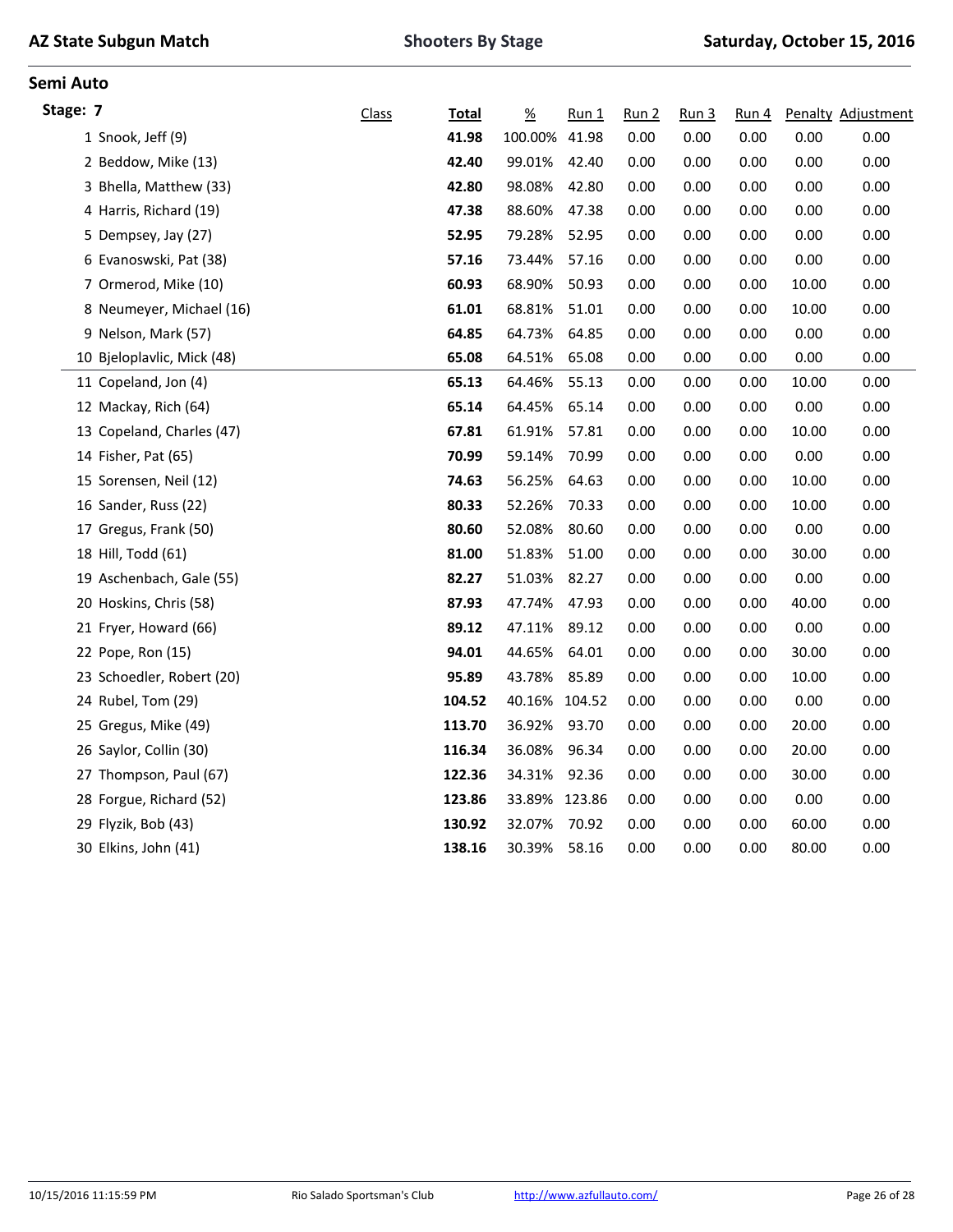**Classic**

| Stage: 1               | Class        | <b>Total</b> | $\frac{\%}{\sqrt{2}}$ | $Run_1$ | <u>Run 2</u>     | Run <sub>3</sub> | Run 4            |       | Penalty Adjustment |
|------------------------|--------------|--------------|-----------------------|---------|------------------|------------------|------------------|-------|--------------------|
| 1 Cornelius, Scott (3) |              | 2.07         | 100.00%               | 32.07   | 0.00             | 0.00             | 0.00             | 0.00  | $-30.00$           |
| 2 Solomon, Edward (45) |              | 9.47         | 21.86%                | 39.47   | 0.00             | 0.00             | 0.00             | 0.00  | $-30.00$           |
| 3 Gronych, Mark (59)   |              | 28.74        | 7.20%                 | 48.74   | 0.00             | 0.00             | 0.00             | 10.00 | $-30.00$           |
| 4 Scott, Craig (56)    |              | 30.51        | 6.78%                 | 40.51   | 0.00             | 0.00             | 0.00             | 10.00 | $-20.00$           |
| 5 Huard, Ken (24)      |              | 43.98        | 4.71%                 | 43.98   | 0.00             | 0.00             | 0.00             | 0.00  | 0.00               |
| 6 Gronych, Jan (60)    |              | 67.85        | 3.05%                 | 77.85   | 0.00             | 0.00             | 0.00             | 0.00  | $-10.00$           |
| Stage: 2               | <b>Class</b> | <b>Total</b> | $\underline{\%}$      | $Run_1$ | Run 2            | Run <sub>3</sub> | Run <sub>4</sub> |       | Penalty Adjustment |
| 1 Cornelius, Scott (3) |              | 48.72        | 100.00%               | 48.72   | 0.00             | 0.00             | 0.00             | 0.00  | 0.00               |
| 2 Scott, Craig (56)    |              | 68.41        | 71.22%                | 68.41   | 0.00             | 0.00             | 0.00             | 0.00  | 0.00               |
| 3 Solomon, Edward (45) |              | 94.08        | 51.79%                | 94.08   | 0.00             | 0.00             | 0.00             | 0.00  | 0.00               |
| 4 Gronych, Jan (60)    |              | 102.38       | 47.59%                | 102.38  | 0.00             | 0.00             | 0.00             | 0.00  | 0.00               |
| 5 Huard, Ken (24)      |              | 113.17       | 43.05%                | 103.17  | 0.00             | 0.00             | 0.00             | 10.00 | 0.00               |
| 6 Gronych, Mark (59)   |              | 118.28       | 41.19%                | 98.28   | 0.00             | 0.00             | 0.00             | 20.00 | 0.00               |
| Stage: 3               | Class        | <b>Total</b> | $\underline{\%}$      | $Run_1$ | Run <sub>2</sub> | Run <sub>3</sub> | Run 4            |       | Penalty Adjustment |
| 1 Cornelius, Scott (3) |              | 63.87        | 100.00% 63.87         |         | 0.00             | 0.00             | 0.00             | 0.00  | 0.00               |
| 2 Solomon, Edward (45) |              | 121.07       | 52.75%                | 101.07  | 0.00             | 0.00             | 0.00             | 20.00 | 0.00               |
| 3 Scott, Craig (56)    |              | 139.10       | 45.92%                | 99.10   | 0.00             | 0.00             | 0.00             | 40.00 | 0.00               |
| 4 Gronych, Jan (60)    |              | 145.53       | 43.89% 115.53         |         | 0.00             | 0.00             | 0.00             | 30.00 | 0.00               |
| 5 Huard, Ken (24)      |              | 149.24       | 42.80% 129.24         |         | 0.00             | 0.00             | 0.00             | 20.00 | 0.00               |
| 6 Gronych, Mark (59)   |              | 174.08       | 36.69%                | 124.08  | 0.00             | 0.00             | 0.00             | 50.00 | 0.00               |
|                        |              |              |                       |         |                  |                  |                  |       |                    |
| Stage: 4               | <b>Class</b> | <b>Total</b> | $\underline{\%}$      | $Run_1$ | Run <sub>2</sub> | Run <sub>3</sub> | <u>Run 4</u>     |       | Penalty Adjustment |
| 1 Scott, Craig (56)    |              | 18.56        | 100.00%               | 38.56   | 0.00             | 0.00             | 0.00             | 0.00  | $-20.00$           |
| 2 Cornelius, Scott (3) |              | 21.03        | 88.25%                | 41.03   | 0.00             | 0.00             | 0.00             | 0.00  | $-20.00$           |
| 3 Gronych, Jan (60)    |              | 44.10        | 42.09%                | 64.10   | 0.00             | 0.00             | 0.00             | 0.00  | $-20.00$           |
| 4 Solomon, Edward (45) |              | 55.83        | 33.24%                | 45.83   | 0.00             | 0.00             | 0.00             | 10.00 | 0.00               |
| 5 Gronych, Mark (59)   |              | 84.35        | 22.00%                | 54.35   | 0.00             | 0.00             | 0.00             | 30.00 | 0.00               |
| 6 Huard, Ken (24)      |              | 93.01        | 19.95%                | 83.01   | 0.00             | 0.00             | 0.00             | 10.00 | 0.00               |
| Stage: 5               | <b>Class</b> | <b>Total</b> | $\frac{\%}{\sqrt{2}}$ | $Run_1$ | Run 2            | Run <sub>3</sub> | Run 4            |       | Penalty Adjustment |
| 1 Cornelius, Scott (3) |              | 38.87        | 100.00%               | 28.87   | 0.00             | 0.00             | 0.00             | 20.00 | $-10.00$           |
| 2 Huard, Ken (24)      |              | 45.00        | 86.38%                | 35.00   | 0.00             | 0.00             | 0.00             | 10.00 | 0.00               |
| 3 Scott, Craig (56)    |              | 95.00        | 40.92%                | 35.00   | 0.00             | 0.00             | 0.00             | 60.00 | 0.00               |
| 4 Gronych, Mark (59)   |              | 105.00       | 37.02%                | 35.00   | 0.00             | 0.00             | 0.00             | 70.00 | 0.00               |
| 5 Solomon, Edward (45) |              | 114.52       | 33.94%                | 24.52   | 0.00             | 0.00             | 0.00             | 90.00 | 0.00               |
| 6 Gronych, Jan (60)    |              | 125.00       | 31.10%                | 35.00   | 0.00             | 0.00             | 0.00             | 90.00 | 0.00               |
| Stage: 6               | <b>Class</b> | <b>Total</b> | $\underline{\%}$      | $Run_1$ | Run 2            | Run <sub>3</sub> | Run 4            |       | Penalty Adjustment |
| 1 Scott, Craig (56)    |              | 39.49        | 100.00%               | 44.49   | 0.00             | 0.00             | 0.00             | 10.00 | $-15.00$           |
| 2 Cornelius, Scott (3) |              | 39.81        | 99.20%                | 34.81   | 0.00             | 0.00             | 0.00             | 5.00  | 0.00               |
| 3 Solomon, Edward (45) |              | 49.79        | 79.31%                | 49.79   | 0.00             | 0.00             | 0.00             | 0.00  | 0.00               |
| 4 Gronych, Mark (59)   |              | 56.91        | 69.39%                | 56.91   | 0.00             | 0.00             | 0.00             | 0.00  | 0.00               |
| 5 Huard, Ken (24)      |              | 60.95        | 64.79%                | 60.95   | 0.00             | 0.00             | 0.00             | 0.00  | 0.00               |